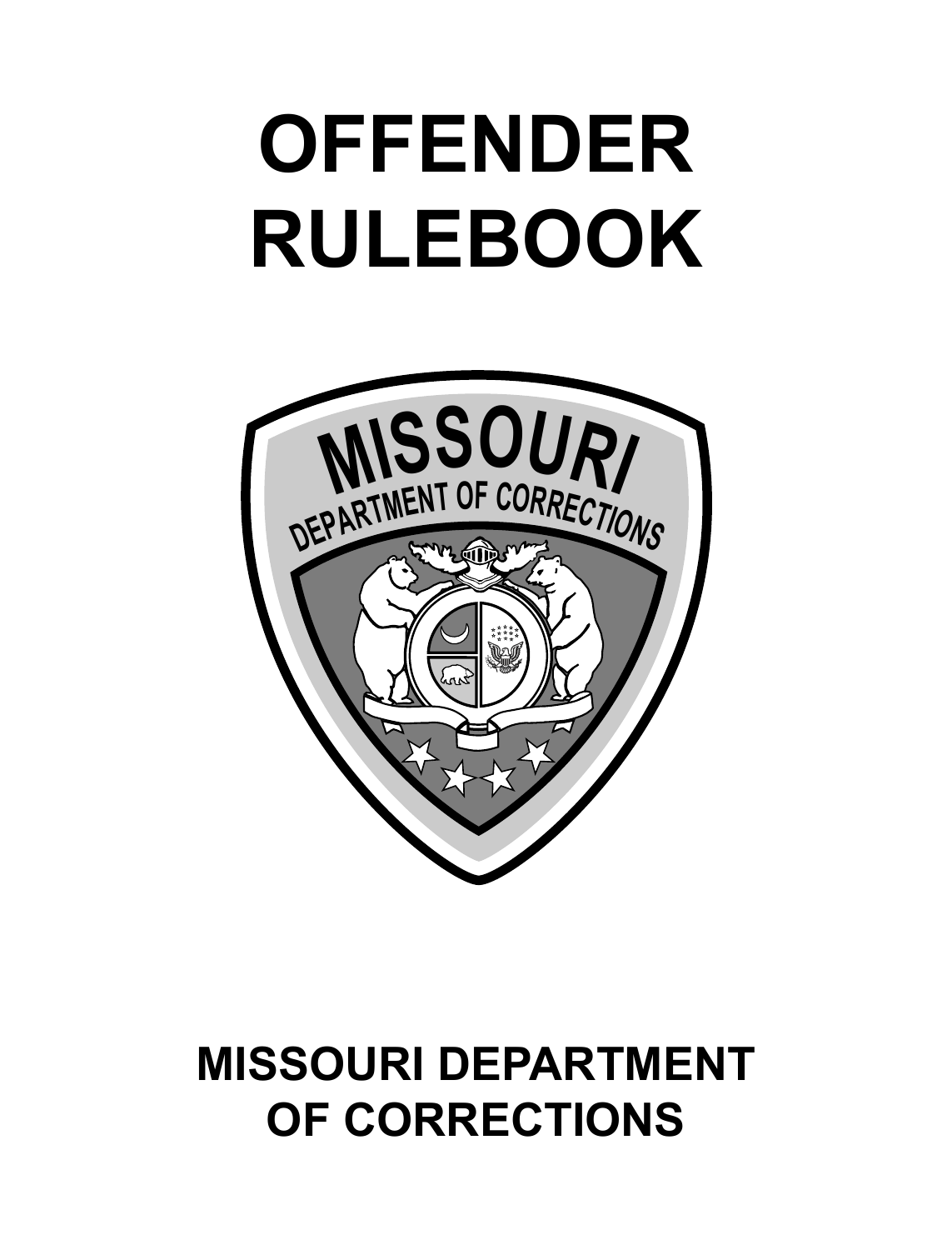## **MISSION STATEMENT**

The Missouri Department of Corrections supervises and provides rehabilitative services to adult offenders in correctional institutions and Missouri communities to enhance public safety.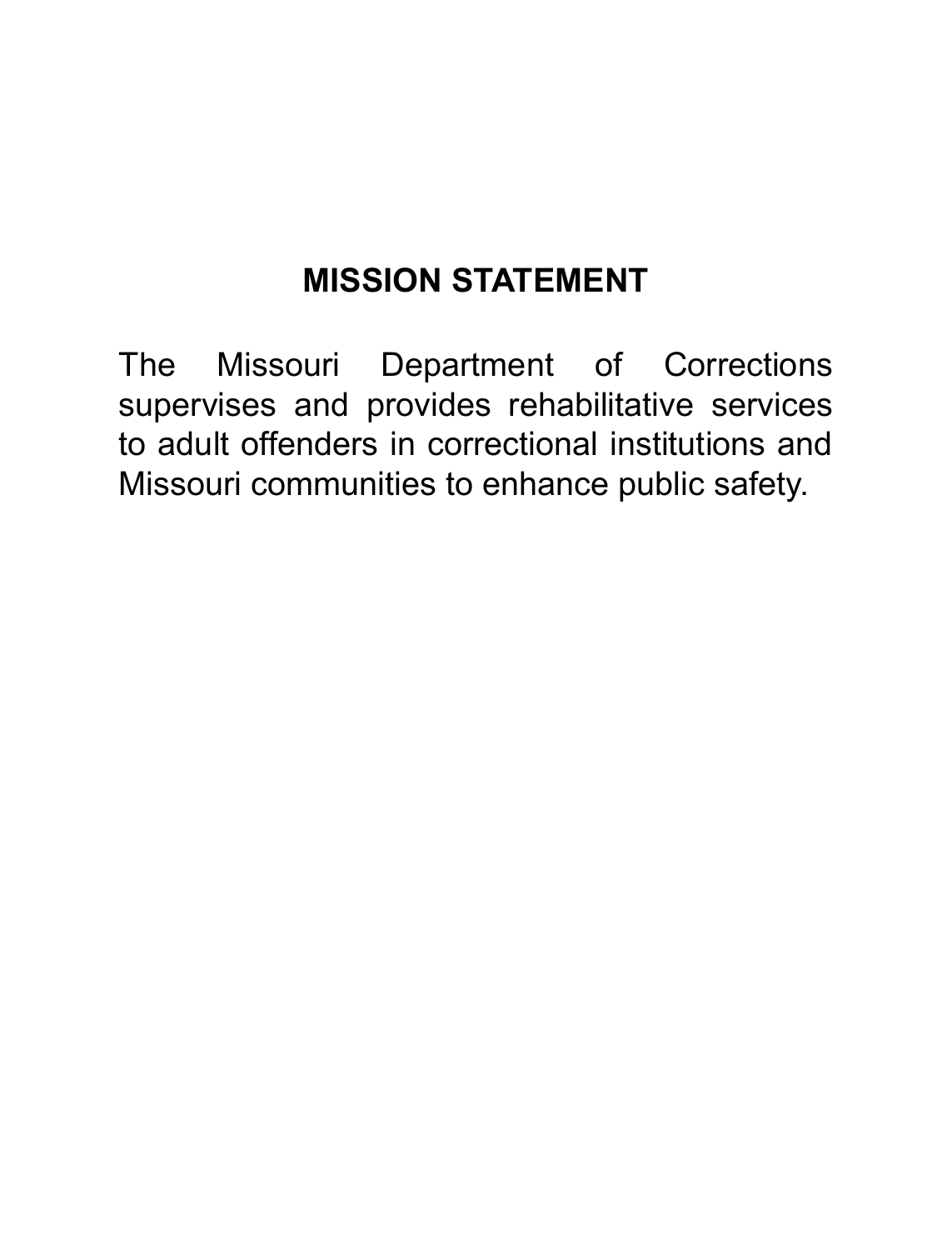#### **MISSOURI DEPARTMENT OF CORRECTIONS**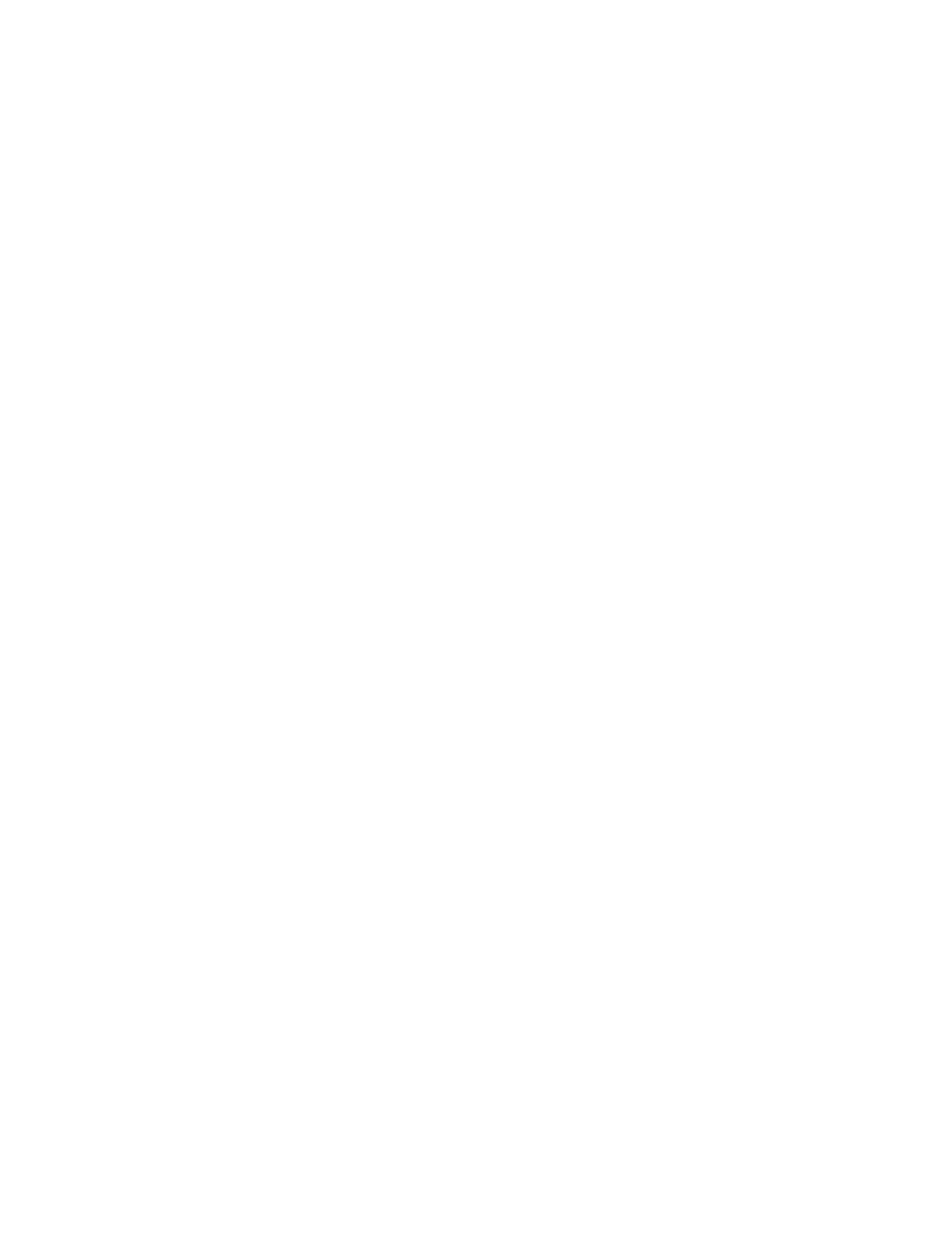Conduct rules are essential to ensure safety and security for everyone within the correctional institution. The conduct rules and disciplinary process are designed to clearly identify prohibited conduct and to promote responsible behavior. The department is committed to fair and impartial enforcement of the conduct rules. It is our expectation that each person will comply fully with the divisional and institutional rules and treat others with respect and civility. This will help to make your stay with the department as troublefree as possible.

This rulebook is intended to assist you during the time you are assigned to an institution in the Division of Adult Institutions or Division of Offender Rehabilitative Services. It contains a list of prohibited acts; provides a brief description of the disciplinary process; and outlines disciplinary actions which may be taken. This rulebook also contains sections of the Missouri Revised Statutes pertinent to incarcerated offenders.

We urge you to utilize this period of incarceration to make and demonstrate improvements in your life. Your compliance with conduct rules and active involvement in work, education and other rehabilitative programs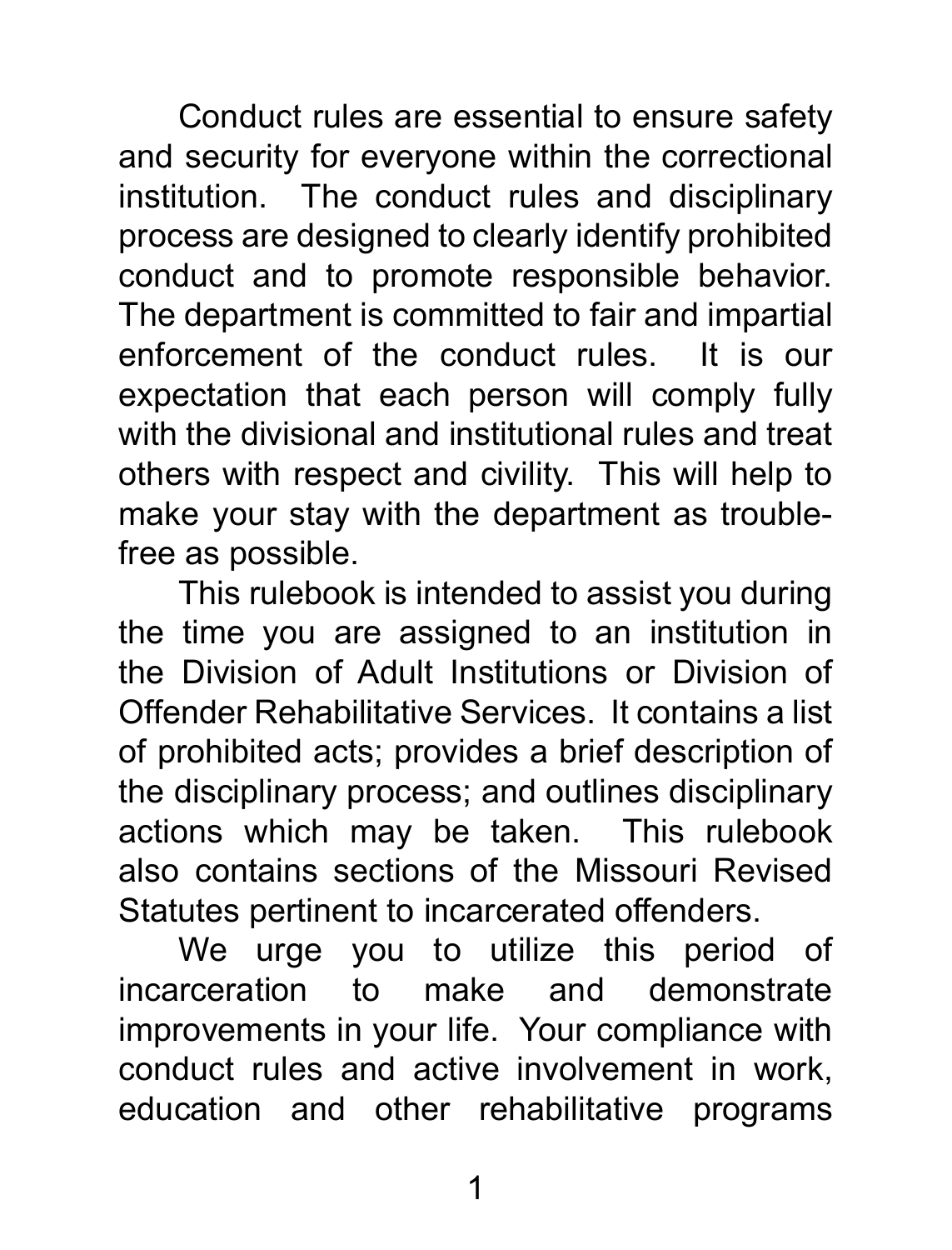available at the institution will help to make your period of incarceration productive and prepare you to successfully reenter and live in a free society.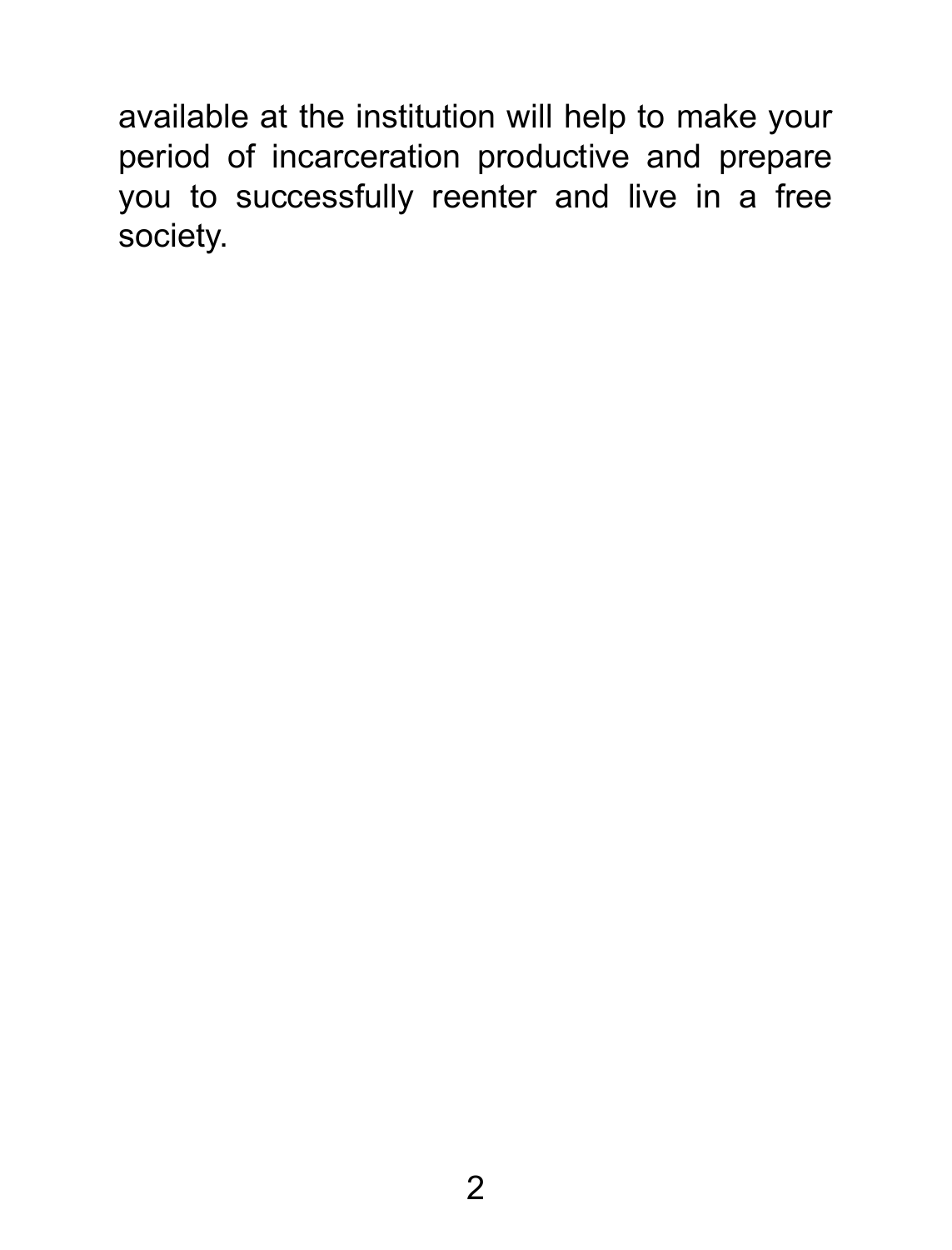### **INTRODUCTION**

The contents of this rulebook are very important to you. If you have any questions or problems understanding anything in this book, be sure to ask a member of your unit staff for help.

In the event that any of the conduct rules or sanctions are revised, revisions will be posted in areas accessible to you and in the offender library. Revisions to the rules and sanctions will not necessarily result in a new rulebook being issued. You are encouraged to visit the institution library and review policies and procedures which have been developed to assist both staff and offenders in the everyday operation of the institution.

The information in this rulebook has been taken from IS 19-1 Offender Discipline, IS 19-1.1 Conduct Rules & Sanctions, IS 19-1.2 Conduct Violation Reporting, IS 19-1.3 Disciplinary Hearings – Minor and IS 19-1.4 Disciplinary Hearings – Major.

#### **DEFINITIONS**

The following definitions are used with the offender conduct rules or sanctions. You should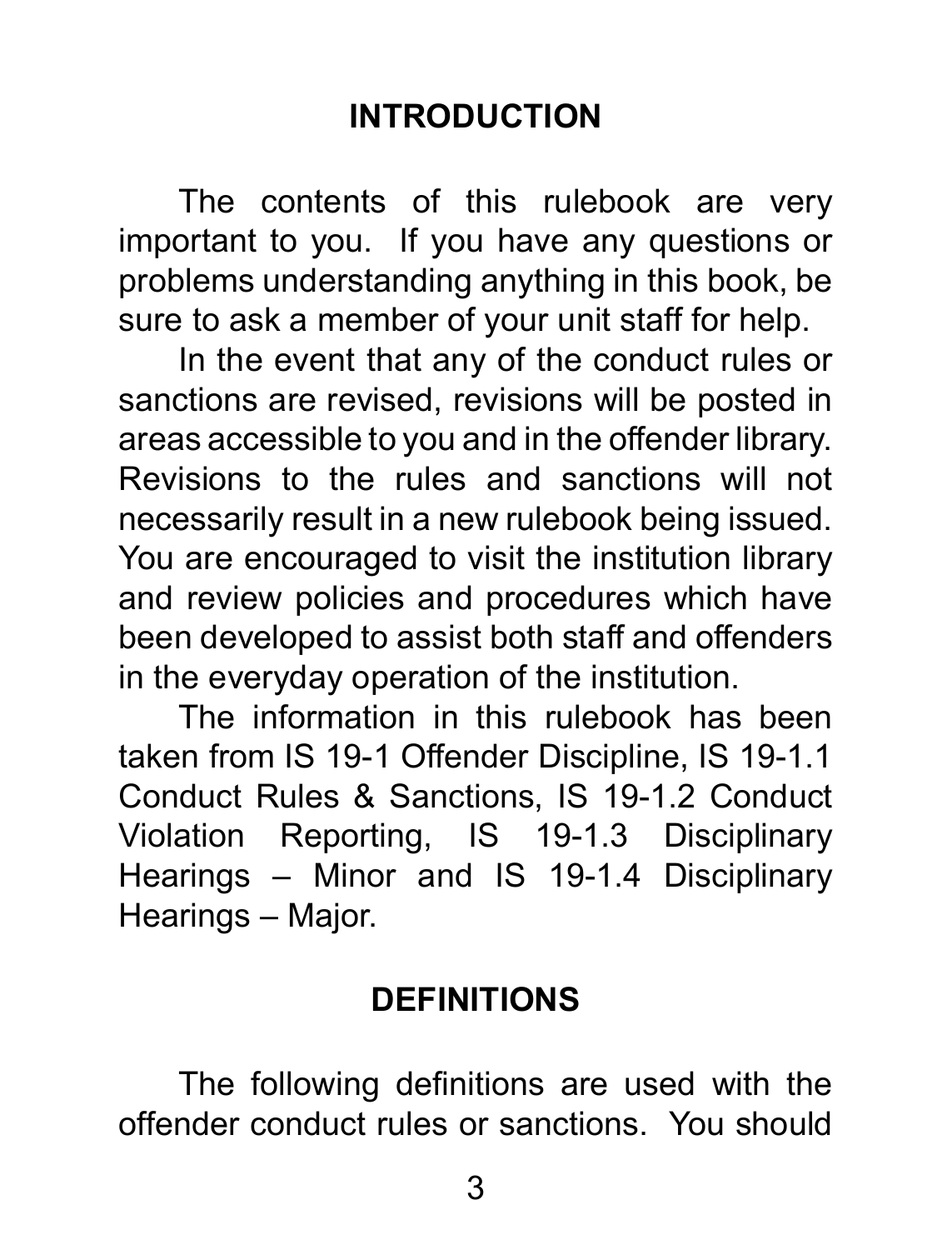make sure you understand these definitions.

**ACCESSORY:** A person who provides assistance to someone engaging in prohibited behavior.

**ACCUMULATION:** Six minor conduct violations occurring within a six-month period for I-1 through I-4 for offenders who are C-4 or lower. Twelve minor conduct violations occurring within a twelve-month period for I-1 through I-4 offenders who are C-5.

**\*NOTE:** Once an offender accumulates violations increasing the I-score, the offender should be reclassified indicating the revised I-score and another review period begins whereby the offender may accumulate again if the appropriate number of minor conduct violations are received.

**ATTEMPT:** To engage in an act which is a step in a course of action leading to a prohibited behavior.

**CONSPIRE:** To agree with one or more other persons to engage in a prohibited behavior, with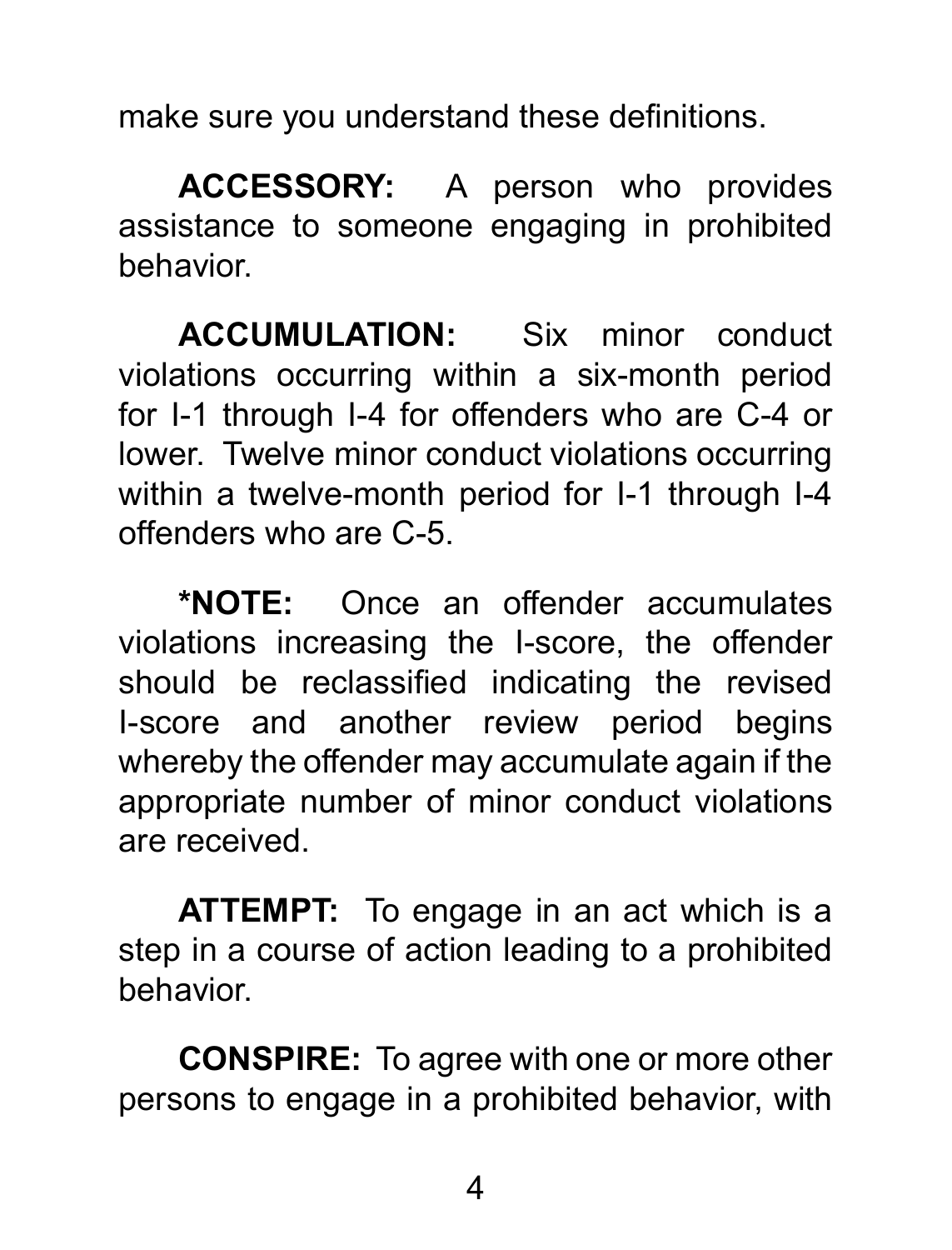at least one acting in furtherance of that behavior.

**DEADLY WEAPON; DANGEROUS INSTRUMENT/DEVICE/SUBSTANCE:** Any item or substance which, under the circumstances used, attempted or threatened to be used, or capable of being used, may cause death or serious physical injury.

**INFORMAL SANCTIONS:** Sanctions which are verbal or written that may be used as outlined for informal resolution of minor rule violations.

- 1. These sanctions may be used for up to 16 hours maximum, with the exception of property impoundment, which can only be used for the duration of the employee's shift.
- 2. If the rule violation is a major violation, is serious in nature, threatens the safety and security of the institution, is for sexual misconduct, or involves the destruction of state or offender property the employee should immediately fill out a Conduct Violation Report and not use an informal sanction.
- 3. Informal sanctions are as follows:
	- a. warning/reprimand,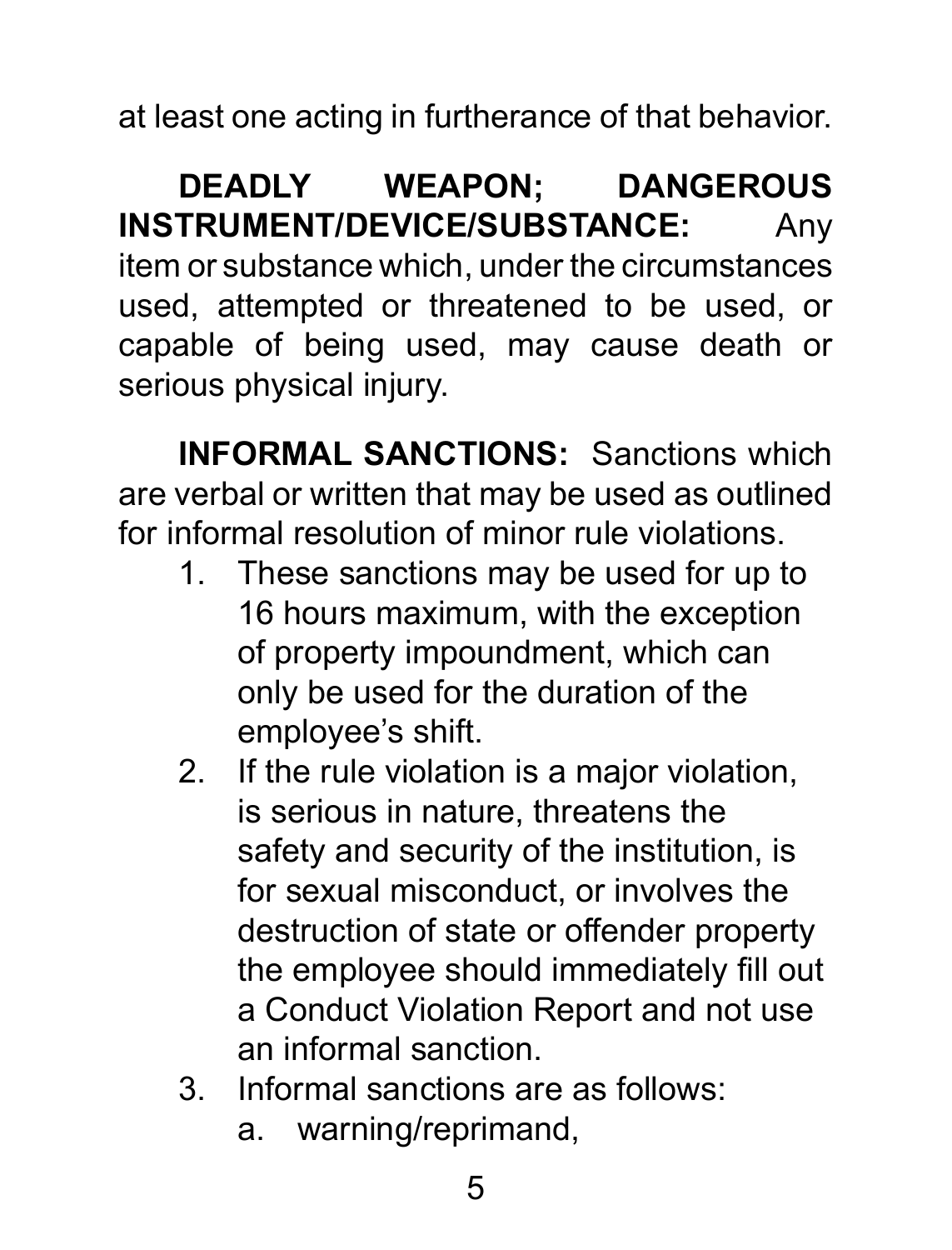- b. activity restriction,
- c. living area restriction,
- d. extra duty, and
- e. property impoundment.

**MAJOR CONDUCT VIOLATION:** Any of the first 9 conduct violation rules listed (1- 9.4) as stated in IS19-1.1 Conduct Rules and Sanctions; or any conduct violation which could be considered serious due to the circumstances surrounding the violation.

**MINOR CONDUCT VIOLATION:** The 10 through 41.9 conduct violation rules as stated in IS19-1.1 Conduct Rules and Sanctions; unless it is determined to be serious due to the circumstances surrounding the violation.

**POSSESSION:** An offender is considered to be in possession of an item if it is in her/his physical possession, or if it is in an area that she/ he occupies or to which she/he is assigned, such as a living space, bed or locker.

**SANCTION:** A penalty which may be imposed for misconduct.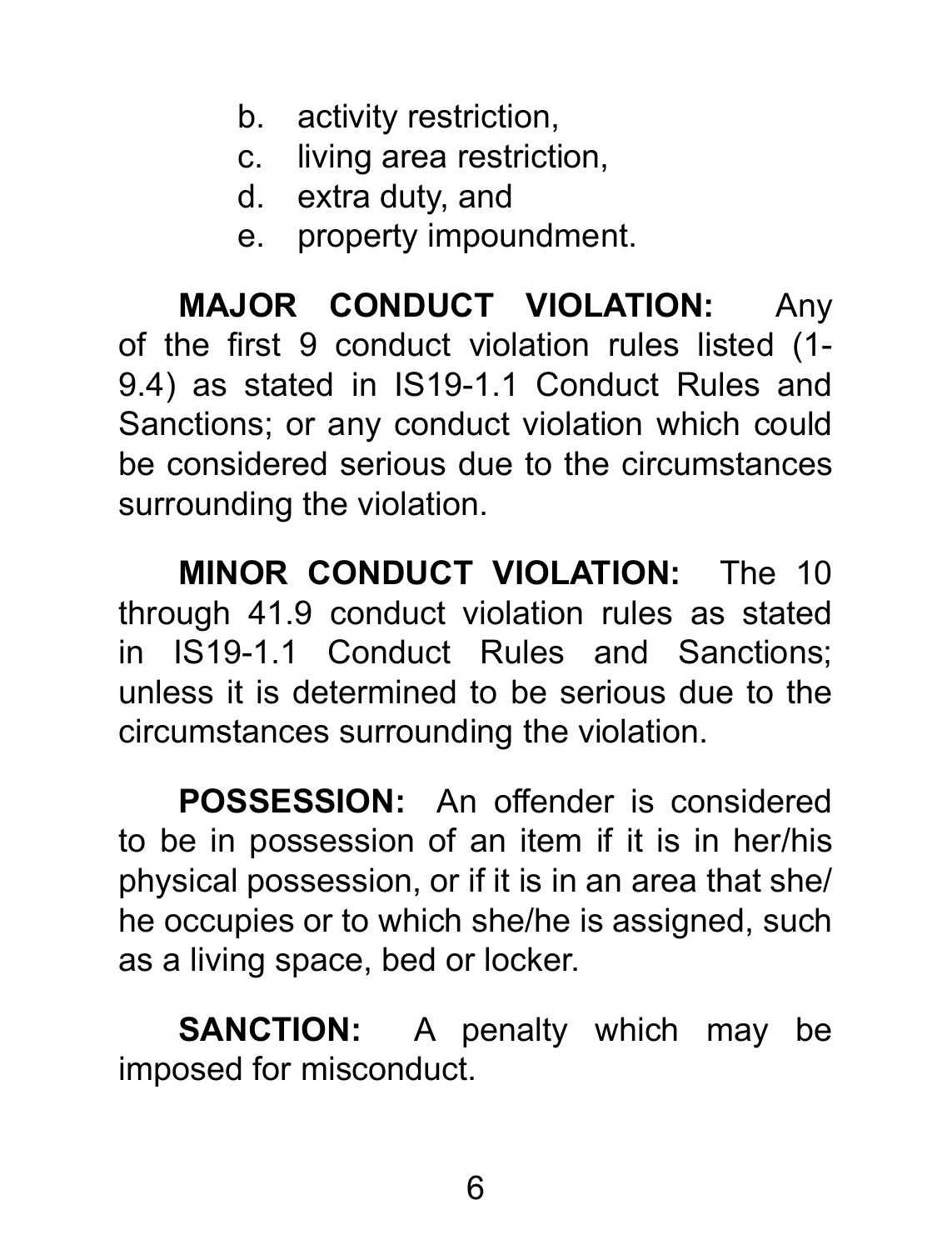**SEXUAL ACTIVITY:** Any sexual act; intentional touching, whether done by a foreign object or by physical human contact of a sexual part of another or of self, regardless of whether such touching is consensual, kissing, or fondling; or physical or verbal conduct of a sexual nature.

**SEXUAL PARTS:** Genitalia, anus, groin, breast, inner thigh or buttocks.

**SUSPENDED SANCTION:** A sanction that is not imposed for a specific period of time unless another violation occurs during the time indicated. If no other violation occurs during the suspension time, the sanction will not be imposed. The maximum time of a suspended sanction will be 90 days.

## **CONDUCT VIOLATIONS**

Offenders are not allowed to engage in the following listed behaviors. Any offender found to have engaged in any of these may be issued a conduct violation with appropriate sanctions imposed.

The following is a list of conduct rules. The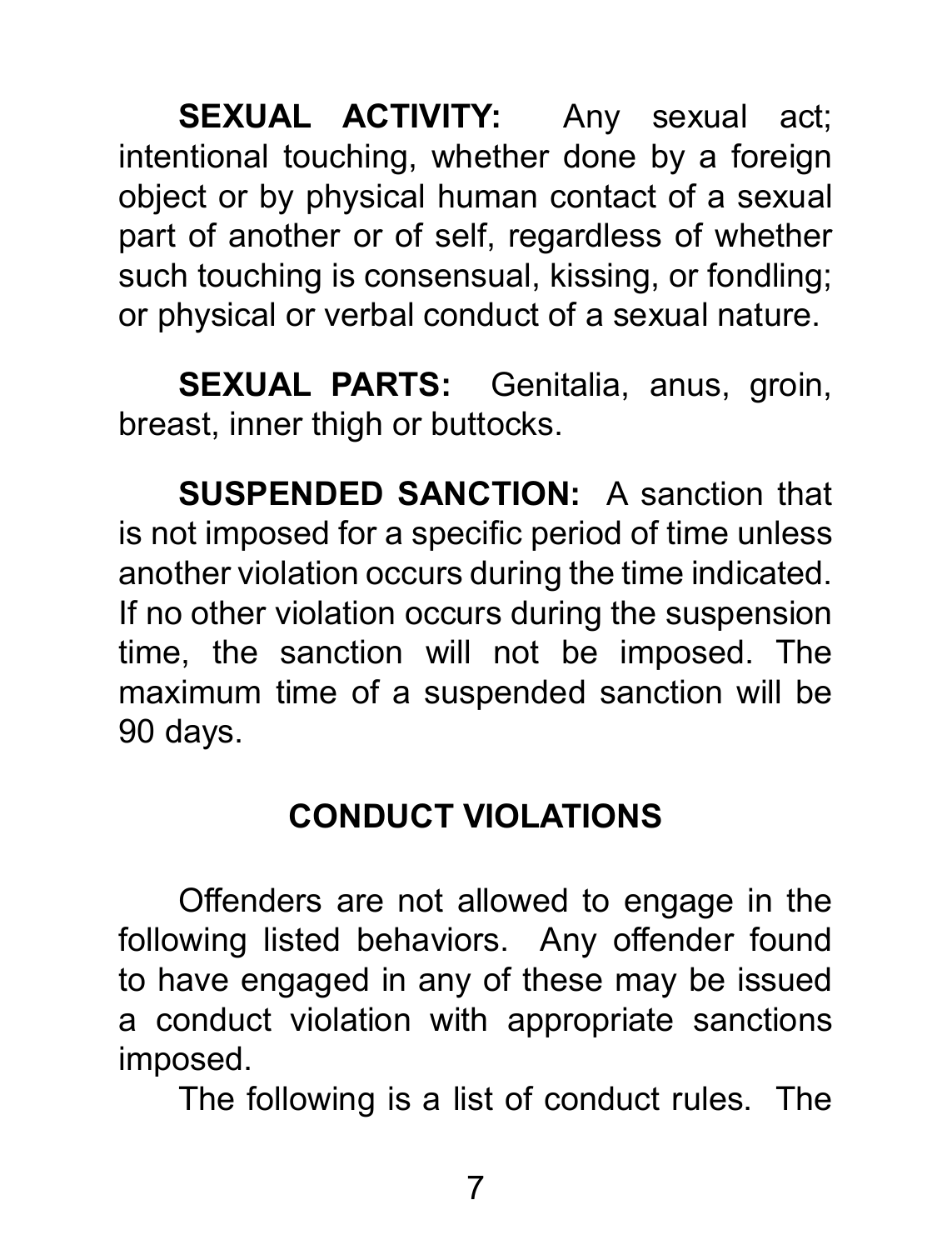first nine are considered major conduct rules.

| <b>RULES OF CONDUCT</b> | <b>LEVEL</b> |
|-------------------------|--------------|
|-------------------------|--------------|

### **1. MURDER/ MANSLAUGHTER:**

1.1 Causing the death of another person. 1

## **2. ASSAULT:**

2.1 Causing serious physical injury to another either with or without a weapon, or through the use of any substance, instrument or device which can cause physical injury. 1

2.2 Causing a person to come into contact with or throwing/ projecting feces or body fluids, i.e., urine, blood, saliva, etc. 1

2.3 Subjecting an employee to physical contact by kissing or touching the sexual parts. 1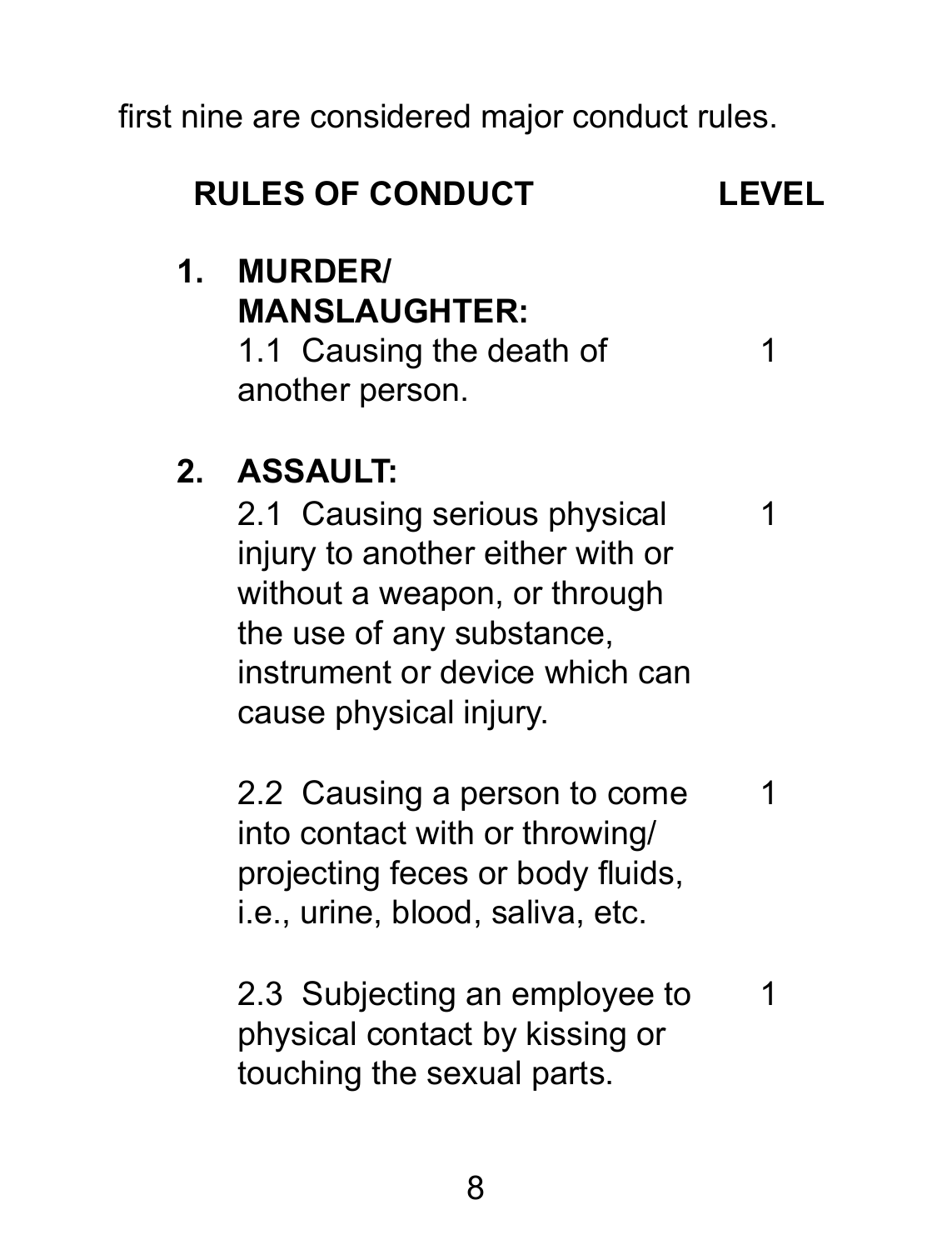## **3. DANGEROUS CONTRABAND:**

3.1 Making, transferring or having possession of a firearm, knife, razor blade, bludgeon or other weapon, instrument, material or substance which is readily capable of causing or inducing fear of death or physical injury.

1

## **4. ESCAPE:**

4.1 Perimeter Escape – leaving the security perimeter or grounds of a correctional center or treatment center without authorization. 1

4.2 Leaves an institutional work release assignment. 1

4.3 Flees supervision while being transported under escort on outcount. 1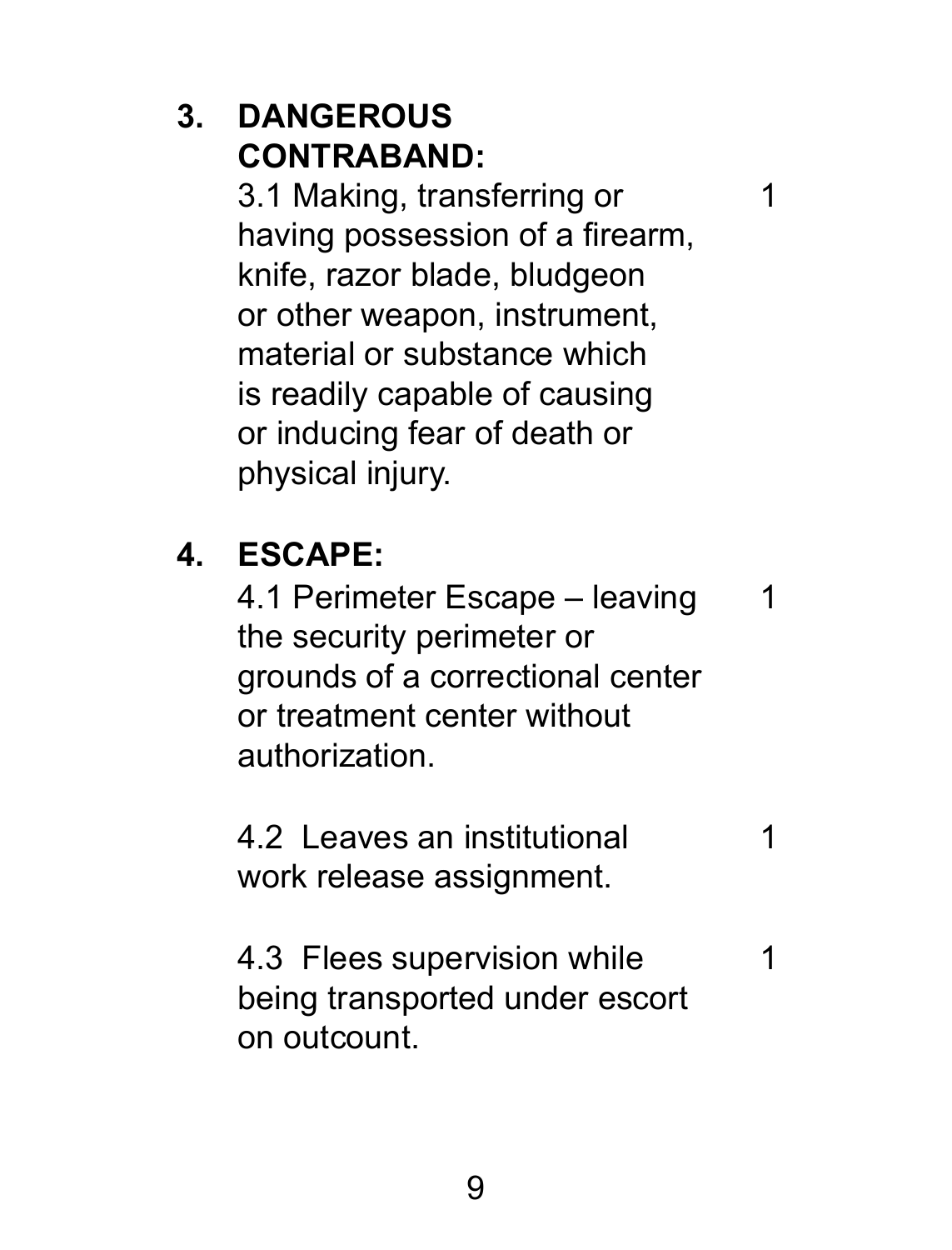4.4 Otherwise flees from direct supervision. 1

4.5 Wearing or making a disguise. 1

4.6 Possessing instruments of escape, such as handcuff keys, lock pick, hacksaw blades, rope or any other instrument of escape. 1

4.7 Possessing maps, plans or making plots concerning escape by written or verbal communication. 1

4.8 Possessing any employee uniform, nonoffender employee clothing or nonoffender identification card. 1

## **5. HOSTAGE/RESTRAINT:**

5.1 Detaining, holding or taking a person against her/his will. 1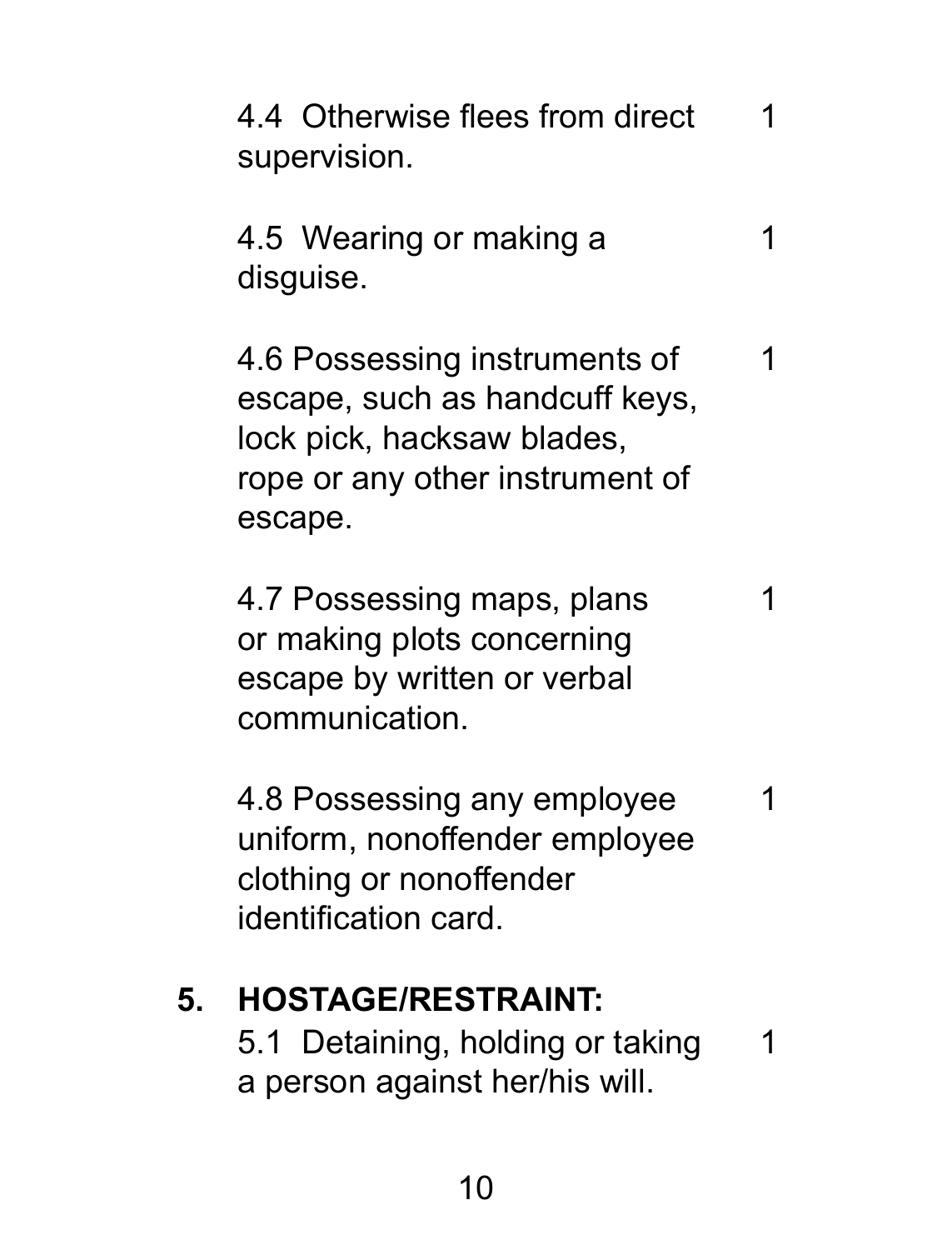## **6. RIOT:**

6.1 Three or more offenders participating in violent behavior that interferes with normal operations of the facility and creates a danger of damaging property or injuring persons.

1

1

1

6.2 Inciting a riot by encouraging offenders to engage in a violation of rule 6.1, or once a riot begins, assuming a position of command or instruction in furtherance of the riot.

#### **7. FORCIBLE SEXUAL MISCONDUCT:**

7.1 Using force, coercion or threats of force to obtain the compliance of another in any type of sexual activity.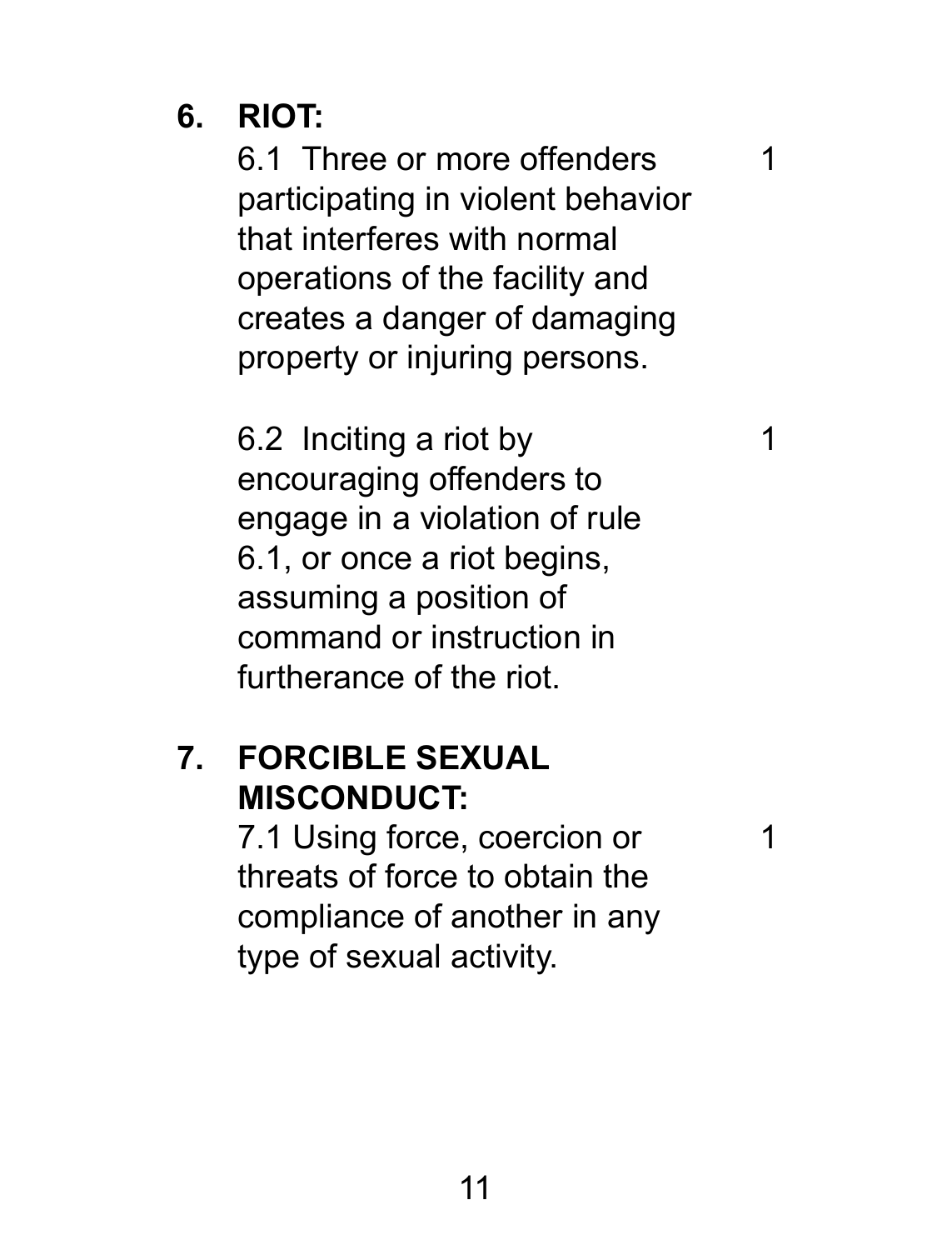## **8. ARSON:**

8.1Knowingly or negligently starting a fire or causing an explosion.

1

1

1

1

## **9. ORGANIZED DISOBEDIENCE:**

9.1 Three or more offenders gathering in a nonviolent manner who refuse to obey orders.

9.2 Three or more offenders gathering in a nonviolent manner to discuss or petition the disobedience of rules or laws.

9.3 Inciting organized disobedience by encouraging offenders to assemble and refuse to disperse or to engage in other acts of organized disobedience.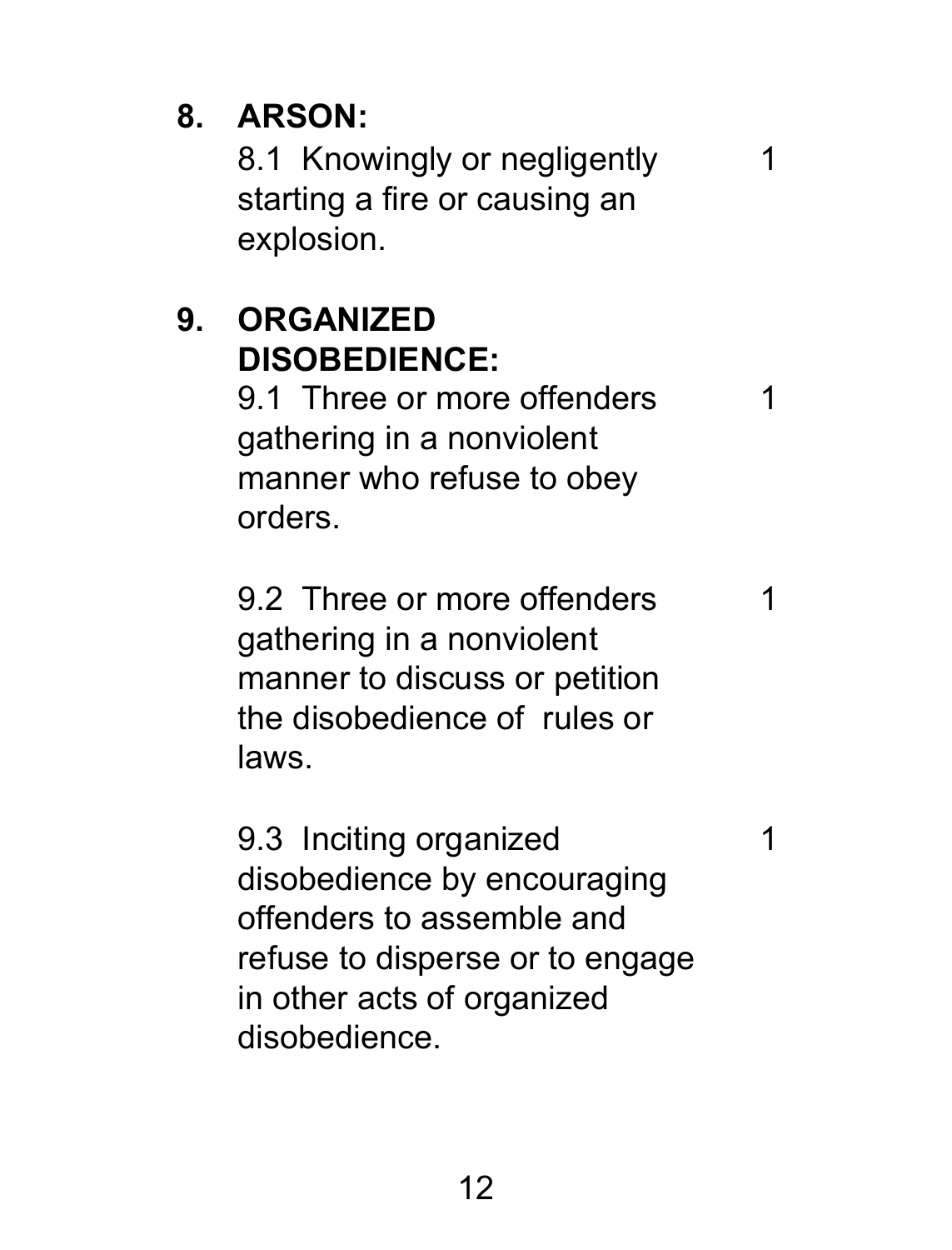9.4 Three or more offenders participating in acts of organized disobedience such as refusal to work, hunger strikes or nonviolent demonstrations.

1

 $\mathfrak{p}$ 

#### **10. MINOR ASSAULT:**

10.1 Causing, or intending to cause, non-serious physical injury by striking another. 2

10.2 Using a non-dangerous object/substance; or by any other physically aggressive act.  $\mathfrak{p}$ 

10.3 Subjecting an employee to any physical contact without her/his consent.  $\mathfrak{p}$ 

## **11. POSSESSION/USE OF AN INTOXICATING SUBSTANCE:**

11.1 Possessing a controlled substance not prescribed, or in an amount not authorized, by medical employee.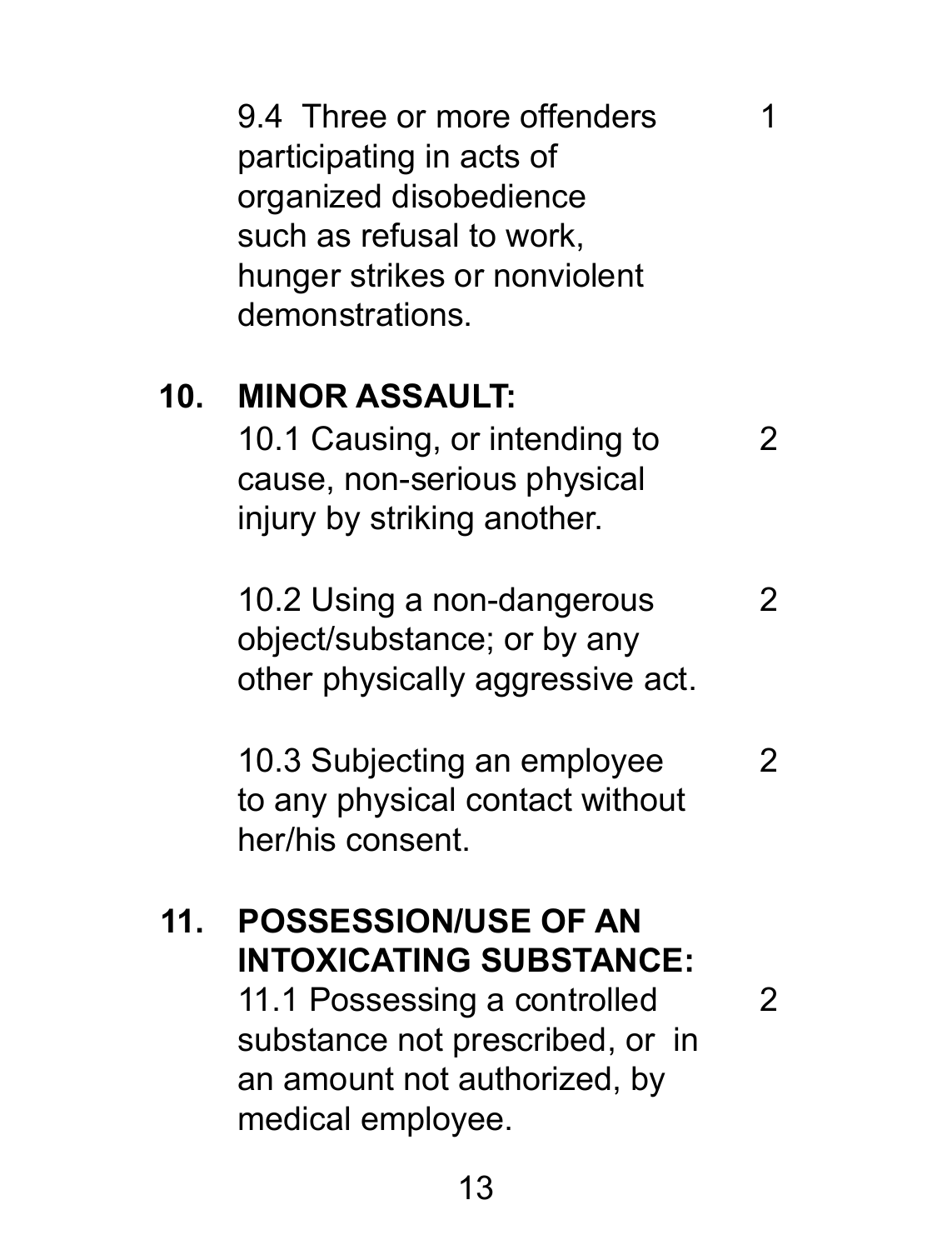| 11.2 Being involved in any way<br>with an agreement, scheme or<br>plan to introduce a controlled<br>substance or intoxicant into a<br>department facility.                 | $\overline{2}$ |
|----------------------------------------------------------------------------------------------------------------------------------------------------------------------------|----------------|
| 11.3 Possessing or making<br>intoxicants, including alcohol.                                                                                                               | 2              |
| 11.4 Possessing drug<br>paraphernalia. (Any item<br>utilized to ingest or consume<br>controlled or intoxicating<br>substances i.e.; pipes, roach<br>clips, syringes, etc.) | 2              |
| 11.5 Being found by<br>observation or test to be under<br>the influence of any controlled<br>or intoxicating substance<br>not officially prescribed or<br>authorized.      | 2              |
| 11.6 Refusing to submit to any<br>alcohol test or drug test.                                                                                                               | 2              |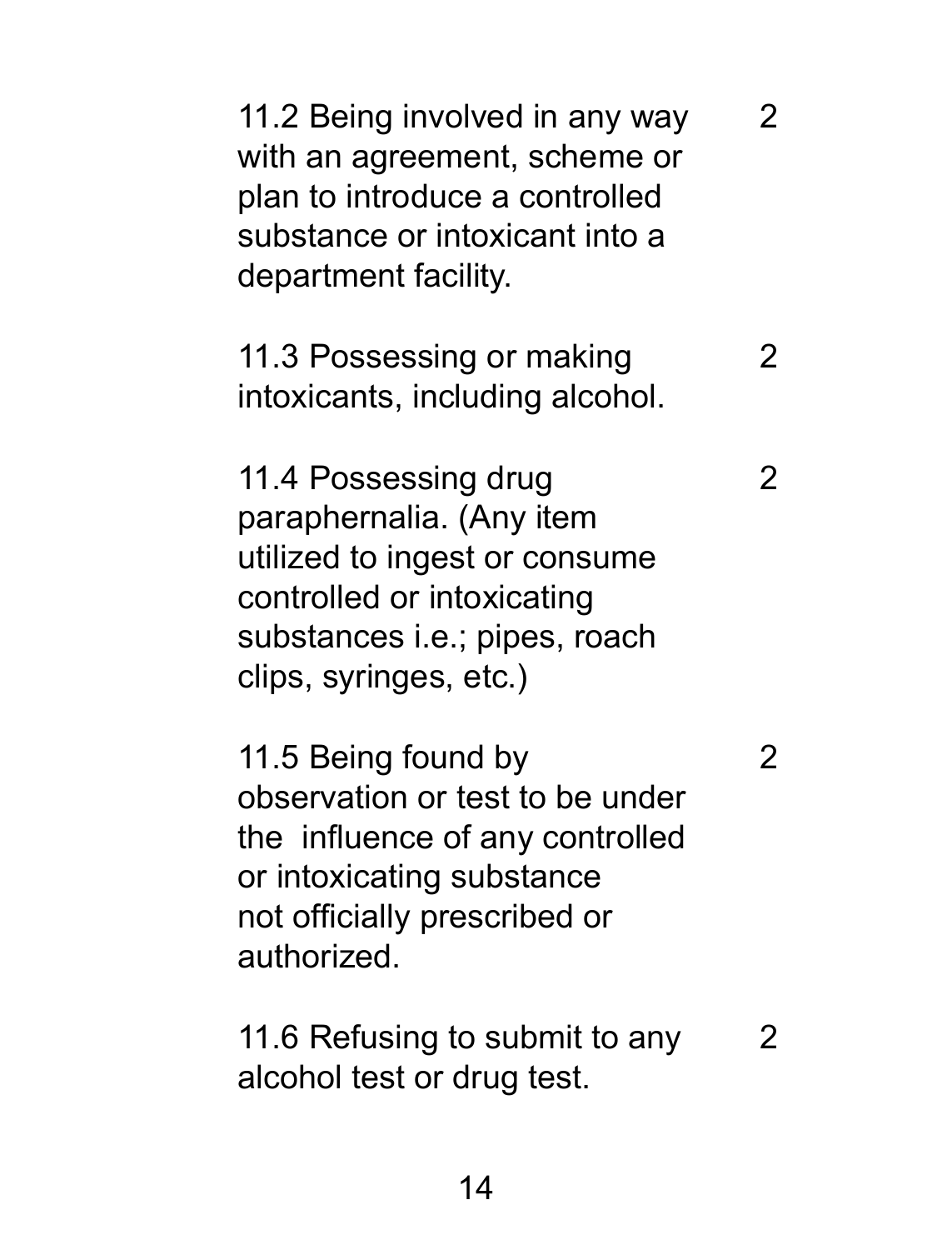| 11.7 Refusing to submit a urine<br>sample. (Failure to submit the<br>required amount of acceptable<br>urine specimen in the required<br>time period is considered to be<br>a refusal to submit.) | 2 |
|--------------------------------------------------------------------------------------------------------------------------------------------------------------------------------------------------|---|
| 11.8 Submitting an adulterated<br>or diluted urine sample.                                                                                                                                       | 2 |
| 11.9 Possessing recipes or<br>formulas for manufacturing<br>a controlled or intoxicating<br>substance.                                                                                           | 3 |
| <b>THREATS:</b><br>12.1 Taking action (either<br>verhally, nhveically or in writing)                                                                                                             | 2 |

verbally, physically or in writing) which harms or creates the belief of harm to another person or her/his property.

**12.** 

12.2 Threatening a victim or victim's family with physical harm. 2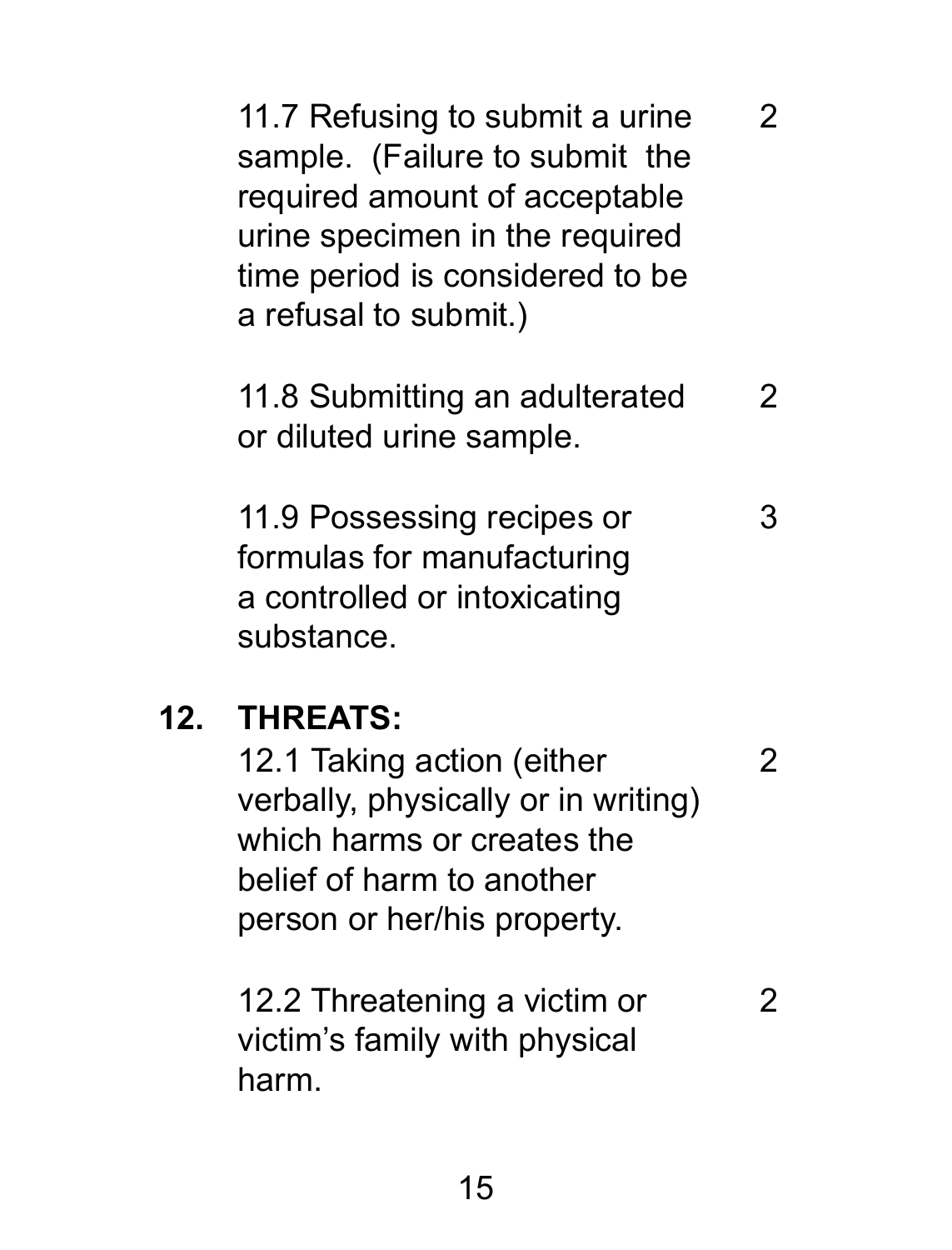12.3 Threatening or harassing a victim or victim's family.

2

2

## **13. POSSESSION OF MONEY/ LEGAL TENDER:**

13.1 Possessing money or legal tender of any type without authorization.

## **14. FALSE IDENTIFICATION:**

14.1 Making, wearing or having possession of unauthorized clothing or items which would lead others to believe she/he is someone else.  $\mathcal{P}$ 

14.2 Making/having possession of any item to replace her/him in her/his absence.  $\mathfrak{p}$ 

14.3 Having possession of false or unauthorized offender identification. 2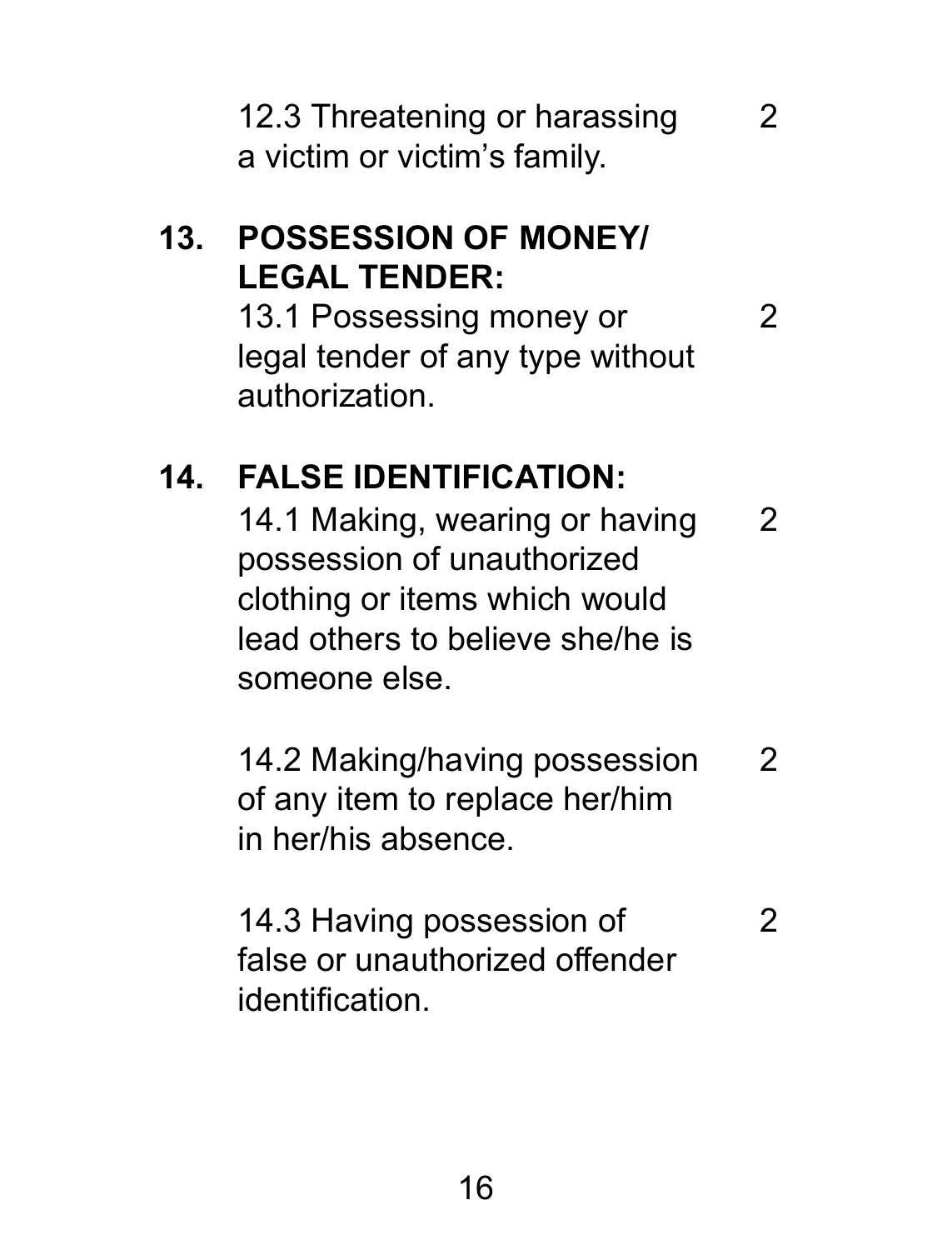| 15. | <b>SEXUAL MISCONDUCT:</b><br>15.1 Engaging with another in<br>any type of sexual activity.                                                                             | 2 |
|-----|------------------------------------------------------------------------------------------------------------------------------------------------------------------------|---|
|     | 15.2 Engaging in the self<br>touching of one's sexual parts<br>in view of others.                                                                                      | 2 |
|     | 15.3 Inappropriately exposing<br>one's sexual parts to others.                                                                                                         | 2 |
|     |                                                                                                                                                                        |   |
| 16. | <b>TATTOOING/BODY</b><br><b>ALTERING:</b><br>16.1 Altering the appearance<br>of one's body by applying<br>permanent designs on the skin,<br>body piercing or branding. | 2 |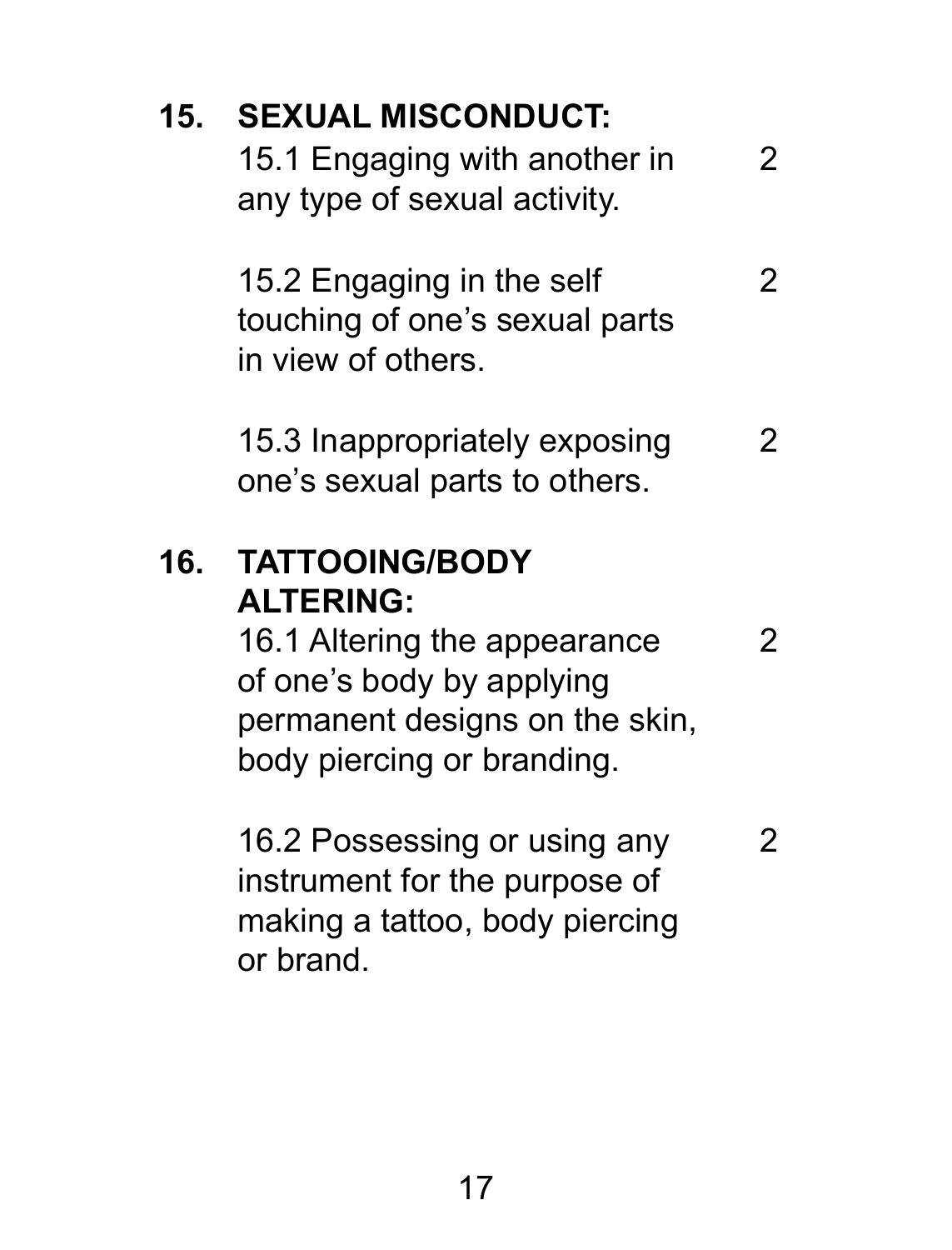## **17. SELF-HARM:**

17.1 Inflicting physical harm or bodily injury to oneself. 2

#### **18. INTERFERING WITH A COUNT:** 18.1 Failing to abide by

institutional count procedures.

18.2 Disrupting any count by being absent from the assigned area or being out of the designated position. 2

 $\mathfrak{p}$ 

 $\mathfrak{p}$ 

18.3 Distracting the employee in any manner while making a count. 2

#### **19. CREATING A DISTURBANCE:**

19.1 Any action on the part of one or more offenders that threatens the custody, control or security of the institution.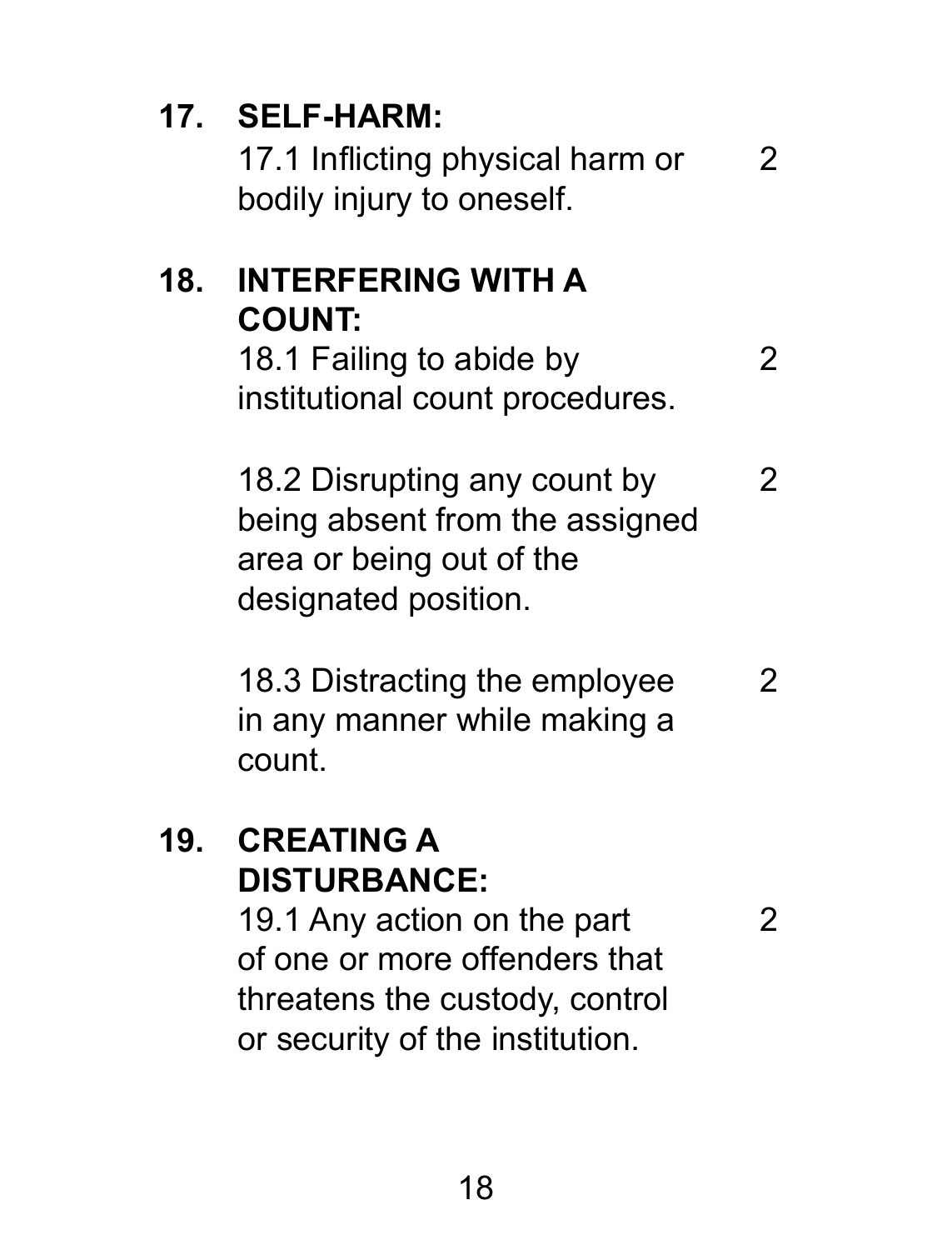| 19.2 Taking any evasive action<br>including, but not limited to,<br>running from or hiding from a<br>staff member for the purpose<br>of avoiding observation or<br>apprehension. | 2 |
|----------------------------------------------------------------------------------------------------------------------------------------------------------------------------------|---|
| 19.3 Destroying any potential<br>evidence by ingesting it,<br>flushing it down a toilet or<br>otherwise disposing of it.                                                         | 2 |
| 19.4 Engaging in conduct<br>that interferes with normal<br>operations.                                                                                                           | 2 |
| 19.5 Making a loud noise that is<br>likely to annoy or alarm another<br>person.                                                                                                  | 2 |
| 19.6 Being involved in writing,<br>circulating or signing a petition<br>that promotes the disobedience<br>of rules or laws.                                                      | 3 |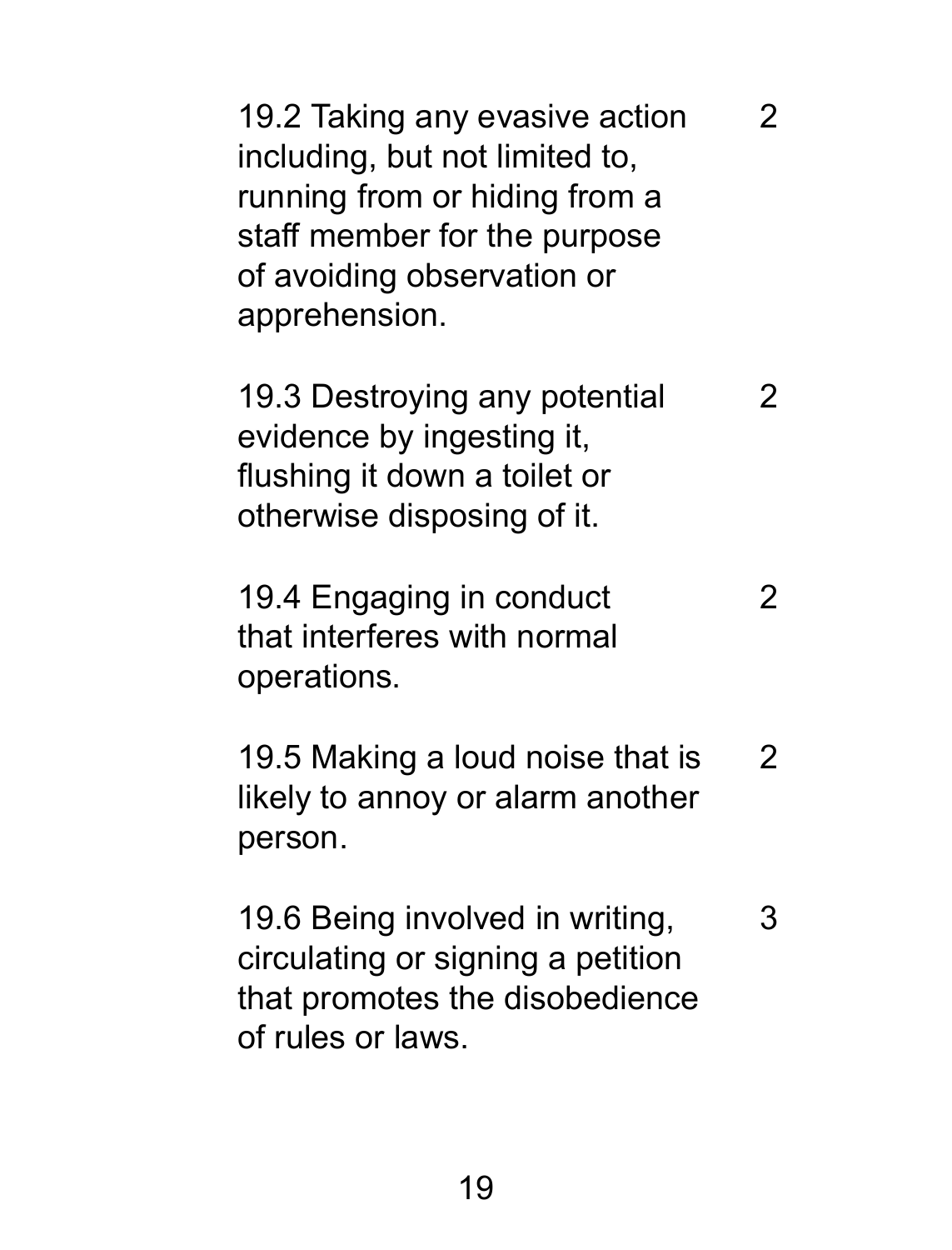## **20. DISOBEYING AN ORDER:**

20.1 Failing to comply with a written or verbal order or instruction of any employee.

20.2 Failing to cooperate in any official departmental investigation. (This rule does not apply when an offender refuses to self-incriminate.)

## **21. INSULTING BEHAVIOR:**

21.1 Subjecting another person to abusive or obscene language or gestures.

#### **22. THEFT:**

22.1 Taking, obtaining, withholding or being in possession of the property of another without the owner's consent.

 $\mathfrak{p}$ 

 $\mathfrak{p}$ 

2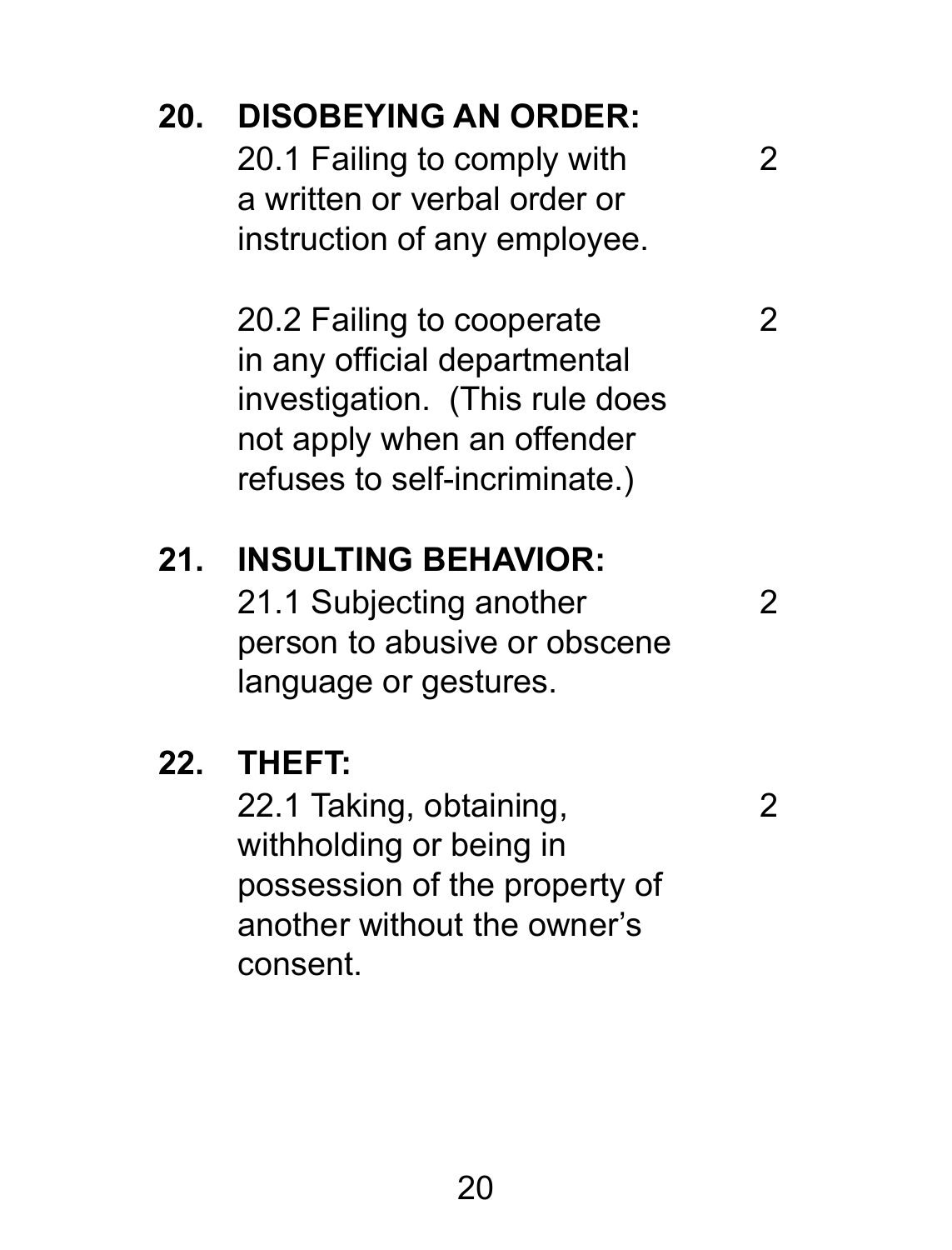| 23. | <b>GIVING FALSE</b><br><b>INFORMATION:</b><br>23.1 Making false written or<br>oral statements to an employee<br>or official. | 2 |  |
|-----|------------------------------------------------------------------------------------------------------------------------------|---|--|
| 24. | <b>CONTRABAND:</b><br>24.1 Making, transferring<br>or having possession of<br>any unauthorized article or<br>substance.      | 2 |  |
|     | 24.2 Possessing any non-<br>controlled prescribed<br>medication in an unauthorized<br>manner                                 | 2 |  |
|     | 24.3 Possessing unauthorized<br>amounts of over-the-counter<br>medication.                                                   | 2 |  |
|     | 24.4 Transferring any property<br>between offenders.                                                                         | 2 |  |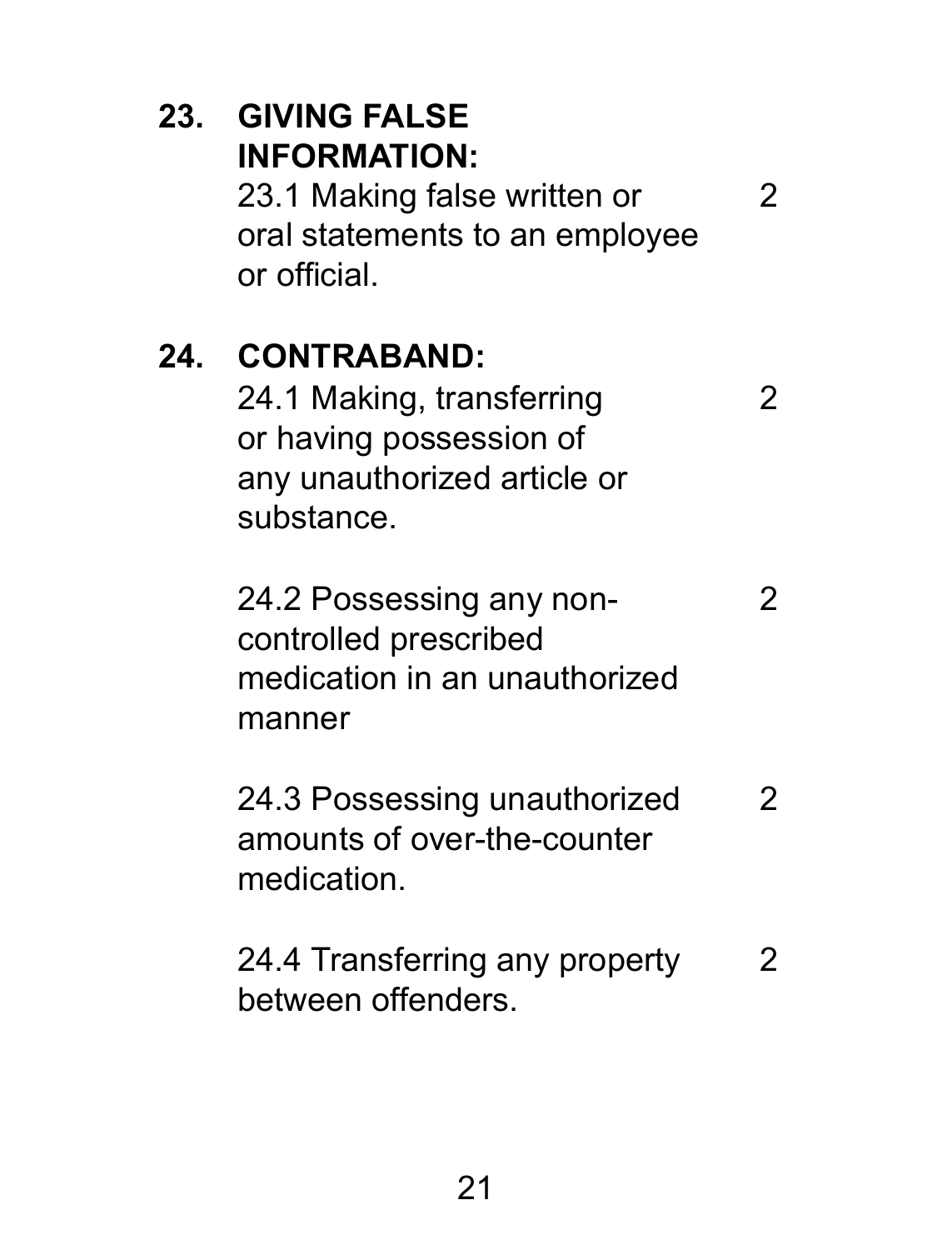|     | 24.5 Altering any item in an<br>unauthorized manner.                                                                                                                                     |   |
|-----|------------------------------------------------------------------------------------------------------------------------------------------------------------------------------------------|---|
|     | 24.6 Possessing unauthorized<br>amounts of property.                                                                                                                                     | з |
|     | 24.7 Possessing nuisance<br>contraband, including but not<br>limited to: sugar packets, empty<br>containers that were previously<br>purchased from canteen with<br>products inside, etc. | з |
| 25. | <b>FIGHTING:</b><br>25.1 Engaging in a physical<br>struggle with one or more<br>offenders                                                                                                | 2 |

## **26. TAMPERING WITH LOCKING OR SAFETY DEVICES:**

26.1 Damaging, tampering with or altering any institutional lock, safety device or security equipment.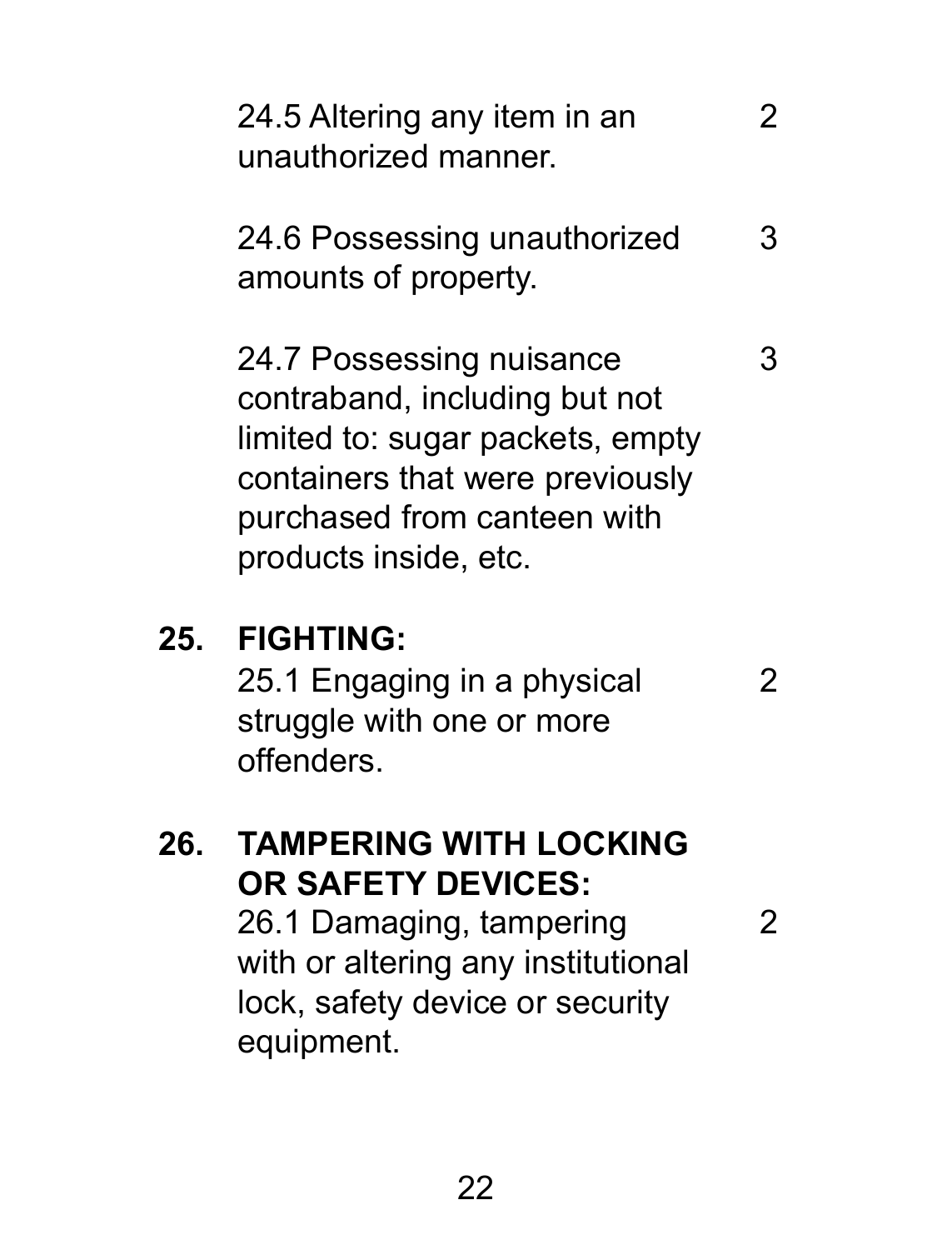**27. FRAUD:**

27.1 Obtaining anything of value through deception, false pretense or trickery.

27.2 Creating a document or official record in order to deceive or mislead. 2

2

2

27.3 Altering, destroying, concealing or removing a document or official record to impair its authenticity or availability. 2

#### **28. GAMBLING:**

28.1 Engaging in, or organizing, a gambling activity.

28.2 Possessing gambling paraphernalia; i.e., betting slips, tally sheets, parlay tickets, etc. 2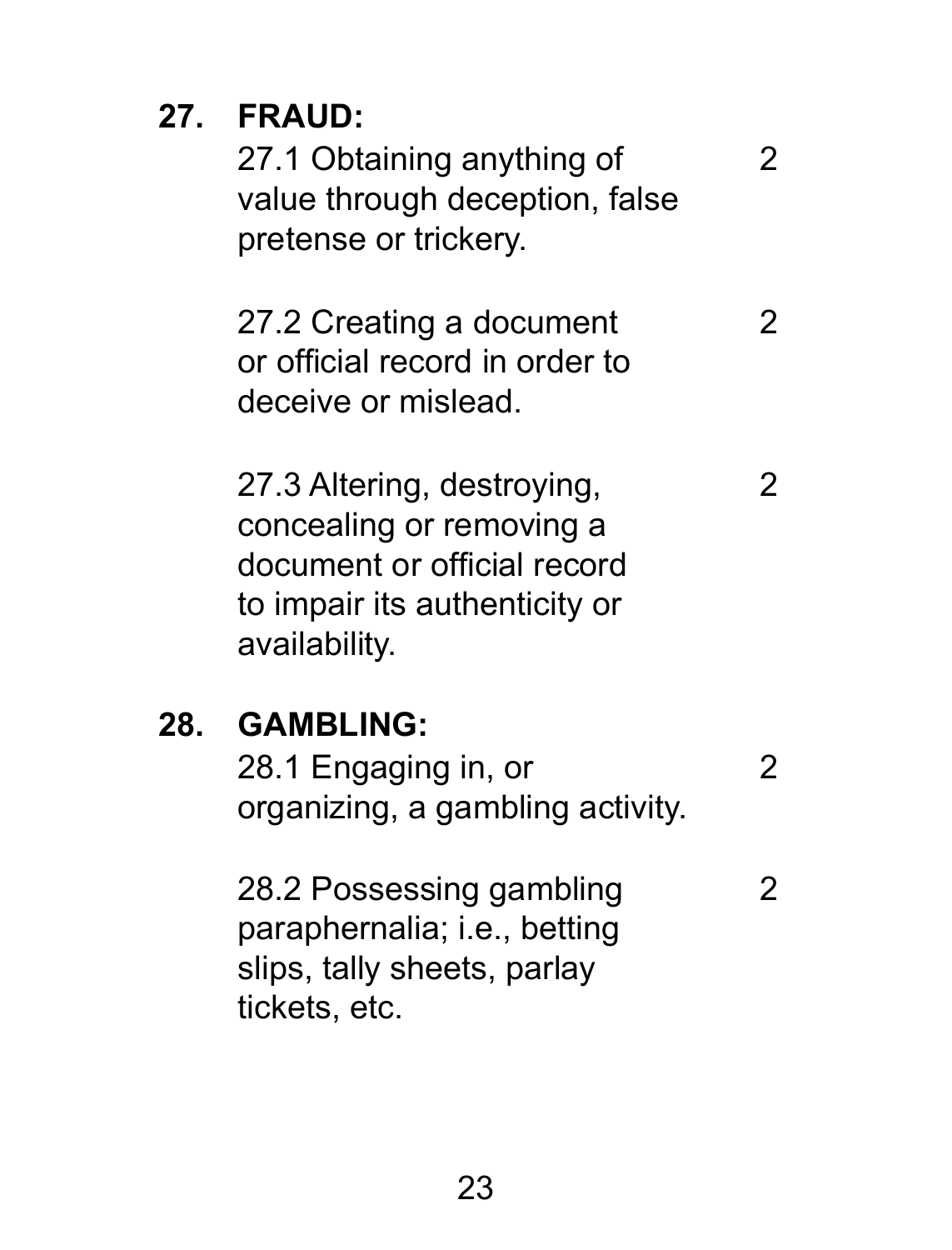## **29. BRIBERY:**

29.1 Giving, loaning or agreeing to give any person any benefit or anything of value in return for a favorable decision, opinion, recommendation or action.

## **30. OUT OF BOUNDS:**

30.1 Being in any unauthorized area. 2

2

 $\mathfrak{p}$ 

30.2 Being in any area where not assigned.  $\mathfrak{p}$ 

30.3 Not being in the area where assigned or directed.  $\mathfrak{p}$ 

#### **31. DESTROYING PROPERTY:**

31.1 Damaging, defacing, altering or losing any item of state property or personal property owned by another.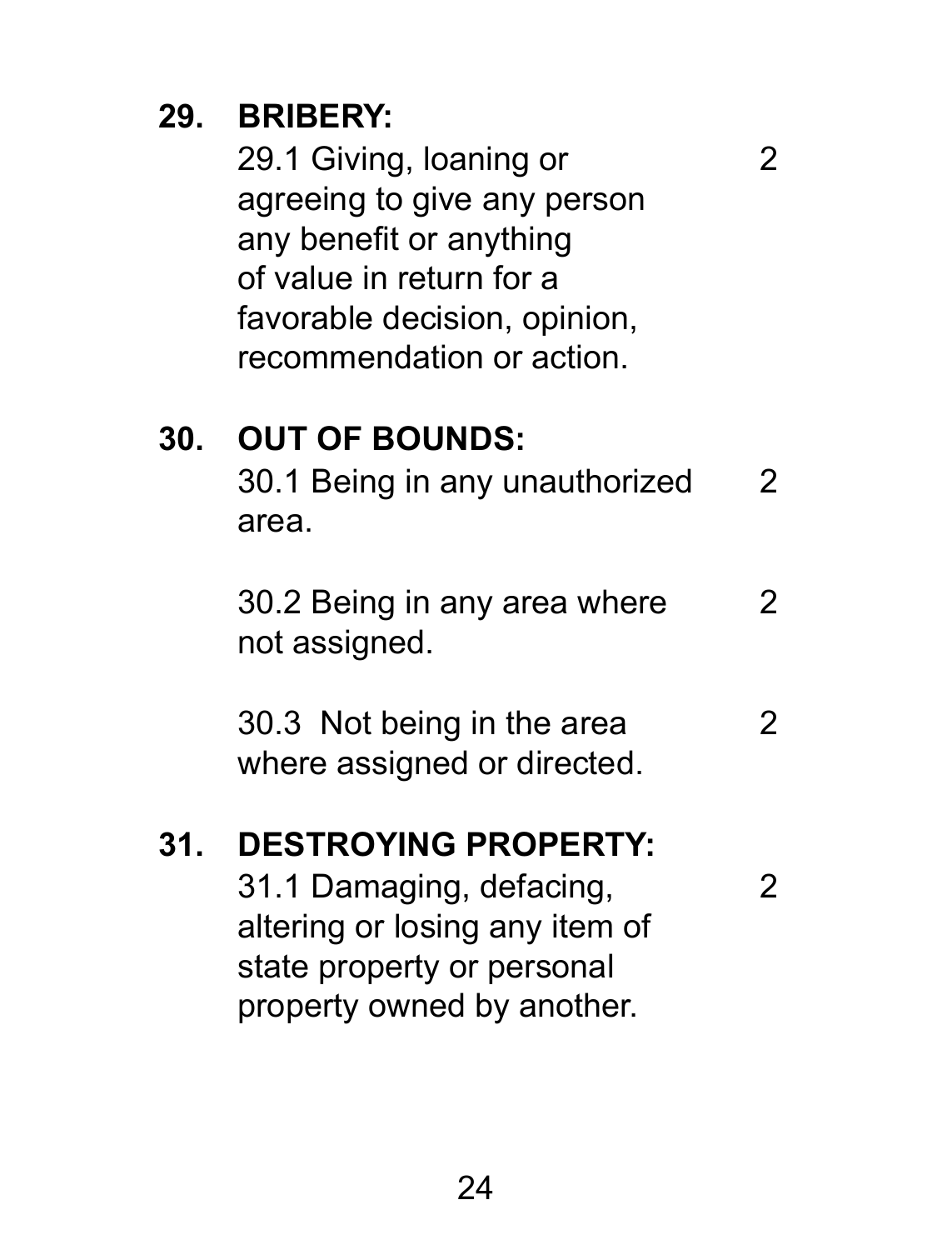## **32. SANITARY VIOLATION:**

| 32.1 Defecating or urinating in | 2 |
|---------------------------------|---|
| other than provided facilities. |   |

32.2 Failing to bathe or shower regularly. 2

32.3 Failure to keep living area clean and sanitary.  $\mathfrak{p}$ 

32.4 Committing acts which create a hazard to hygienic conditions. 2

#### **33. SAFETY VIOLATION:**

33.1 Committing an act that is potentially hazardous to the health of any person within the facility. 2

33.2 Failing to follow any safety rule or instruction. 3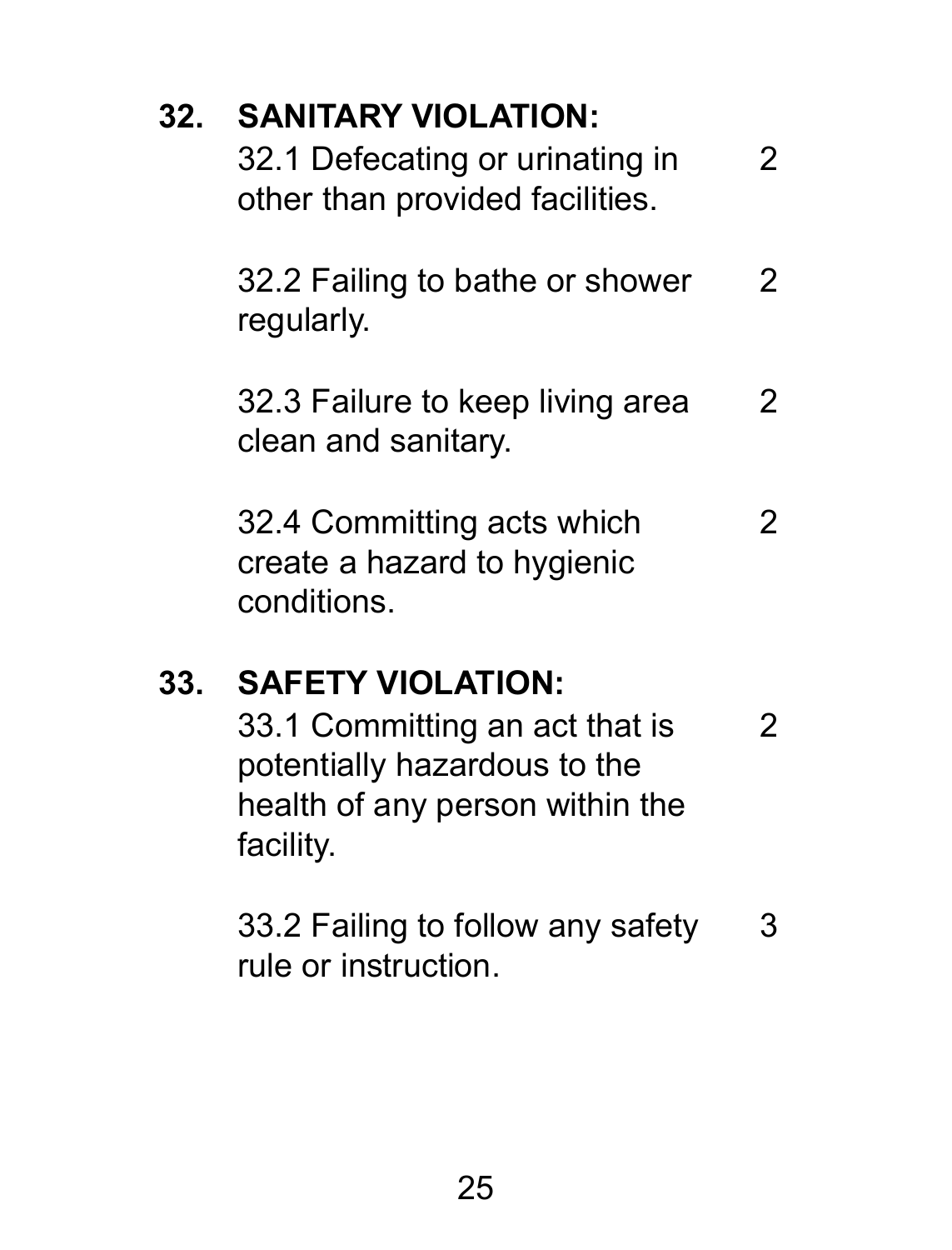## **34. UNAUTHORIZED ORGANIZATIONS:** 34.1 Encouraging, organizing

or participating in any

 $\mathfrak{p}$ 

 $\mathfrak{p}$ 

3

2

unauthorized organization.

## **35. MALINGERING:**

35.1 Deliberately inducing or exaggerating actual physical or mental incapacities in order to gain special attention or services or to avoid required activities.

35.2 Pretending to be physically or mentally incapacitated in order to gain special attention or services or to avoid required activities.

## **36. PROGRAM FAILURE:**

36.1 Being absent from a mandatory program without authorization.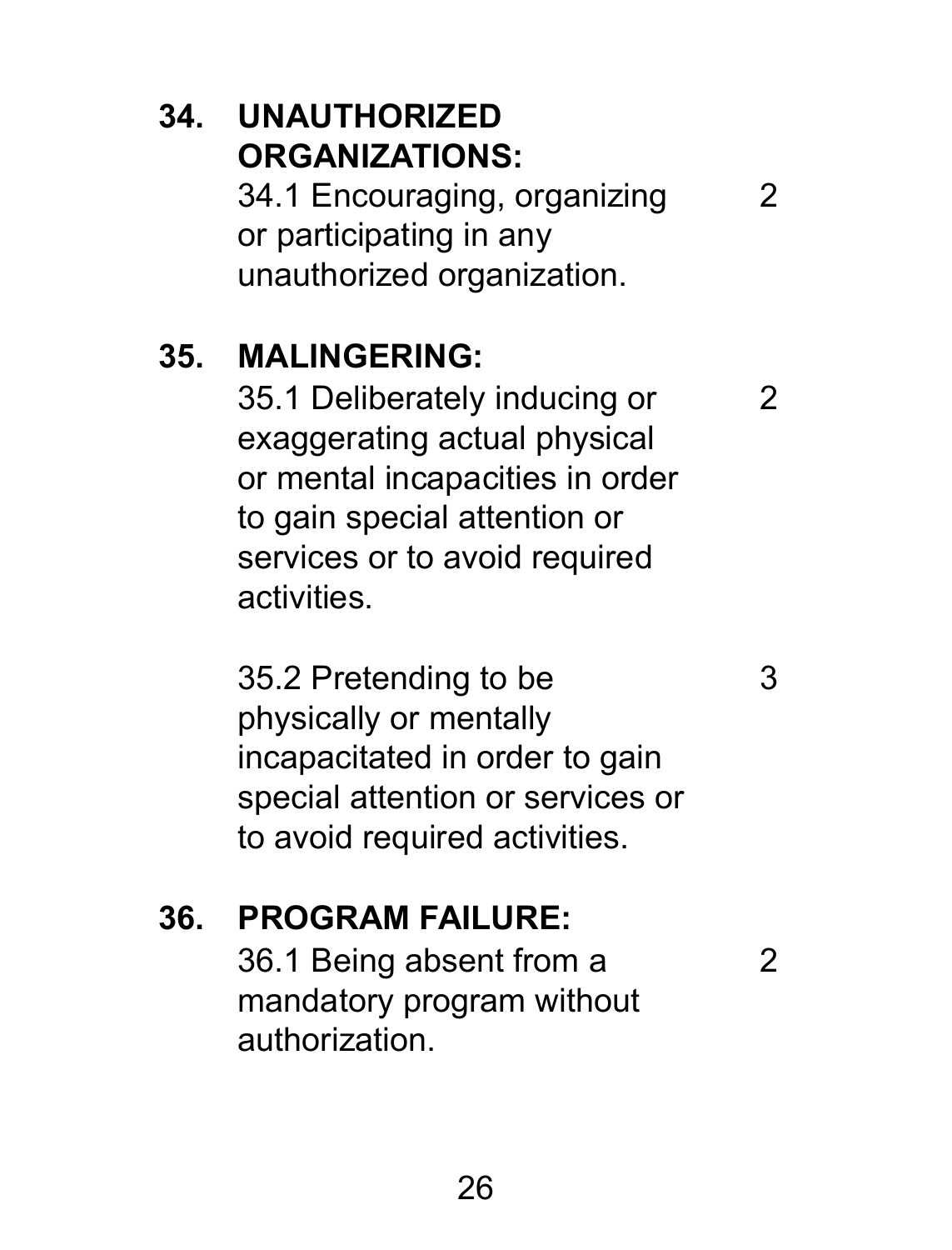36.2 Intentionally failing to successfully complete a mandatory program.

2

2

## **37. UNAUTHORIZED RELATIONSHIPS:**

37.1 Having unnecessary personal interaction with an employee, an employee's immediate family or employee's significant other.

## **38. ABUSE OF TELEPHONE, MAIL, FINANCE:**

38.1 Using the telephone or mail system for harassment purposes. 2

38.2 Causing funds to be deposited into another offender's account. 2

38.3 Using another offender's personal identification number (PIN).  $\mathfrak{p}$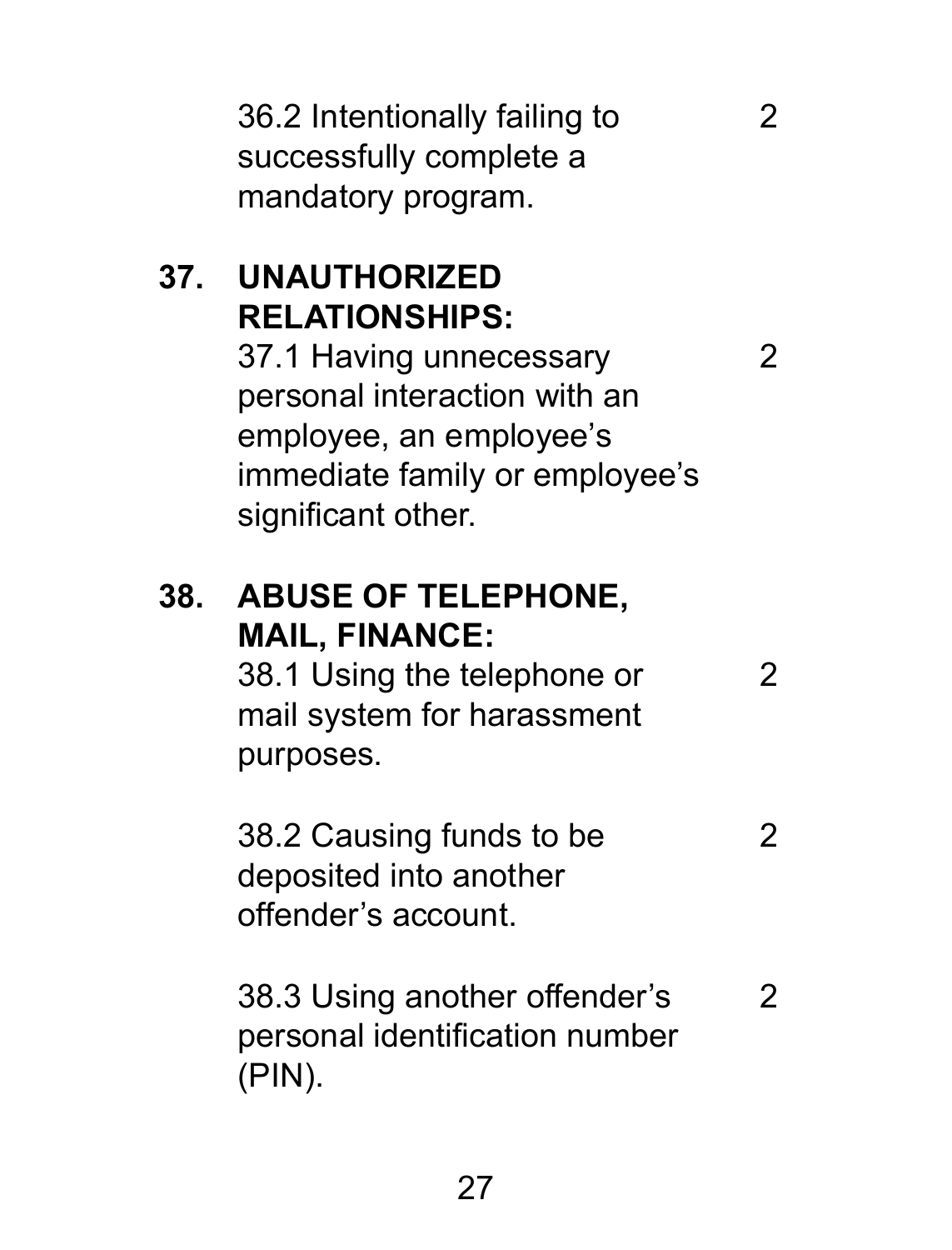38.4 Using the telephone in an unauthorized manner (i.e., participating in three-party calls for any purpose to violate institutional rules.)

3

3

38.5. Using the mail system in an unauthorized manner (i.e., mailing a letter within a letter, entering financial agreements or contracts or using an invalid return address and/or false name.)

#### **39. ABUSE OF JUDICIAL PROCEEDINGS:**

An offender found by the court to have done one of the following while in the custody of the department. M

39.1 Filed a false, frivolous or malicious action or claim with the court. M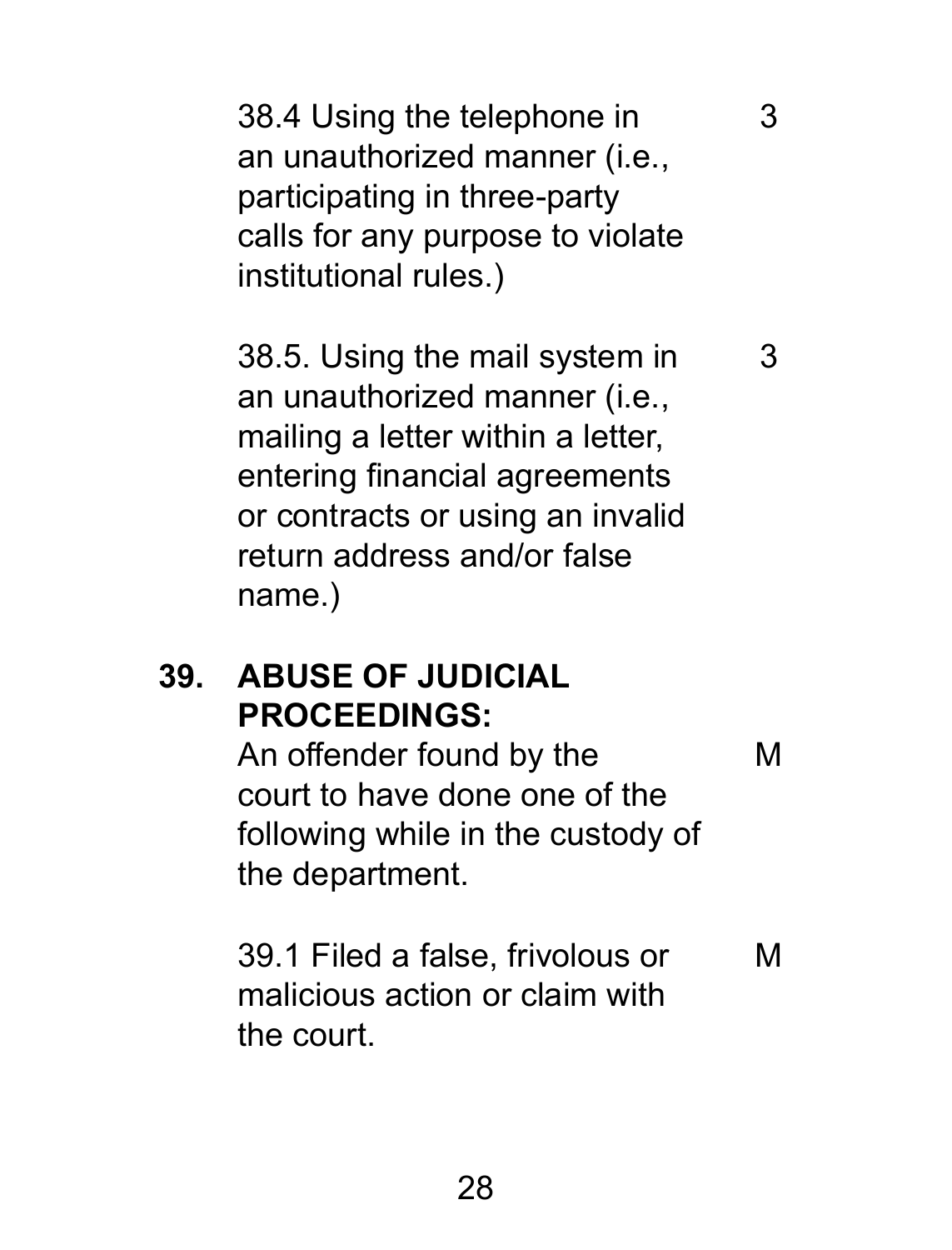| 39.2 Brought an action of claim<br>with the court solely or primarily<br>for delay or harassment.  | м |
|----------------------------------------------------------------------------------------------------|---|
| 39.3 Unreasonably expanded<br>or delayed a judicial<br>proceeding.                                 | м |
| 39.4 Testified falsely or<br>otherwise submitted false<br>evidence or information to the<br>court. | м |
| 39.5 Attempted to create<br>or obtain a false affidavit,<br>testimony or evidence.                 | M |
| 39.6 Abused the discovery<br>process in any judicial action or<br>proceeding.                      | м |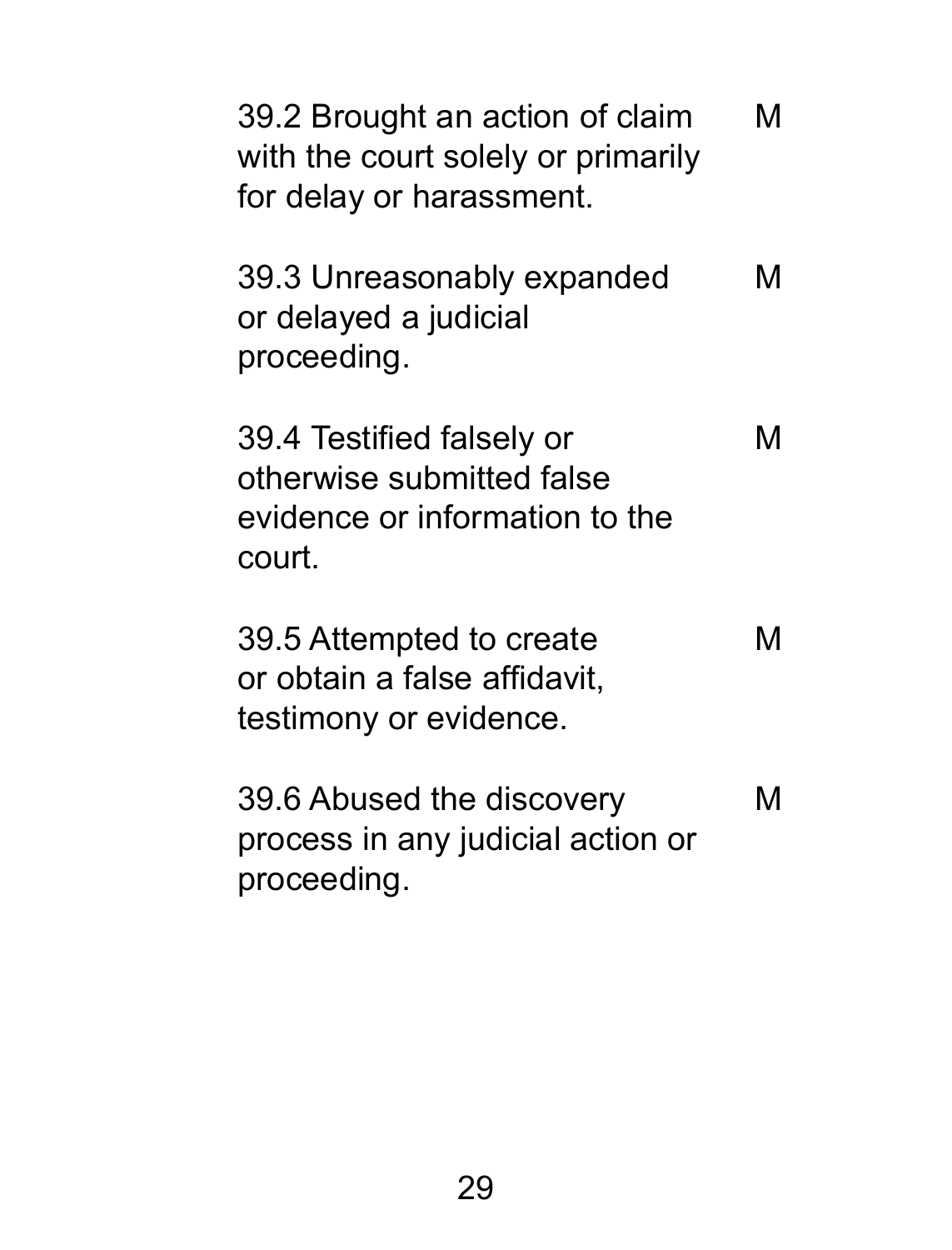| 40. | STATE, FEDERAL,<br><b>MUNICIPAL OR COURT</b><br><b>LAW OR ORDINANCE:</b><br>40.1 Failing to abide by<br>any state or federal law or<br>municipal or county ordinance.  | 2 |
|-----|------------------------------------------------------------------------------------------------------------------------------------------------------------------------|---|
| 41. | <b>PROCEDURES AND RULES:</b><br>41.1 Failing to abide by any<br>published and/or posted<br>rule, policy or procedure of<br>the department, division or<br>institution. | 2 |
|     | 41.2 Using any equipment,<br>machinery or electronic<br>device, including computers,<br>without authorization, or in an<br>unauthorized manner.                        | 2 |
|     | 41.3 Contaminating or altering<br>food or drink belonging to the<br>state or another person.                                                                           | 2 |
|     | 41.4 Using tobacco products in<br>an unauthorized area.                                                                                                                | 3 |
|     | 30                                                                                                                                                                     |   |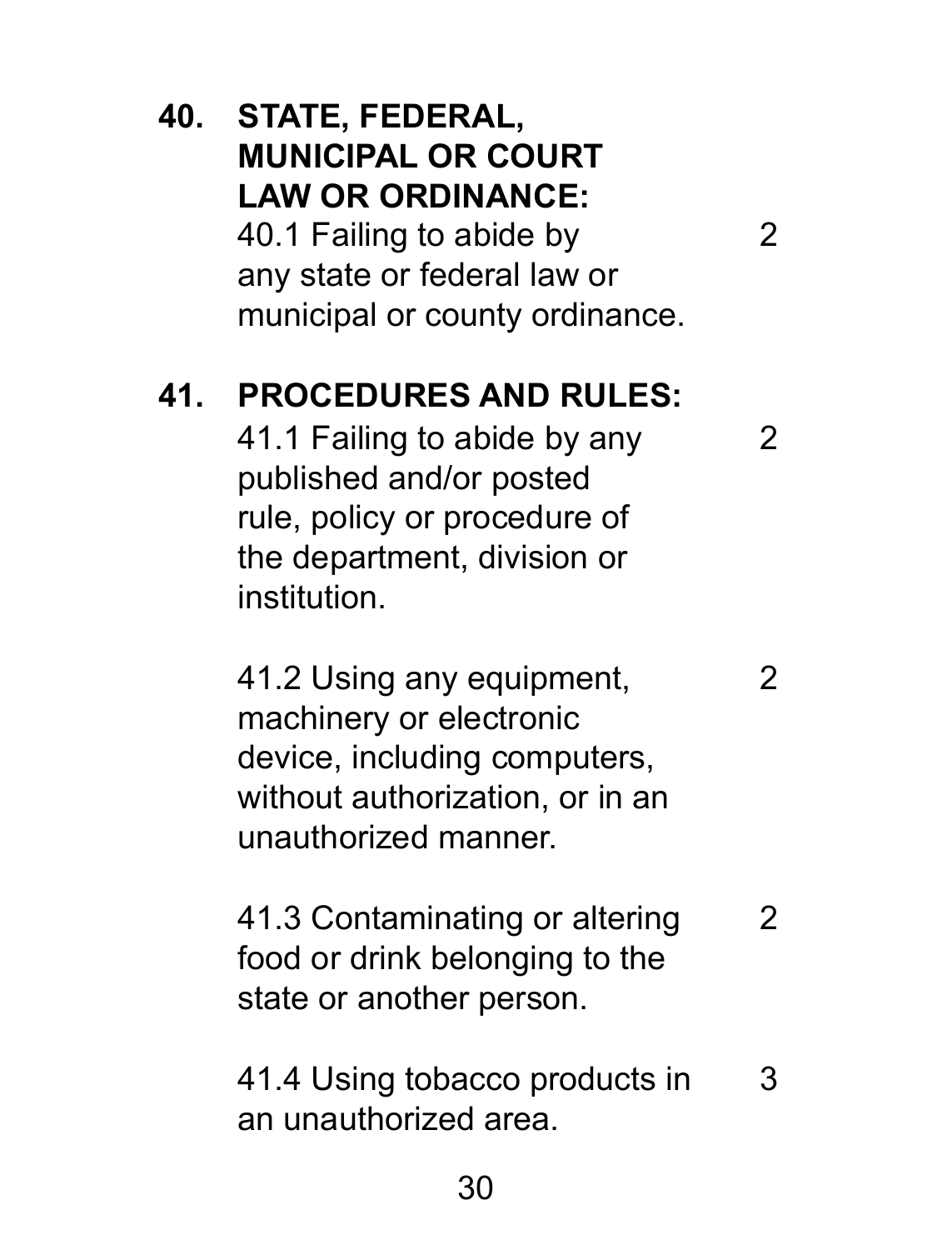| 41.5 Failing to abide by visiting<br>rules.                                                                                                                                                                                            | 2 |
|----------------------------------------------------------------------------------------------------------------------------------------------------------------------------------------------------------------------------------------|---|
| 41.6 Playing a television,<br>radio, tape player or CD player<br>without headphones.                                                                                                                                                   | 3 |
| 41.7 Engaging in rowdy<br>behavior; horseplay.                                                                                                                                                                                         | з |
| 41.8 Demonstrating, practicing<br>or using martial arts; boxing<br>(except for use of a punching<br>bag); wrestling; or engaging<br>in other forms of physical<br>encounter or military-style drill<br>not authorized by the facility. | 3 |
| 41.9 Failing to follow sign-in/<br>sign-out procedures.                                                                                                                                                                                |   |

#### **DISPOSITION OF CONDUCT VIOLATIONS**

Disciplinary Hearing Officers and Adjustment Boards have the basic authority for the administration of offender discipline and may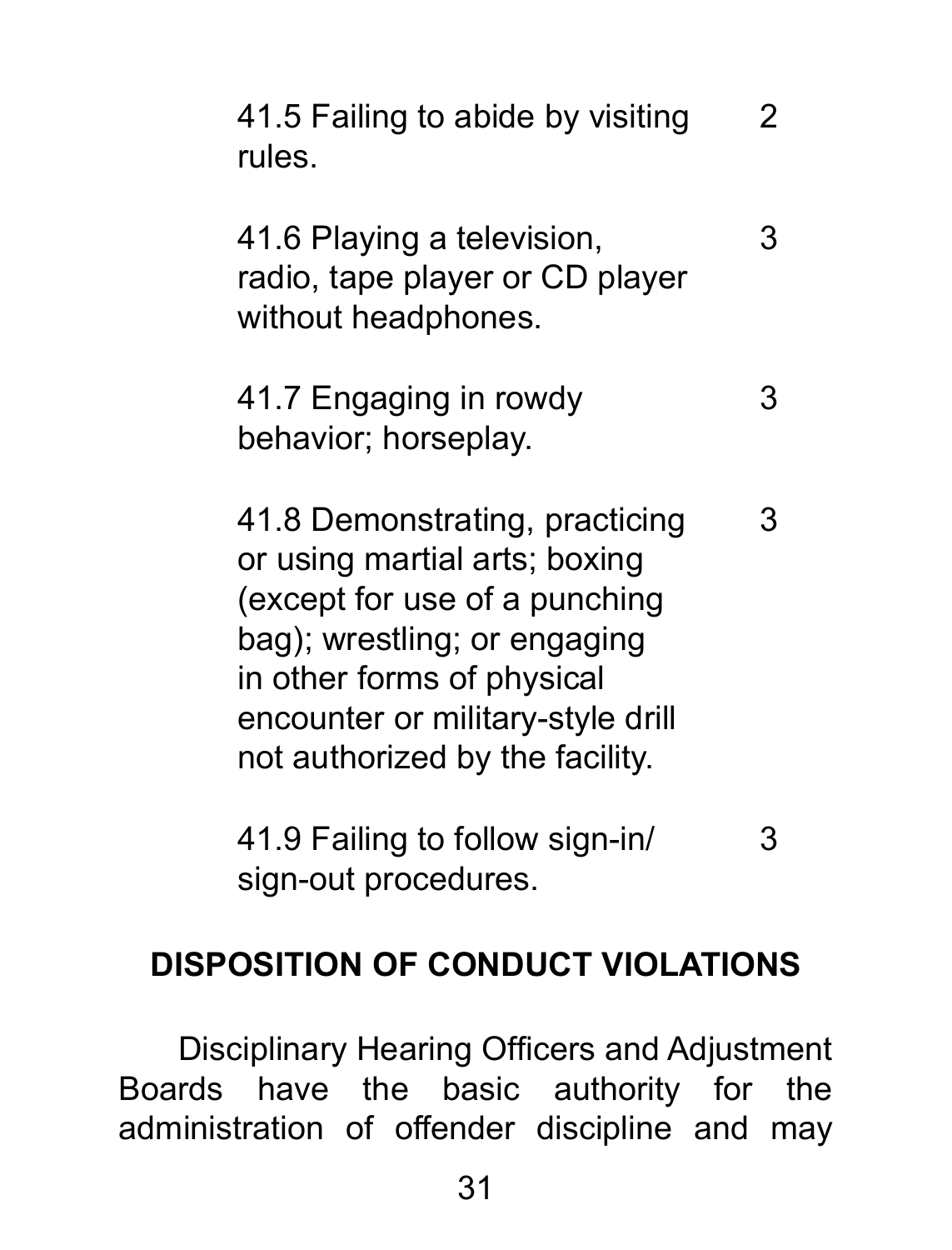recommend disciplinary sanctions or referral for classification/administrative actions as outlined below. In the event these sanctions/actions are revised, they will be posted in areas accessible to you and will be available in IS 19-1.1 Conduct Rules & Sanctions in the library.

## **DEFINITION OF DISCIPLINARY SANCTIONS, CLASSIFICATION ACTIONS, MANDATORY DISCIPLINARY SANCTIONS AND ADMINISTRATIVE ACTIONS**

## **DISCIPLINARY SANCTIONS**

**D-1 DISCIPLINARY SEGREGATION ASSIGNMENTS:** Placement in a segregation cell.

Level 1 Violations – Maximum 30 days Level 2 Violations – Maximum 20 days Level 3 Violations – Maximum 10 days

Multiple sanctions of disciplinary segregation may be served concurrently.

Multiple consecutive assignments will be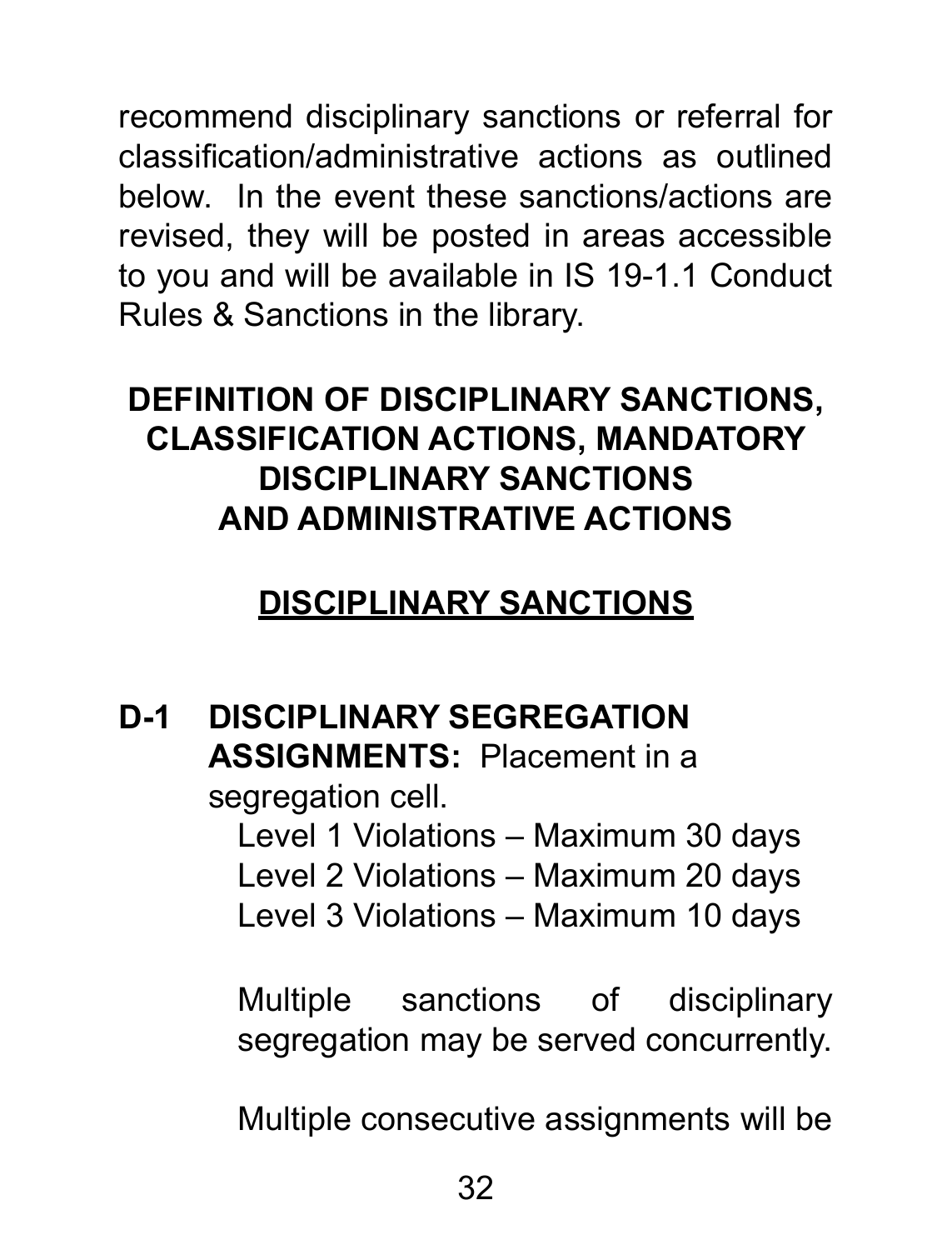handled as follows:

- a. The offender should be placed in Temporary Administrative Segregation Confinement (TASC) for 24 hours between each sanction of up to 10 calendar days of disciplinary segregation.
- b. After a disciplinary segregation sanction of 11-20 consecutive calendar days, with no break, 3 days Temporary Administrative Segregation Confinement (TASC) should be given before additional sanctions of disciplinary segregation are imposed.
- c. After disciplinary segregation sanction of 21-30 consecutive calendar days, with no break, 5 days Temporary Administrative Segregation Confinement (TASC) should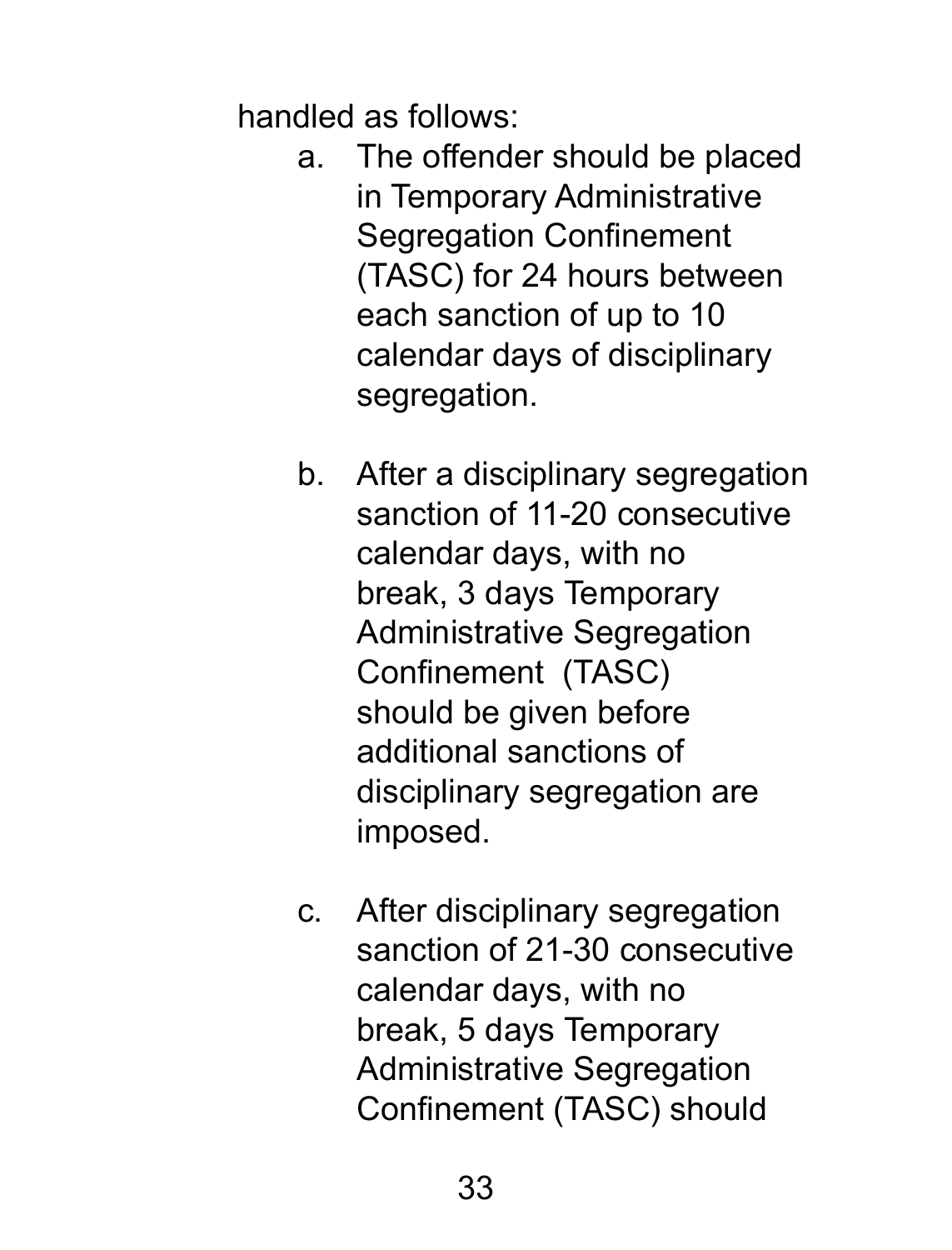be given before additional sanctions of disciplinary segregation are imposed.

**D-2 VISITING RESTRICTIONS:** Placement on noncontact visiting status.

> Level 1 Violations – Maximum Time of 1 year

Level 2 Violations – Maximum Time of 6 months

Level 3 Violations – N/A

## **D-3 LIVING AREA RESTRICTION:** The

offender is confined to her/his room, cell or living area except for meals, contact with chaplain/designee, law library, canteen for hygiene and legal items, required activities, restroom and visits. Visits will be non-contact and two hours in duration.

Level 1 Violations – N/A

Level 2 Violations – Maximum Time of 30 days

Level 3 Violations – Maximum Time of 10 days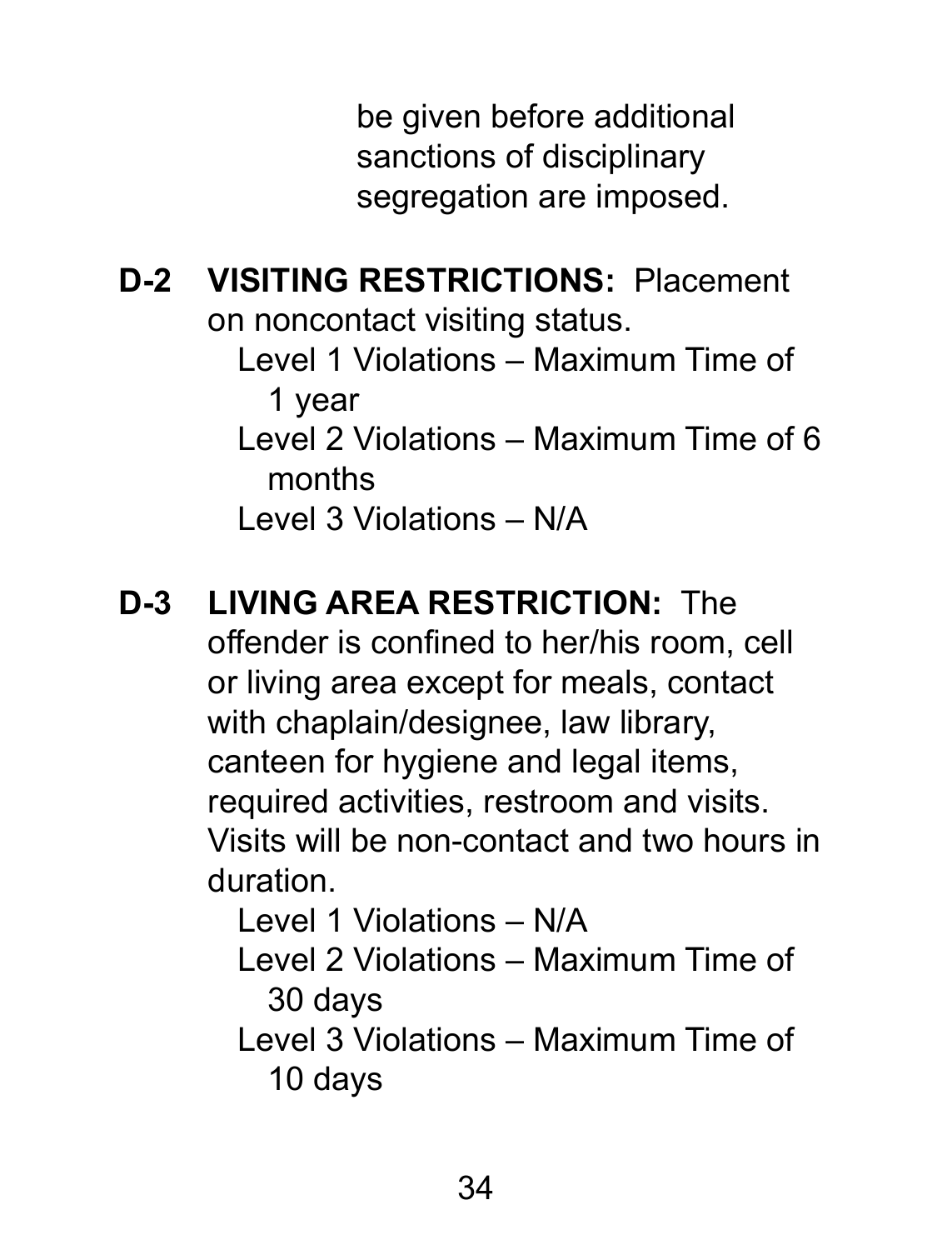Multiple consecutive assignments will be handled as follows:

- a. The offenders should be released from living area restriction status for 24 hours between each sanction of up to 10 calendar days of living area restriction.
- b. After a living area restriction of 11-30 consecutive calendar days, with no break, the offender must be released from living area restriction status for 5 calendar days before additional sanctions of living area restriction are imposed.
- **D-4 ACTIVITY RESTRICTION:** Loss of telephone privileges (except attorney phone calls upon request of the attorney), library (excluding law library); special activities and recreation privileges. Level 1 Violations – N/A Level 2 Violations – Maximum of 30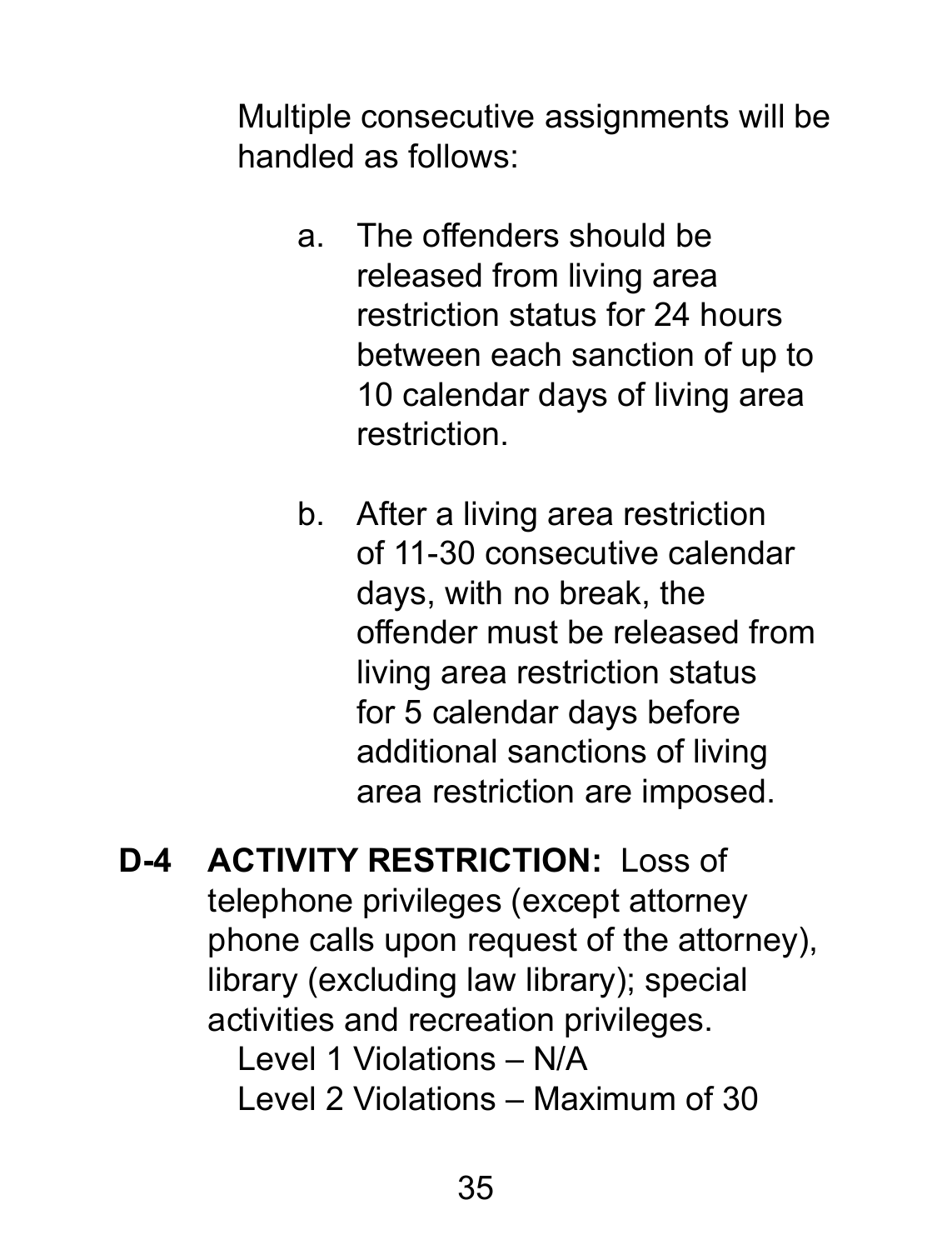days

Level 3 Violations – Maximum of 10 days

**D-5 CONFISCATION:** The permanent loss of unauthorized property, including funds or other assets.

> Level 1 Violations – Applicable Level 2 Violations – Applicable Level 3 Violations – Applicable

- **D-6 PROPERTY IMPOUNDMENT:** The loss of use of authorized property for a specified period of time. Level 1 Violations – N/A Level 2 Violations – Maximum of 60 days Level 3 Violations – Maximum of 30 days
- **D-7 PROGRAMMATIC SANCTIONS:** A disciplinary action taken within an authorized program in accordance with procedures for that program. Level 1 Violations – N/A Level 2 Violations – Applicable Level 3 Violations – Applicable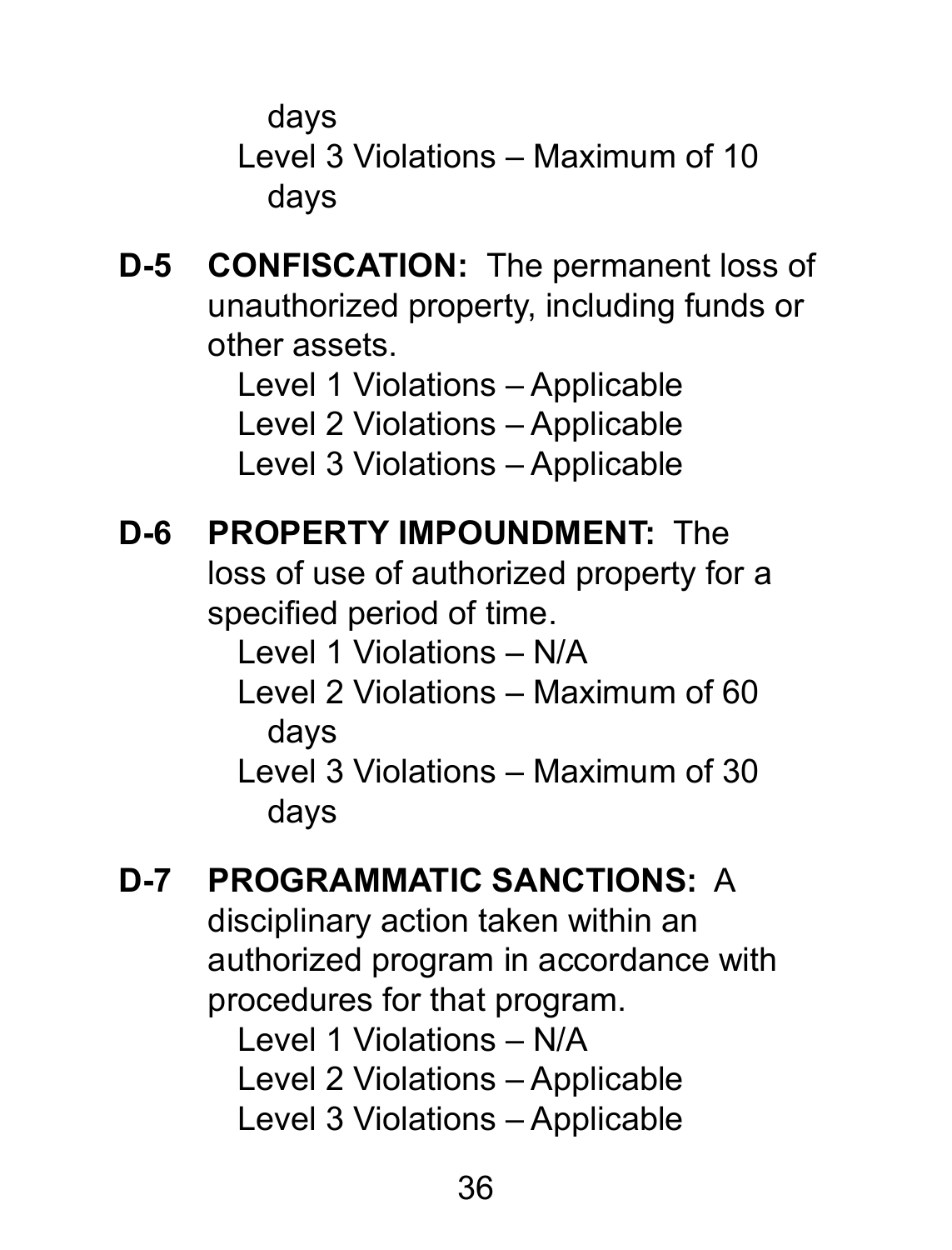## **D-8 PROGRAM ATTENDANCE/ COMPLETION REQUIREMENT:**

Mandatory attendance and successful completion of any program relating to the offender's behavioral needs.

Level 1 Violations – Applicable Level 2 Violations – Applicable Level 3 Violations – Applicable

**D-9 PAY FOR DAMAGES:** The offender will pay the cost of repair or replacement, or a reasonable portion of the total as determined by the superintendent/ designee for lost, damaged or destroyed state property.

Level 1 Violations – Applicable Level 2 Violations – Applicable Level 3 Violations – Applicable

**D-10 EXTRA DUTY:** Work assignments under the supervision of an employee in addition to regular duties.

Level 1 Violations – N/A

Level 2 Violations – Maximum of 16 hours

Level 3 Violations – Maximum of 16 hours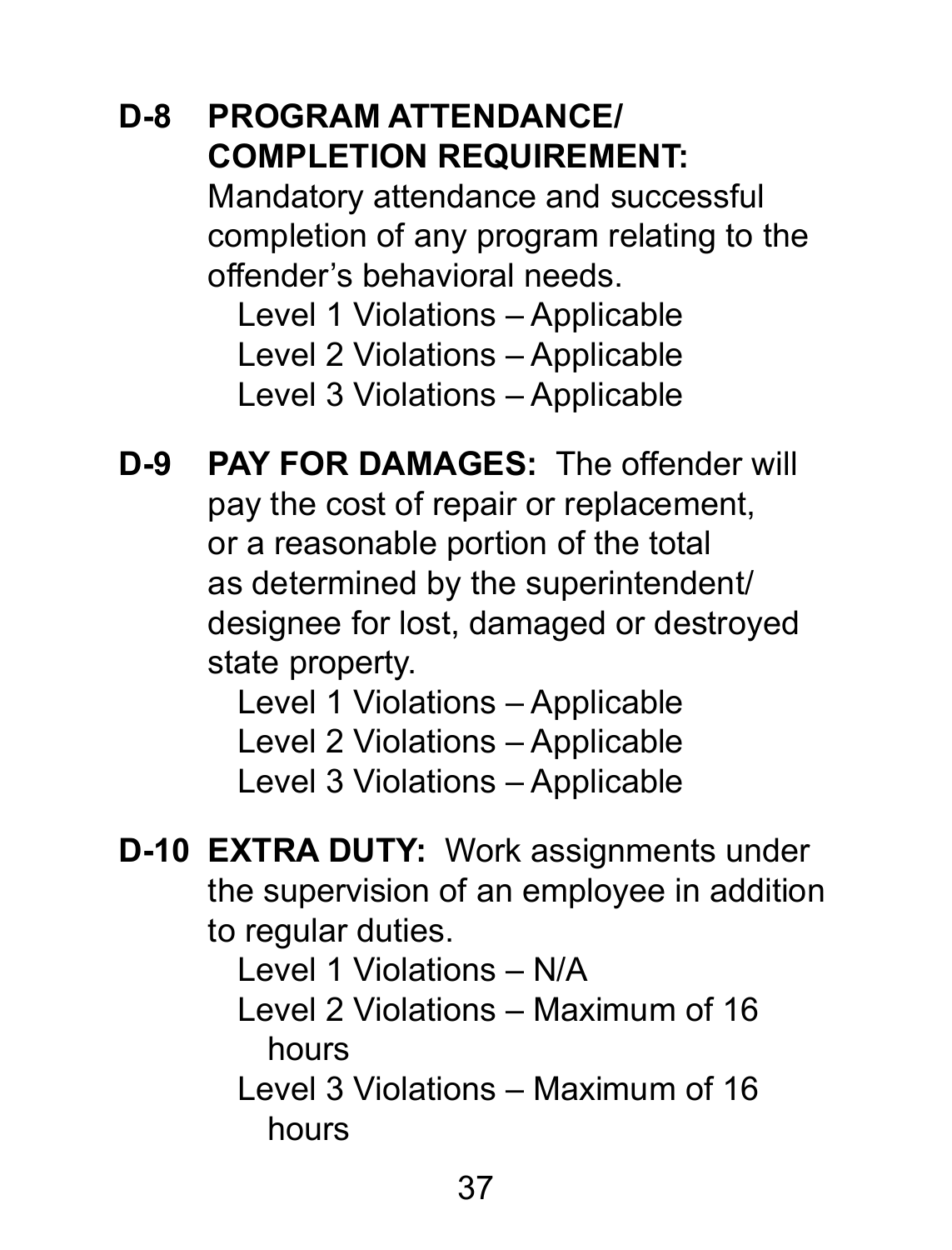**D-11 WARNING/REPRIMAND:** A statement to the offender to cease an unauthorized course of action. Level 1 Violations – N/A Level 2 Violations – N/A Level 3 Violations – Applicable

The following Classification and/or Administrative Actions may be imposed for Conduct Violations.

# **CLASSIFICATION ACTIONS**

- **C-1 Refer to the Administrative Segregation Committee:** Make a request for the committee to review for assignment to the administrative segregation unit for the security and good order of the institution. May occur with Level 1 or Level 2 violations or with accumulation of violations.
- **C-2 Request for Transfer/Reevaluation of Reclassification Analysis:** Request for reassignment to a more appropriate facility and/or an upgrade of custody level based upon behavior.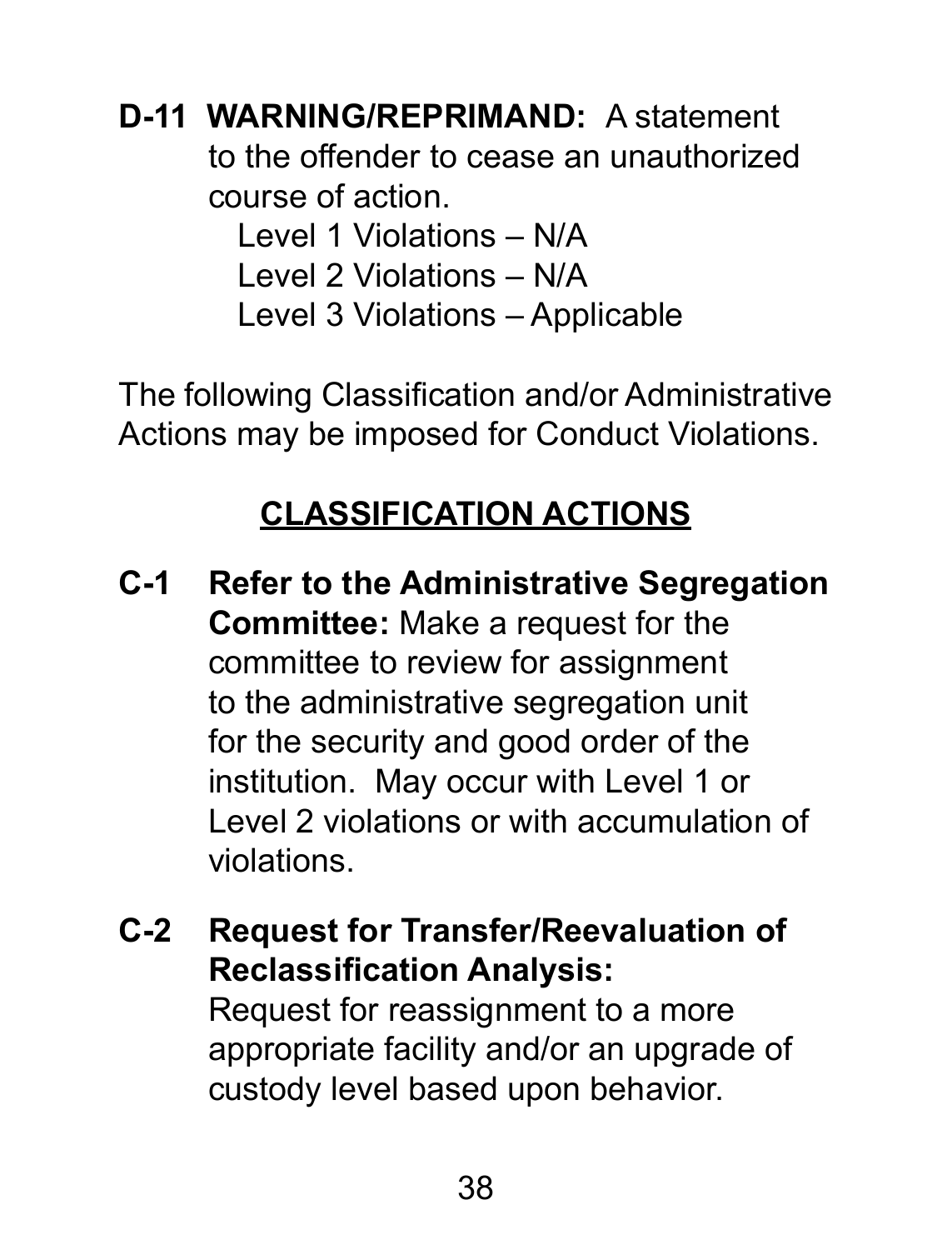- **C-3 Removal from, or restriction from consideration for, work assignments, extended limits of confinement, work release, etc.:** May occur with Level 1 or Level 2 violations or with accumulation of violations.
- **C-4 Refer to program review committee.**
- **C-5 Refer for a possible termination from a Mandatory Treatment Reintegration/ Confinement Program:** Removal from a court or parole board ordered or statutorily required treatment program for refusal to participate, inadequate participation or disruptive behavior. May occur with a Level 1 or Level 2 violation or with accumulation of violations.

Mandatory education program will not be affected.

## **MANDATORY DISCIPLINARY SANCTIONS**

**M-1 Abuse of Judicial Proceedings Sanctions:** Limited only to conduct rule 39. The following options will be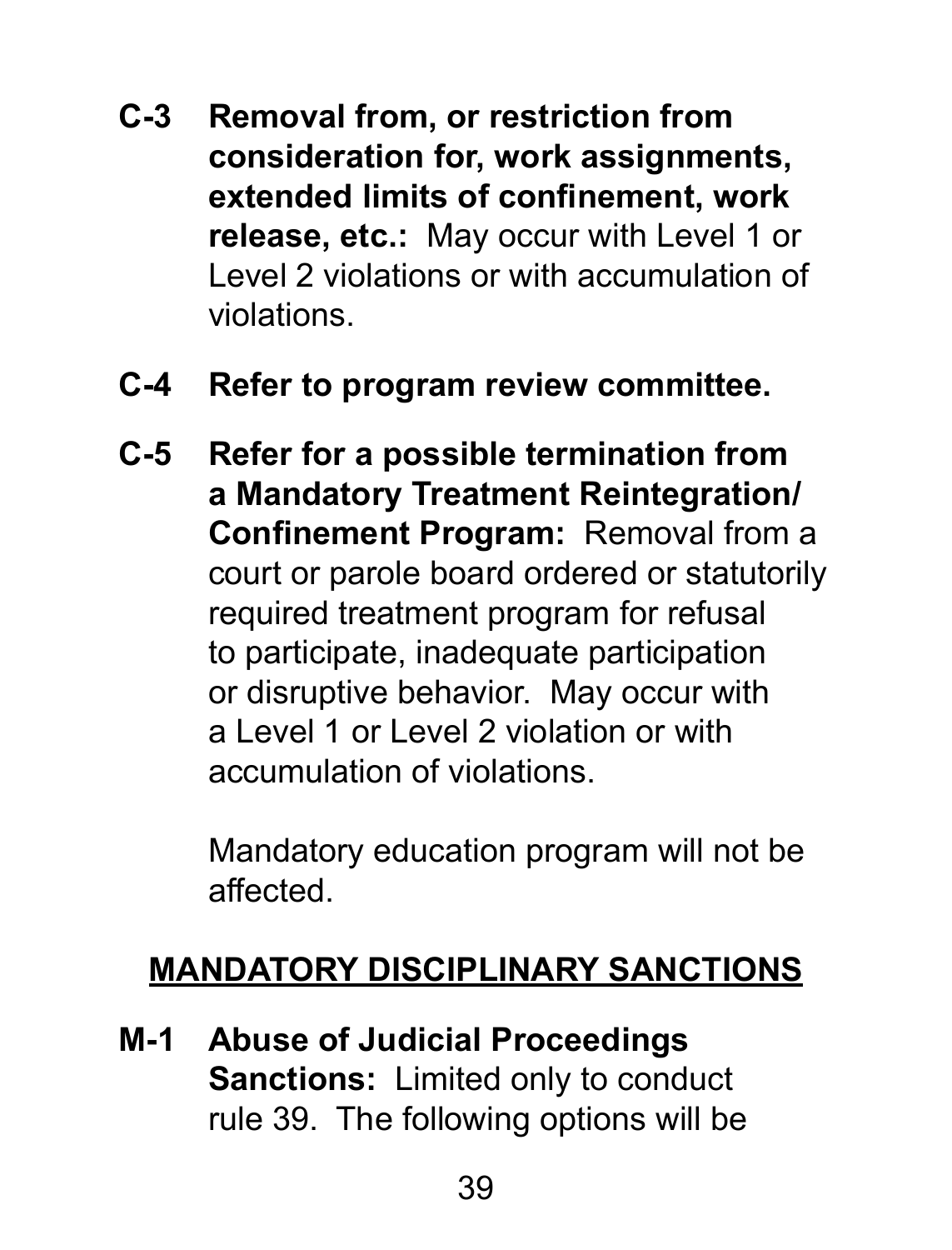imposed for this conduct violation. For each instance the court finds such an abuse, either option 1 or option 2 will be imposed.

- **1. Option 1:** If the court order is issued prior to the offender's first parole consideration hearing date, the parole consideration hearing date will be delayed 60 days; or
- **2. Option 2:** If the court order is issued after the first parole consideration hearing date, the superintendent/ designee will advise the offender finance officer to determine the amount equal to 50% of the offender's average daily balance of the 12 months preceding the date of the conduct violation, using all days the offender's account had a positive balance; however, in no instance shall the balance of an offender's account be reduced to an amount less than ten dollars. The amount due may be deducted from any compensation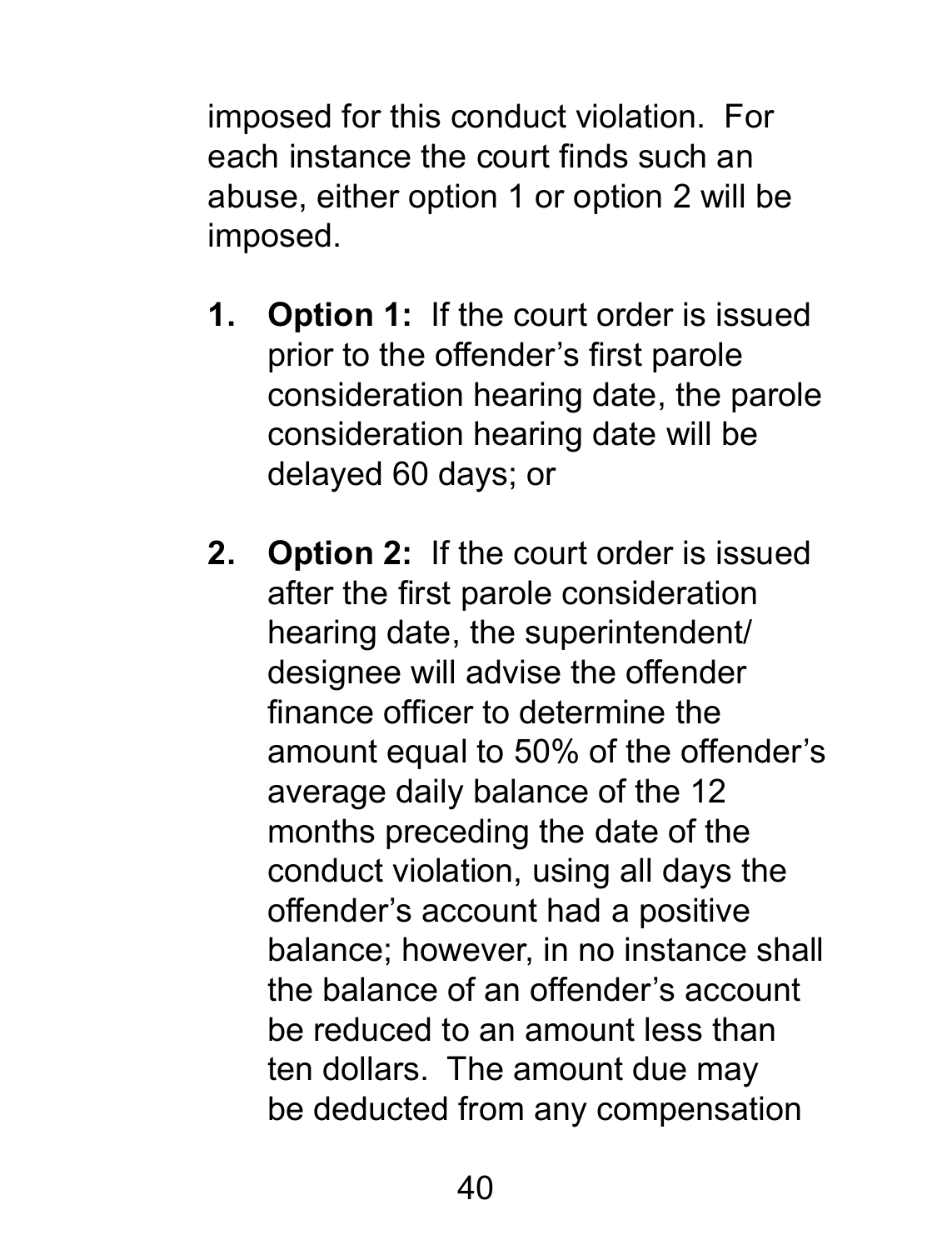payable or later paid to the offender, or from any other property belonging to the offender in the custody and control of the department.

- **3. Option 3:** In addition to the sanction imposed in option 2 if the offender's account balance is below ten dollars, staff may also issue a sanction for one of the following:
	- a. Non-contact visiting for 90 days; or
	- b. Activity restriction for 30 days.

# **ADMINISTRATIVE ACTIONS**

- **A-1 Recommendation for Time Extension:** Old Criminal Code.
- **A-2 Referral for Conditional Release Extension:** Request to extend the conditional release date.
- **A-3 Referral for Time Credit Loss:** Request to remove time credit consideration.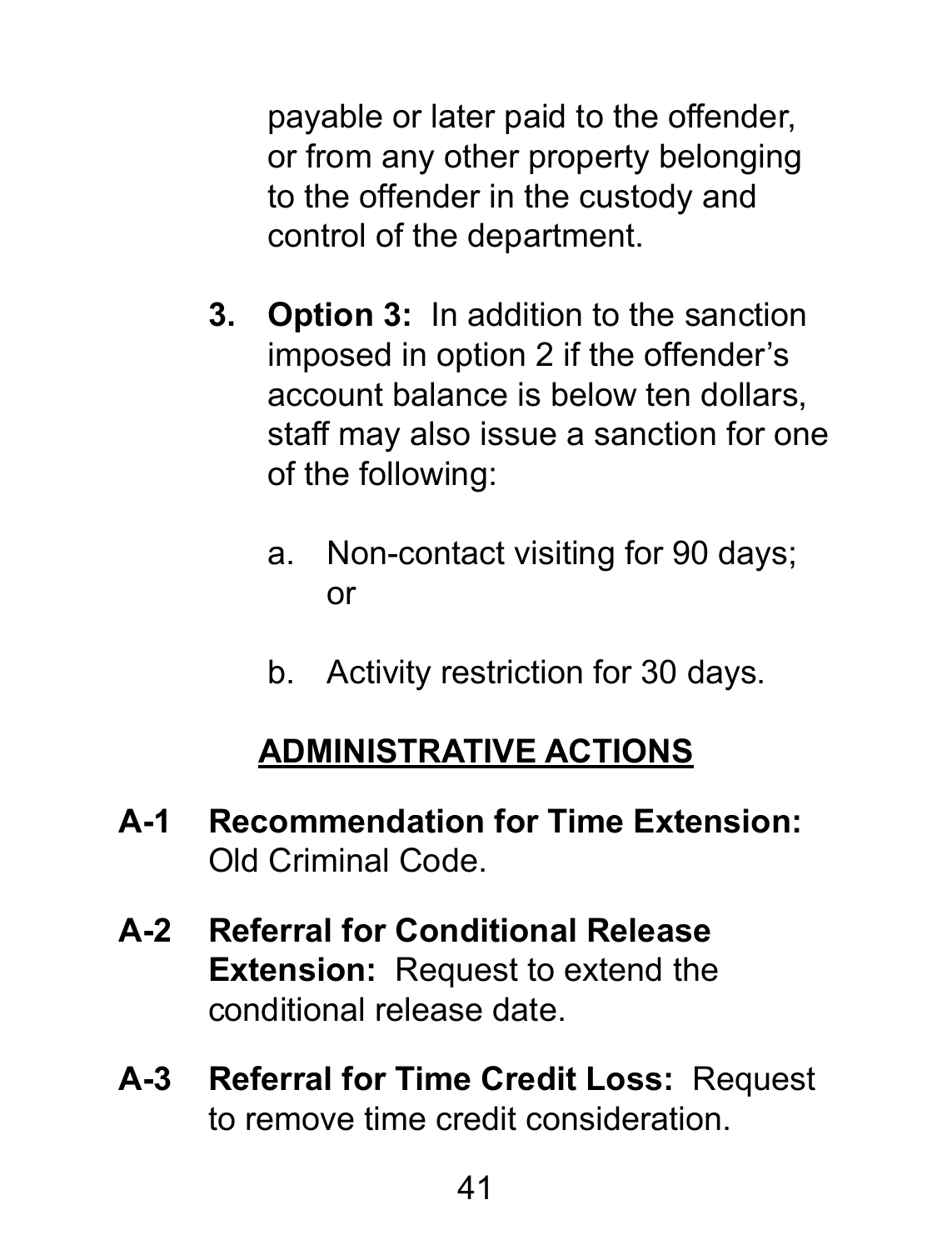**A-4 Referral to Treatment:** Referral to any department approved program.

> May occur with Level 1 or Level 2 violations.

**A-5 Request for Prosecution:** Request to prosecuting attorney for prosecution in a court of law.

> May occur with Level 1 or Level 2 violations or any violation of a law.

## **RANGE OF DISCIPLINARY SANCTIONS AND CLASSIFICATION/ADMINISTRATIVE ACTIONS**

The following is a list of all conduct rules followed by the disciplinary sanctions which may be imposed for violation of the rule. Classification and Administrative Actions will also be issued in accordance with the level of the conduct rule violation or accumulation of violations. Superintendents may go outside of the listed range with justification. Refer to the Definitions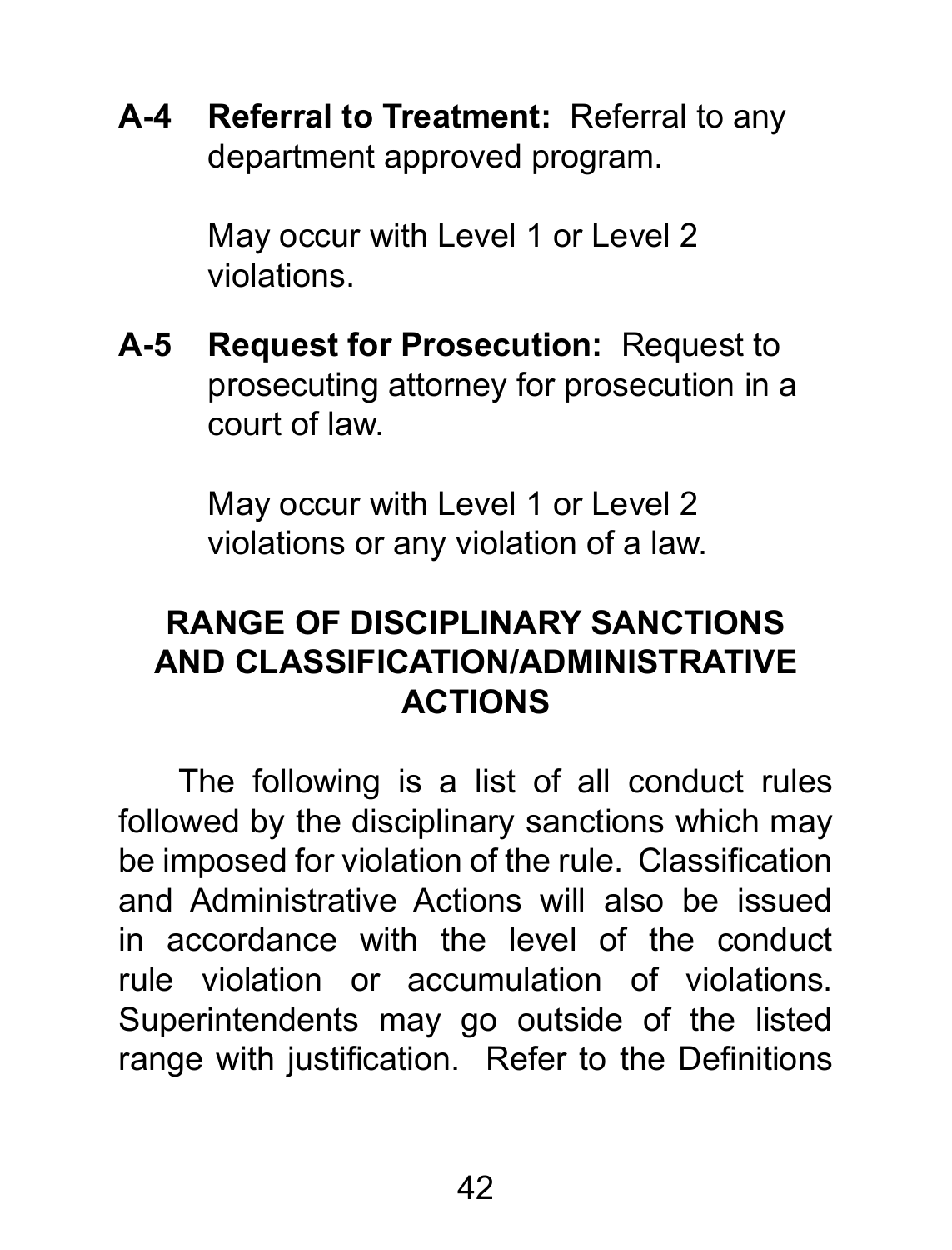of Sanctions and Classification/Administrative Actions.

### **RANGE OF DISCIPLINARY SANCTIONS**

| <b>Conduct Violations</b> | Sanctions       |
|---------------------------|-----------------|
| 1. MURDER/                |                 |
| <b>MANSLAUGHTER</b>       |                 |
| 1.1                       | D-1, 2, 5, 8, 9 |
| 2. ASSAULT                |                 |
| 2.1, 2.2, 2.3             | D-1, 2, 5, 8, 9 |
| 3. DANGEROUS              |                 |
| <b>CONTRABAND</b>         |                 |
| 3.1                       | D-1, 2, 5, 8, 9 |
| <b>4. ESCAPE</b>          |                 |
| 4.1, 4.2, 4.3, 4.4.       | D-1, 2, 5, 8, 9 |
| 4.5, 4.6, 4.7, 4.8        |                 |
| 5. HOSTAGE/               |                 |
| <b>RESTRAINT</b>          |                 |
| 5.1                       | D-1, 2, 5, 8, 9 |
| 6. RIOT                   |                 |
| 6.1. 6.2                  | D-1, 2, 5, 8, 9 |
| <b>7. FORCIBLE SEXUAL</b> |                 |
| <b>MISCONDUCT</b>         |                 |
| 7.1                       | D-1, 2, 5, 8, 9 |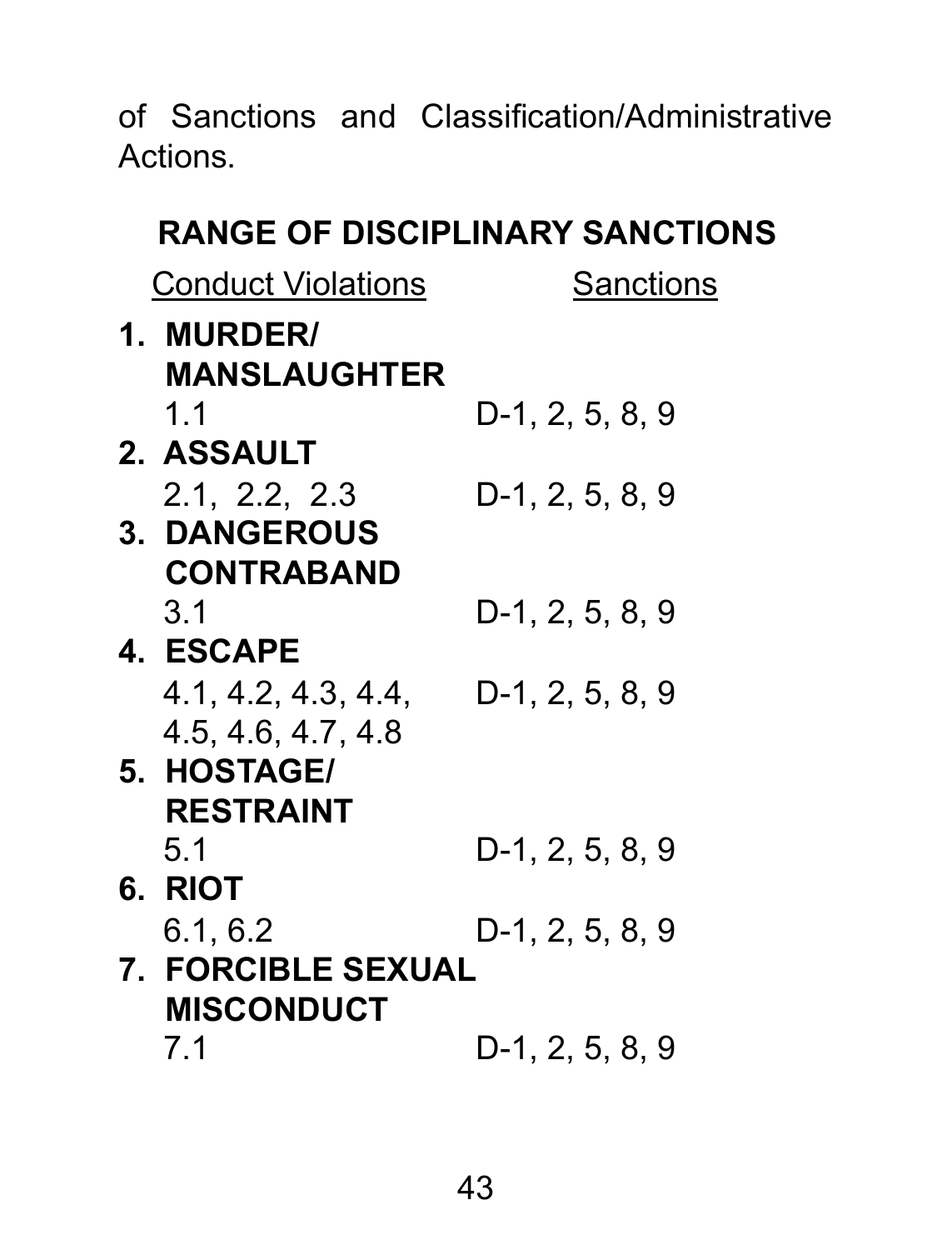| 8. ARSON                     |                                    |
|------------------------------|------------------------------------|
| 8.1                          | D-1, 2, 5, 8, 9                    |
| 9. ORGANIZED                 |                                    |
| <b>DISOBEDIENCE</b>          |                                    |
| 9.1, 9.2, 9.3, 9.4           | D-1, 2, 5, 8, 9                    |
| <b>10. MINOR ASSAULT</b>     |                                    |
| 10.1, 10.2, 10.3             | D-1, 2, 3, 4, 5, 6, 7, 8,<br>9, 10 |
| <b>11. POSSESSION/USE OF</b> |                                    |
| <b>AN INTOXICATING</b>       |                                    |
| <b>SUBSTANCE</b>             |                                    |
| 11.1, 11.2, 11.3             | D-1, 2, 5, 8, 9                    |
| 11.4, 11.5, 11.6,            | D-1, 2, 3, 4, 5, 6, 7, 8,          |
| 11.7, 11.8                   | 9, 10                              |
| 11.9                         | D-1, 3, 4, 5, 6, 7, 8, 9,          |
|                              | 10, 11                             |
| <b>12. THREATS</b>           |                                    |
| 12.1, 12.2, 12.3             | D-1, 2, 3, 4, 5, 6, 7, 8,          |
|                              | 9, 10                              |
| <b>13. POSSESSION</b>        |                                    |
| <b>OF MONEY/</b>             |                                    |
| <b>LEGAL TENDER</b>          |                                    |
| 13.1                         | D-1, 2, 3, 4, 5, 6, 7, 8,          |
|                              | 9, 10                              |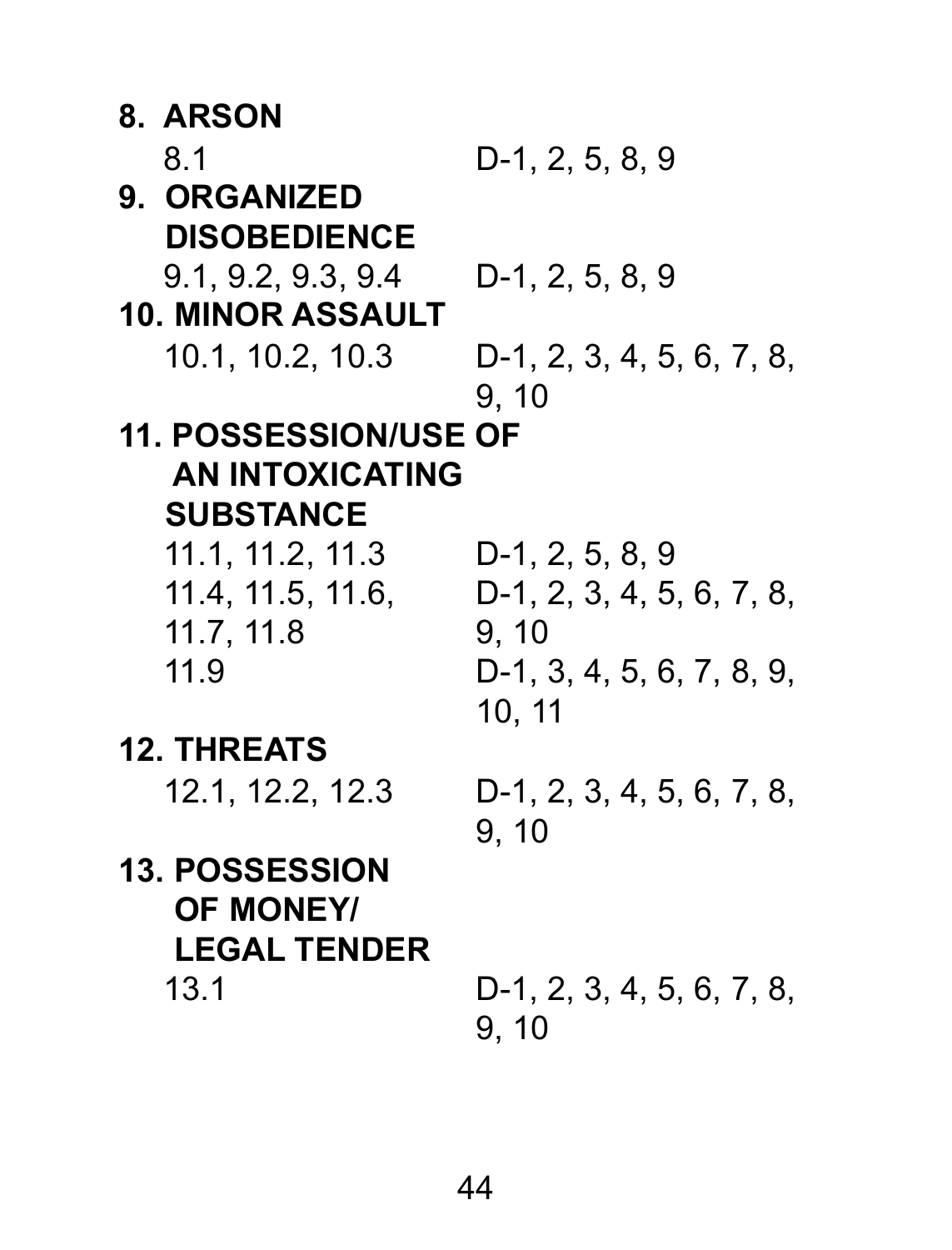| 14. FALSE                       |                                     |
|---------------------------------|-------------------------------------|
| <b>IDENTIFICATION</b>           |                                     |
| 14.1, 14.2, 14.3                | D-1, 2, 3, 4, 5, 6, 7, 8,<br>9, 10  |
| 15. SEXUAL                      |                                     |
| <b>MISCONDUCT</b>               |                                     |
| 15.1, 15.2, 15.3                | D-1, 2, 3, 4, 5, 6, 7, 8,<br>9, 10  |
| <b>16. TATTOOING/</b>           |                                     |
| <b>BODY ALTERING</b>            |                                     |
| 16.1, 16.2                      | D-1, 2, 3, 4, 5, 6, 7, 8,<br>9, 10  |
| 17. SELF-HARM                   |                                     |
| 17.1                            | D-1, 2, 3, 4, 5, 6, 7, 8,<br>9, 10  |
| <b>18. INTERFERING</b>          |                                     |
| <b>WITH A COUNT</b>             |                                     |
| 18.1, 18.2, 18.3                | D-1, 2, 3, 4, 5, 6, 7, 8,<br>9, 10  |
| <b>19. CREATING A</b>           |                                     |
| <b>DISTURBANCE</b>              |                                     |
| 19.1, 19.2, 19.3,<br>19.4, 19.5 | D-1, 2, 3, 4, 5, 6, 7, 8,<br>9, 10  |
| 19.6                            | D-1, 3, 4, 5, 6, 7, 8, 9,<br>10, 11 |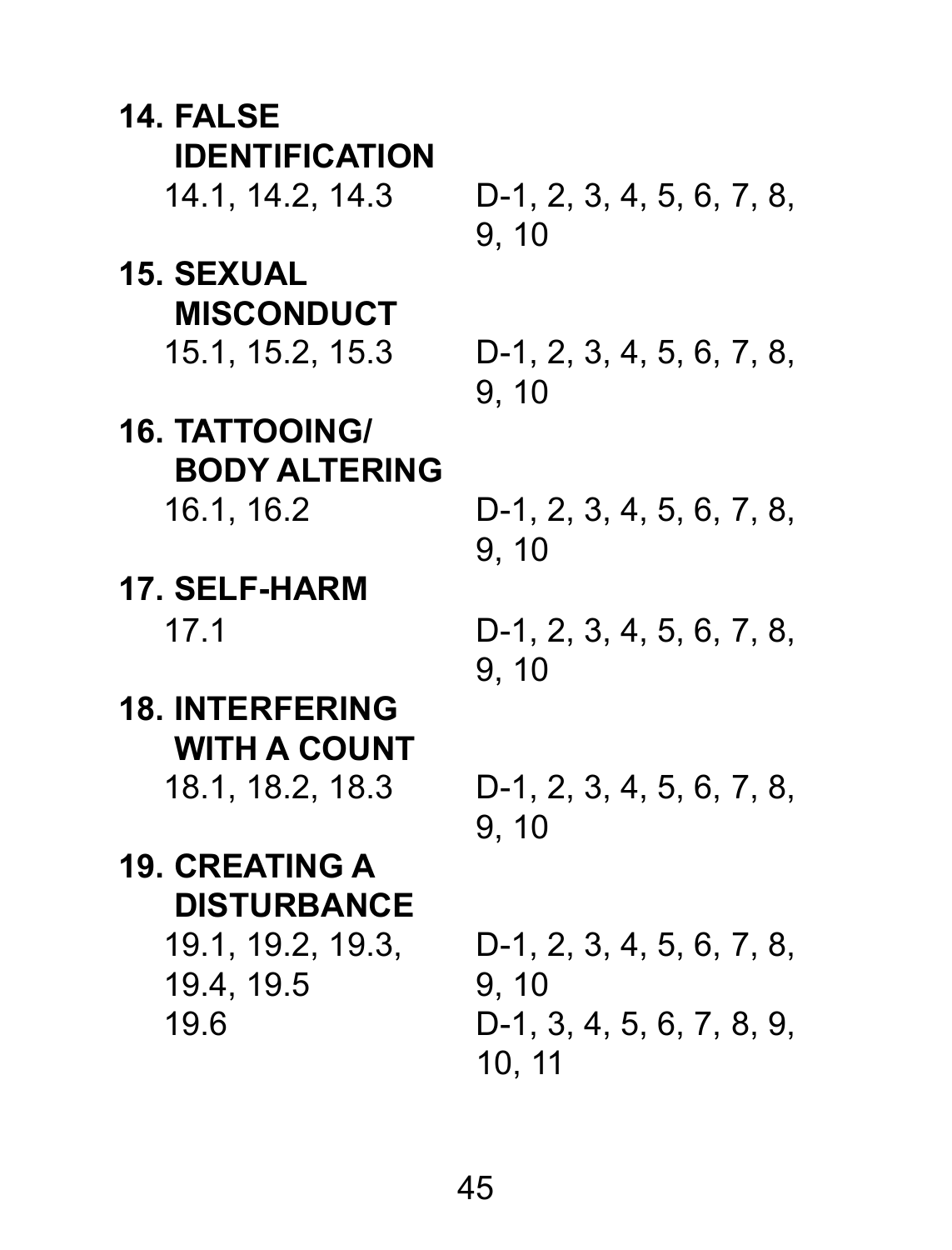**20. DISOBEYING AN ORDER**<br>20.1.20.2 D-1, 2, 3, 4, 5, 6, 7, 8, 9, 10 **21. INSULTING BEHAVIOR** 21.1 D-1, 2, 3, 4, 5, 6, 7, 8, 9, 10 **22. THEFT** 22.1 D-1, 2, 3, 4, 5, 6, 7, 8, 9, 10 **23. GIVING FALSE INFORMATION** 23.1 D-1, 2, 3, 4, 5, 6, 7, 8, 9, 10 **24. CONTRABAND** 24.1, 24.2, 24.3, 24.4, 24.5 D-1, 2, 3, 4, 5, 6, 7, 8, 9, 10 24.6, 24.7 D-1, 3, 4, 5, 6, 7, 8, 9, 10, 11 **25. FIGHTING** 25.1 D-1, 2, 3, 4, 5, 6, 7, 8, 9, 10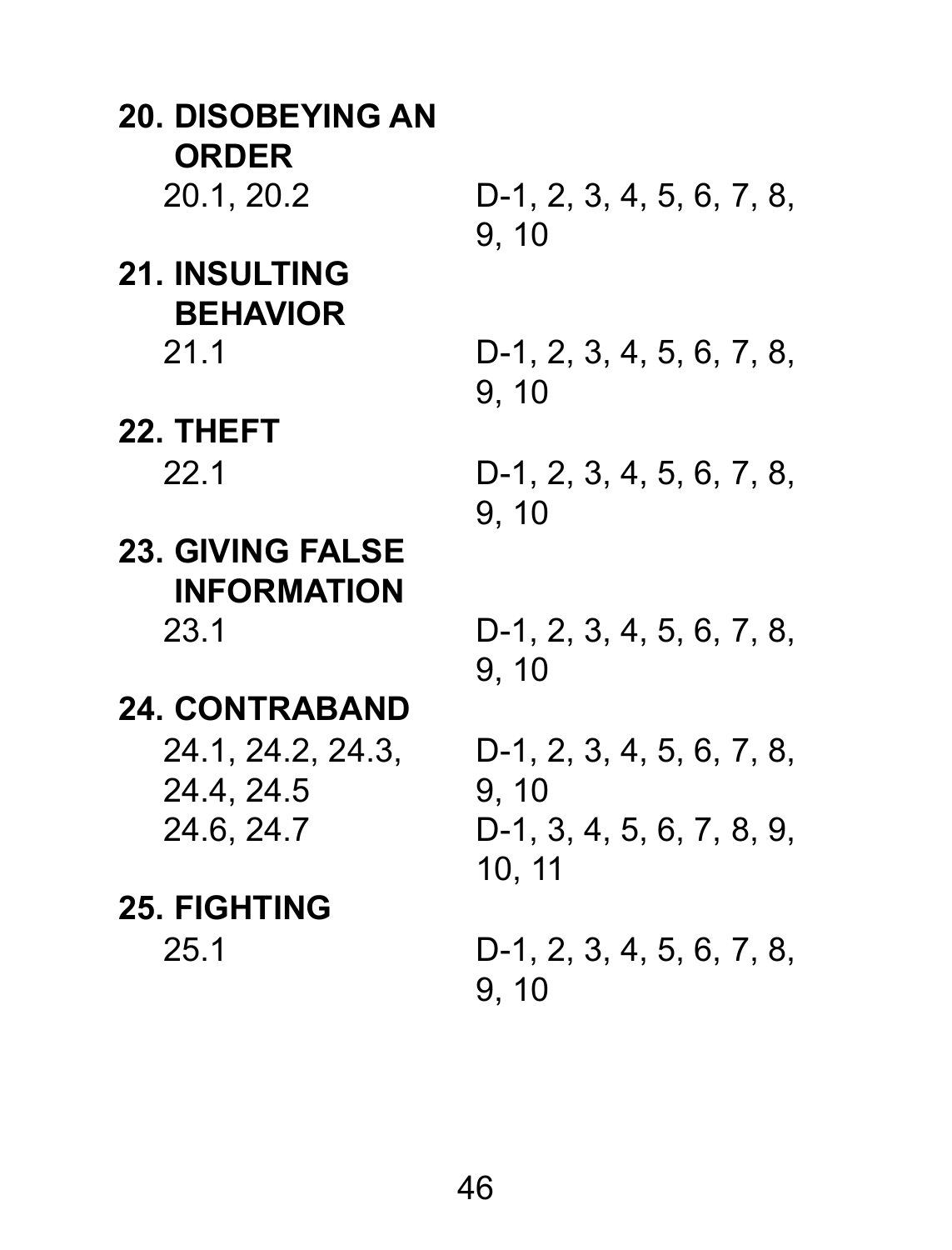| <b>26. TAMPERING WITH</b><br><b>LOCKING OR</b> |                                    |
|------------------------------------------------|------------------------------------|
| <b>SAFETY DEVICES</b>                          |                                    |
| 26.1                                           | D-1, 2, 3, 4, 5, 6, 7, 8,<br>9, 10 |
| 27. FRAUD                                      |                                    |
| 27.1, 27.2, 27.3                               | D-1, 2, 3, 4, 5, 6, 7, 8,<br>9, 10 |
| <b>28. GAMBLING</b>                            |                                    |
| 28.1, 28.2                                     | D-1, 2, 3, 4, 5, 6, 7, 8,<br>9, 10 |
| 29. BRIBERY                                    |                                    |
| 29.1                                           | D-1, 2, 3, 4, 5, 6, 7, 8,<br>9, 10 |
| <b>30. OUT OF BOUNDS</b>                       |                                    |
| 30.1, 30.2, 30.3                               | D-1, 2, 3, 4, 5, 6, 7, 8,<br>9, 10 |
| <b>31. DESTROYING</b>                          |                                    |
| <b>PROPERTY</b>                                |                                    |
| 31.1                                           | D-1, 2, 3, 4, 5, 6, 7, 8,<br>9, 10 |
| <b>32. SANITARY</b>                            |                                    |
| <b>VIOLATION</b>                               |                                    |
| 32.1, 32.2, 32.3,                              | D-1, 2, 3, 4, 5, 6, 7, 8,          |
| 32.4                                           | 9, 10                              |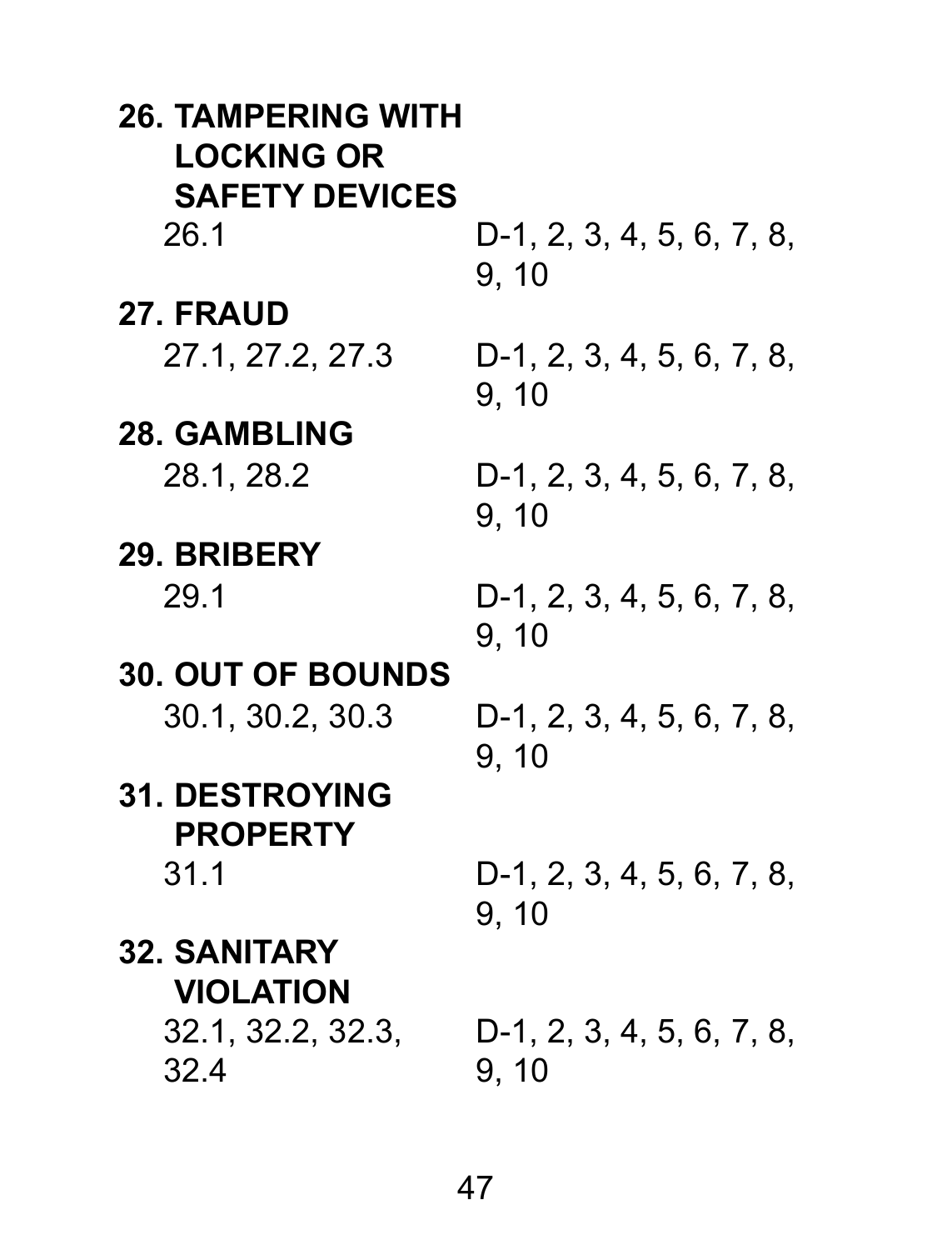| <b>33. SAFETY</b>       |                                              |
|-------------------------|----------------------------------------------|
| <b>VIOLATION</b>        |                                              |
| 33.1                    | D-1, 2, 3, 4, 5, 6, 7, 8,<br>9, 10           |
| 33.2                    | D-1, 3, 4, 5, 6, 7, 8, 9,<br>10, 11          |
| <b>34. UNAUTHORIZED</b> |                                              |
| <b>ORGANIZATIONS</b>    |                                              |
| 34.1                    | D-1, 2, 3, 4, 5, 6, 7, 8,<br>9, 10           |
| <b>35. MALINGERING</b>  |                                              |
| 35.1                    | D-1, 2, 3, 4, 5, 6, 7, 8,                    |
| 35.2                    | 9, 10<br>D-1, 3, 4, 5, 6, 7, 8, 9,<br>10, 11 |
| <b>36. PROGRAM</b>      |                                              |
| <b>FAILURE</b>          |                                              |
| 36.1, 36.2              | D-1, 2, 3, 4, 5, 6, 7, 8,<br>9, 10           |
| <b>37. UNAUTHORIZED</b> |                                              |
| <b>RELATIONSHIPS</b>    |                                              |
| 37.1                    | D-1, 2, 3, 4, 5, 6, 7, 8,<br>9, 10           |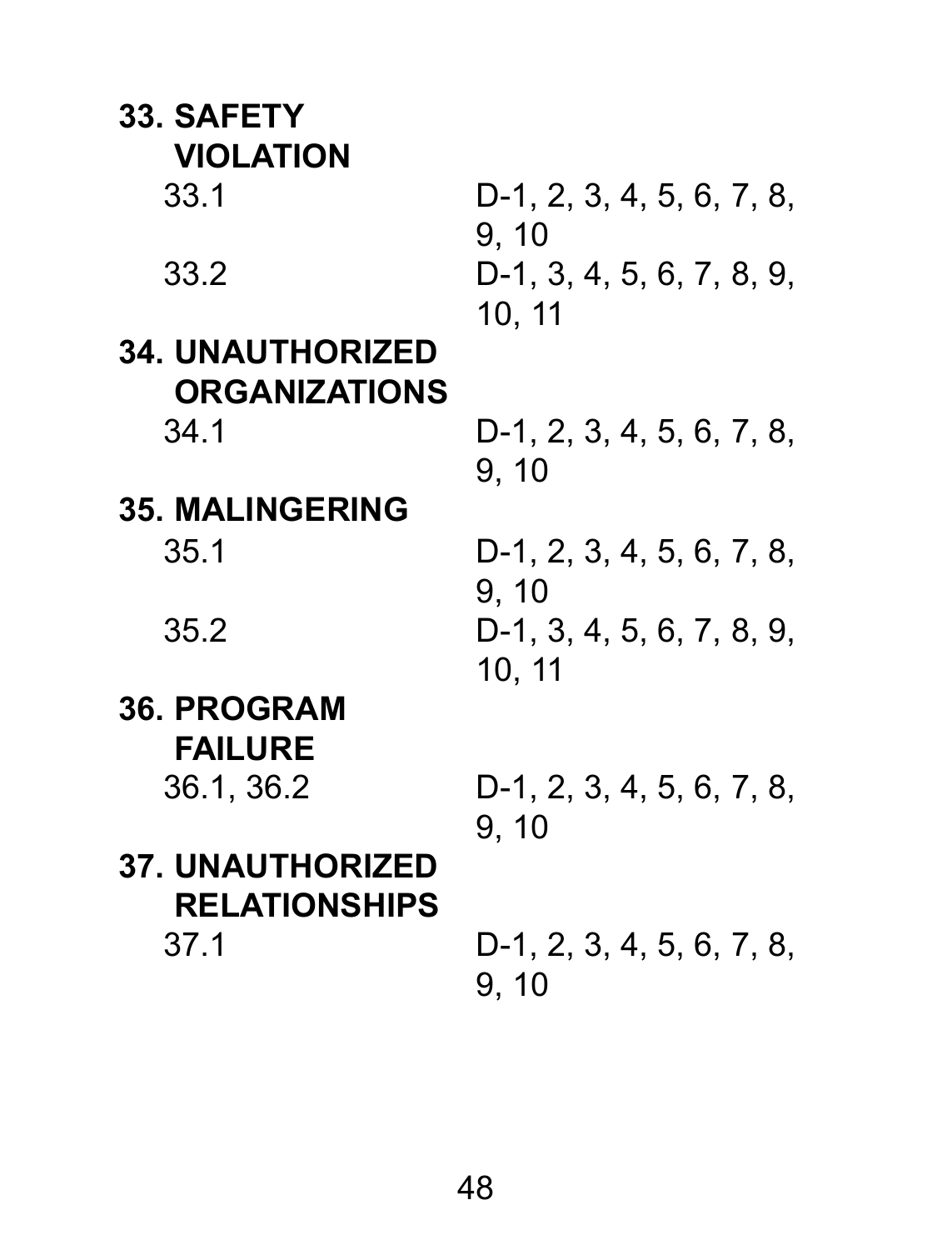| <b>38. ABUSE OF</b><br><b>TELEPHONE,</b>                                            |                                              |
|-------------------------------------------------------------------------------------|----------------------------------------------|
| <b>MAIL, FINANCE</b>                                                                |                                              |
| 38.1, 38.2, 38.3                                                                    | D-1, 2, 3, 4, 5, 6, 7, 8,<br>9, 10           |
| 38.4, 38.5                                                                          | D-1, 3, 4, 5, 6, 7, 8, 9,<br>10, 11          |
| <b>39. ABUSE</b>                                                                    |                                              |
| <b>OF JUDICIAL</b>                                                                  |                                              |
| <b>PROCEEDINGS</b>                                                                  |                                              |
| $39.1 - 39.6$                                                                       | <b>MANDATORY</b>                             |
|                                                                                     | <b>SANCTIONS</b>                             |
| 40. STATE, FEDERAL,<br><b>MUNICIPAL OR</b><br><b>COUNTY LAW</b><br><b>ORDINANCE</b> |                                              |
| 40.1                                                                                | D-1, 2, 3, 4, 5, 6, 7, 8,                    |
|                                                                                     | 9, 10                                        |
| <b>41. PROCEDURES</b><br><b>AND RULES</b>                                           |                                              |
| 41.1, 41.2, 41.3,                                                                   | D-1, 2, 3, 4, 5, 6, 7, 8,                    |
| 41.5<br>41.4, 41.6, 41.7,<br>41.8, 41.9                                             | 9, 10<br>D-1, 3, 4, 5, 6, 7, 8, 9,<br>10, 11 |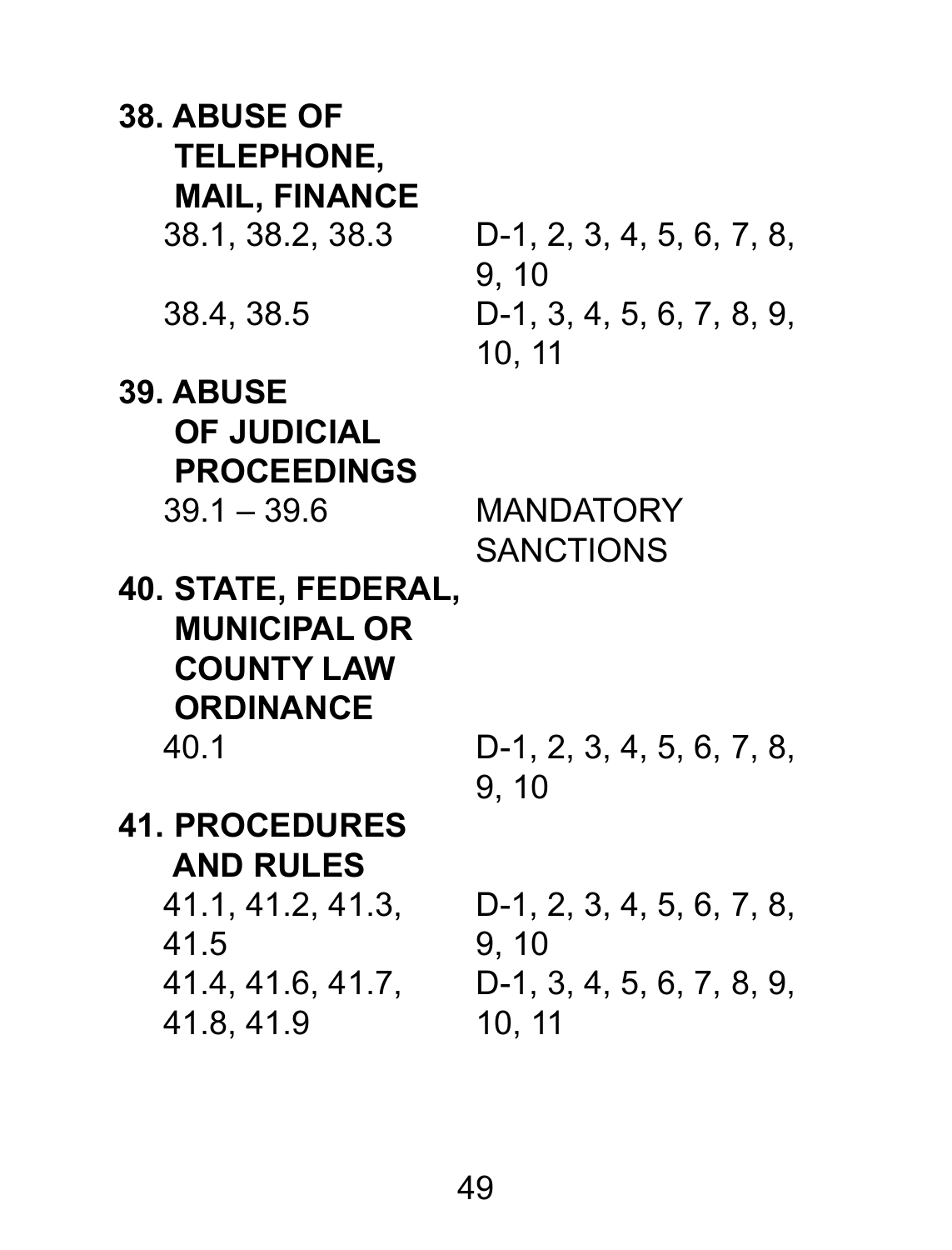# **DISCIPLINE & DISCIPLINARY PROCEDURES**

- **1.** Institutional order and control will, for the most part be regulated through a system of positive reinforcement for positive behavior. Disciplinary sanctions and classification/ administrative actions, however, are a necessary factor in offender treatment and control. Disciplinary procedures shall be administered in accordance with the following principles:
	- **A.** Disciplinary action shall only be taken at such times and in such measures and degrees as necessary to maintain offender behavior within acceptable limits.
	- **B.** Offender behavior shall be controlled in an impartial and consistent manner.
	- **C.** Disciplinary action shall not be capricious nor in retaliation or revenge.
	- **D.** There shall be no corporal punishment of any kind.
	- **E.** Offender misconduct shall be reported by staff as soon as possible after it occurs.
	- **F.** Disciplinary action shall be taken as soon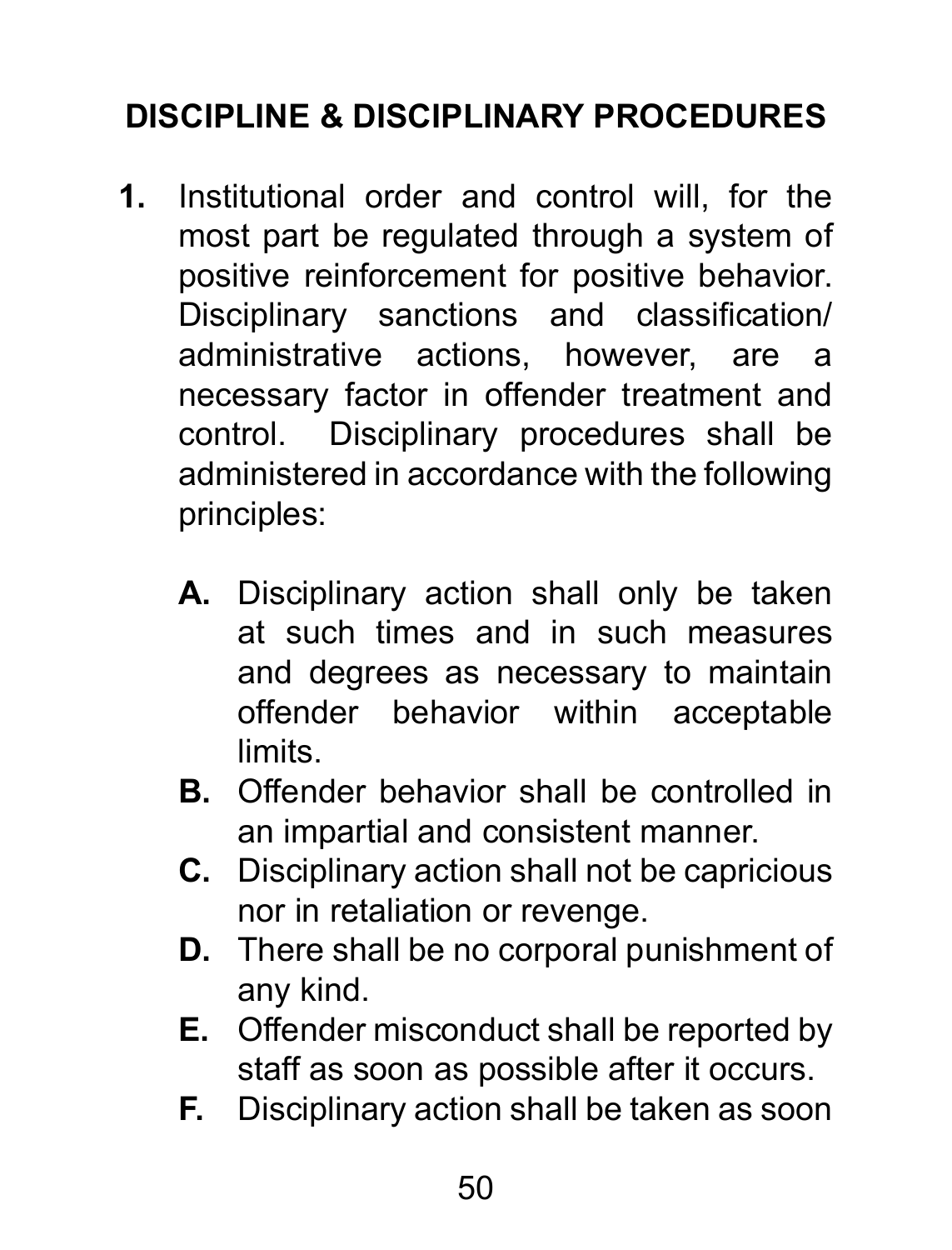after the occurrence of misconduct as circumstances permit.

- **G.** All reported misconduct and disciplinary actions shall be recorded in the offender classification file.
- **2.** If you violate one of the published departmental, divisional or institutional rules, you can expect the following procedures:
	- **A.** The reporting staff member will submit a written conduct violation report as soon as possible after the incident occurs. However, if the violation is of a minor nature and does not threaten safety and security of the institution, is not for sexual misconduct, or does not involve the destruction of state or offender property, the staff member may propose an informal sanction. If you agree to the informal sanction and carry out the sanction, a conduct violation will not be processed. If you do not agree to the informal sanction, or do not carry out the sanction, a conduct violation will be processed.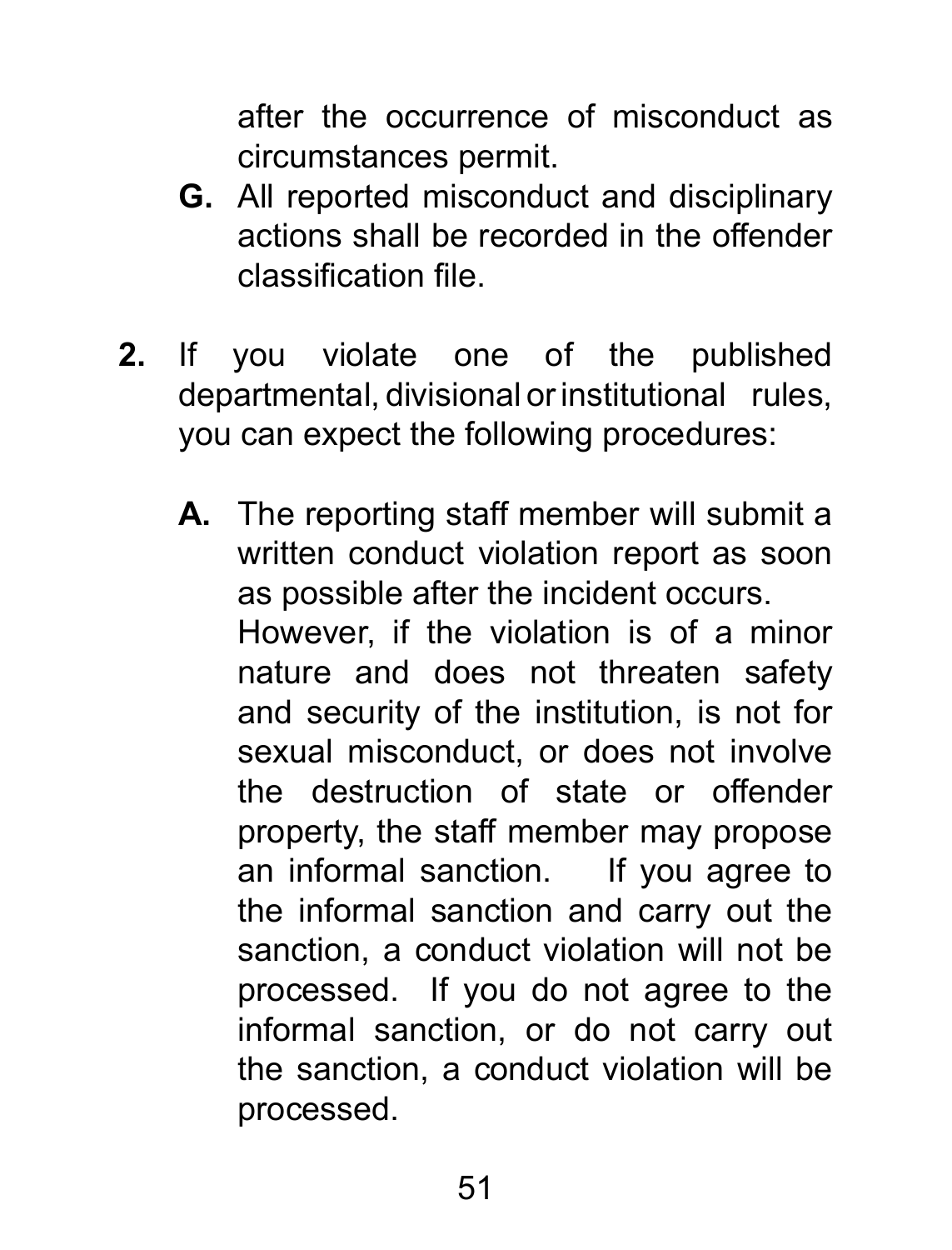- **B.** You and the reporting staff member will be jointly interviewed by another staff member. At that time you will be advised of the charges against you. If you are charged with a violation of any state or federal law, you will also be advised of your rights.
- **C.** During the interview, you may admit guilt and voluntarily waive your right to a formal hearing for minor conduct violations only. You will sign the Conduct Violation Report, the reporting employee and the interviewing staff will witness. The Conduct Violation Report will be forwarded to the appropriate disciplinary hearing officer for review. The Disciplinary Hearing Officer will issue appropriate sanction(s).
- **D.** You will be scheduled for an appearance before a disciplinary officer/ adjustment board no sooner than 24 hours unless you agree to waive this notification period. The hearing will be held no later than seven working days after the interview, unless there are documented extenuating circumstances.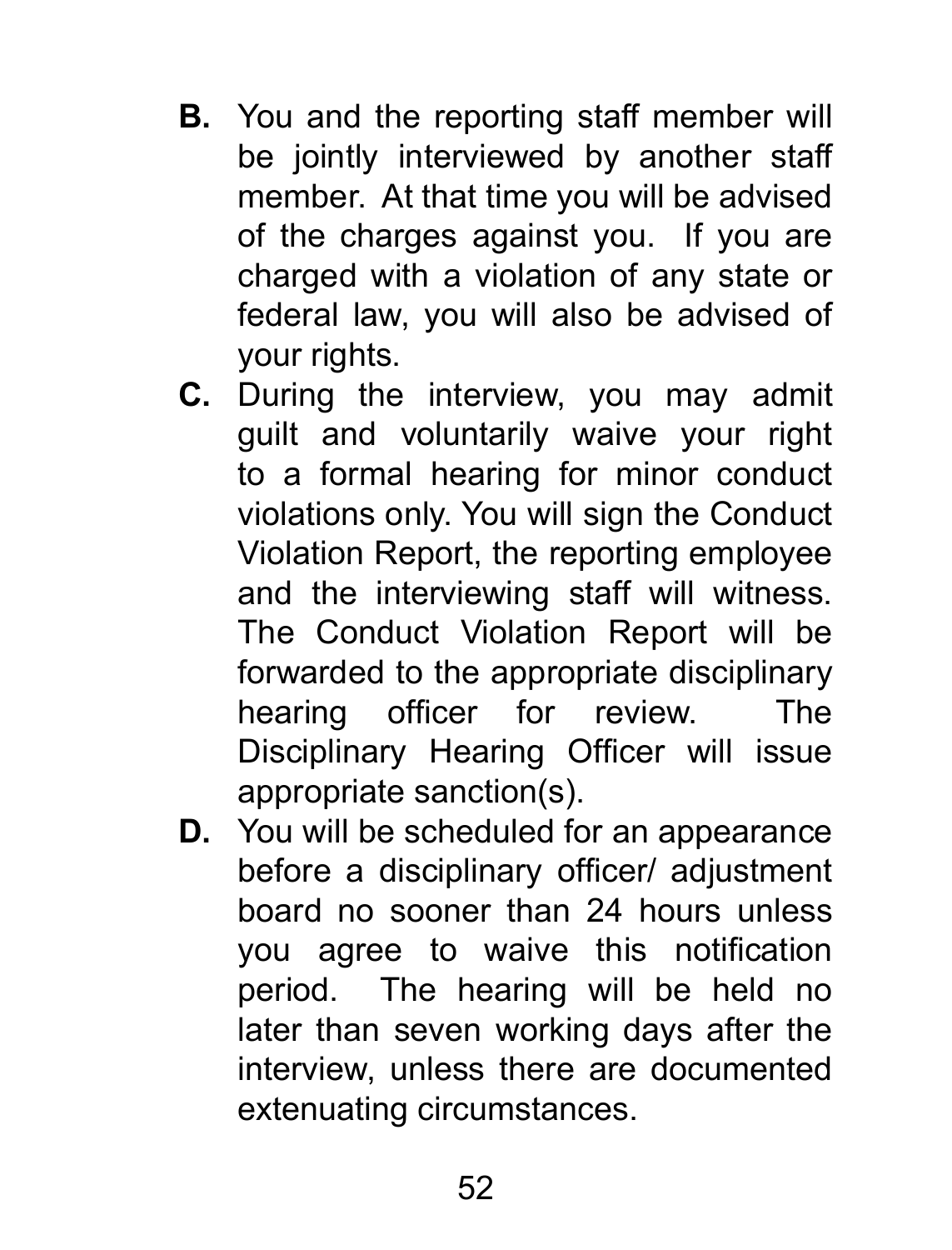- **E.** You will follow your regular routine until the hearing unless it is determined that your behavior is a threat to yourself or others. If so, you may be placed in temporary administrative segregation confinement. A form stating the reason for the confinement will be prepared and you will receive a copy.
- **F.** After the hearing, the findings will be summarized and recommendations made and forwarded to the superintendent/ designee for final approval. You will receive a copy of this summary report.
- **G.** The disciplinary action will be carried out by appropriate staff. You will receive a copy of the final disciplinary action report only if changes are made to the recommendations.
- **3.** When charged with a conduct violation:
	- **A.** You have the right to notice of an alleged violation at least 24 hours prior to any disciplinary hearing on the violation.
	- **B.** You have the right to a hearing on any alleged violation or may plead guilty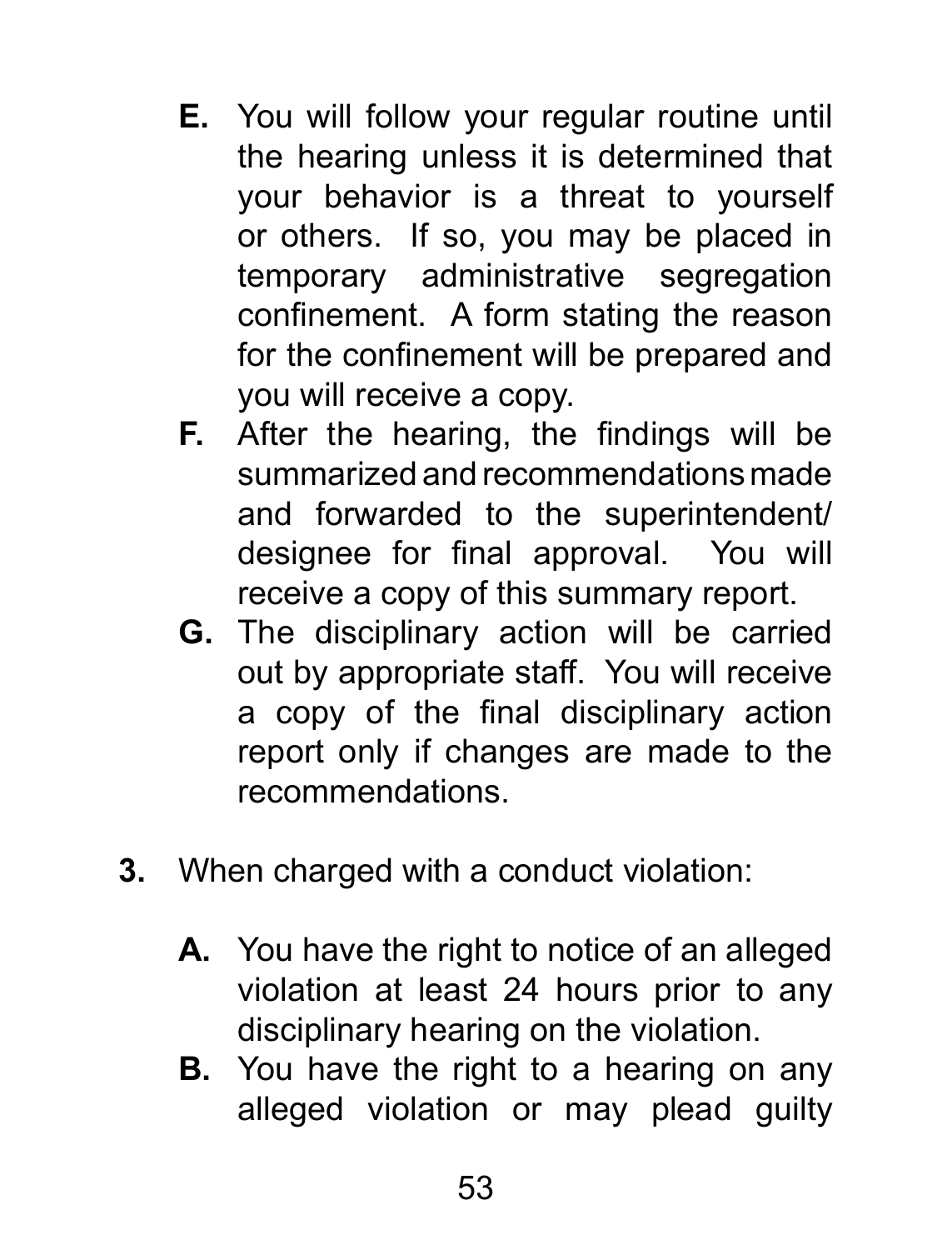and waive your right to a hearing either during the interview or at the scheduled hearing for minor violations. Formal hearings must be held when an offender is placed on TASC, refuses to sign or for those violations heard by the adjustment board.

- **C.** You may request an offender counsel substitute to assist you in preparing for and presenting your case in a disciplinary hearing. Your request must be approved by the hearing officer/adjustment board prior to an offender counsel substitute being allowed to attend the disciplinary hearing.
- **D.** You have the right to make a statement and present evidence on your behalf at a hearing.
- **E.** You may request to have witnesses at the hearing. If a requested witness is denied, the Disciplinary Hearing Officer/ Adjustment Board Chairperson will document the denial.
- **F.** You have the right to a written report of the findings and recommendations and of the final action of the superintendent/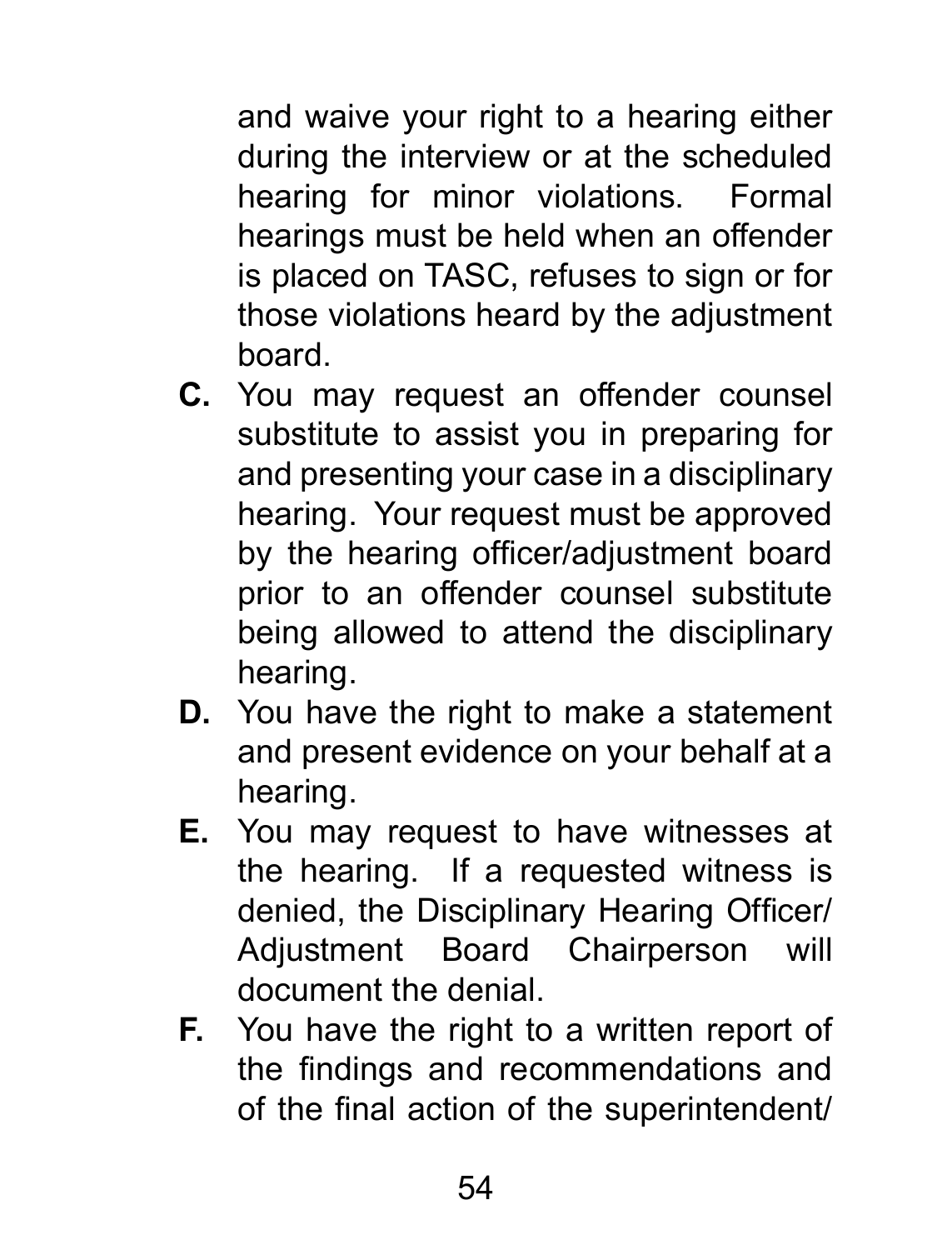designee, if revised.

**G.** You have the right to appeal any disciplinary action through the offender grievance procedure.

## **STATUTES**

The following statutes from the Missouri Revised Statutes, (Cumulative Supplement, 2005) apply specifically to prohibited behavior of offenders.

**217.360. Delivery or concealment of controlled substances, liquor or prohibited articles on premises of any correctional center or city, county or private jail, penalties – expungement of records for certain violations, procedure.**

- 1. It shall be an offense for any person to knowingly deliver, attempt to deliver, have in his possession, deposit or conceal in or about the premises of any correctional center, or city or county jail, or private prison or jail:
	- (1) Any controlled substance as that term is defined by law, except upon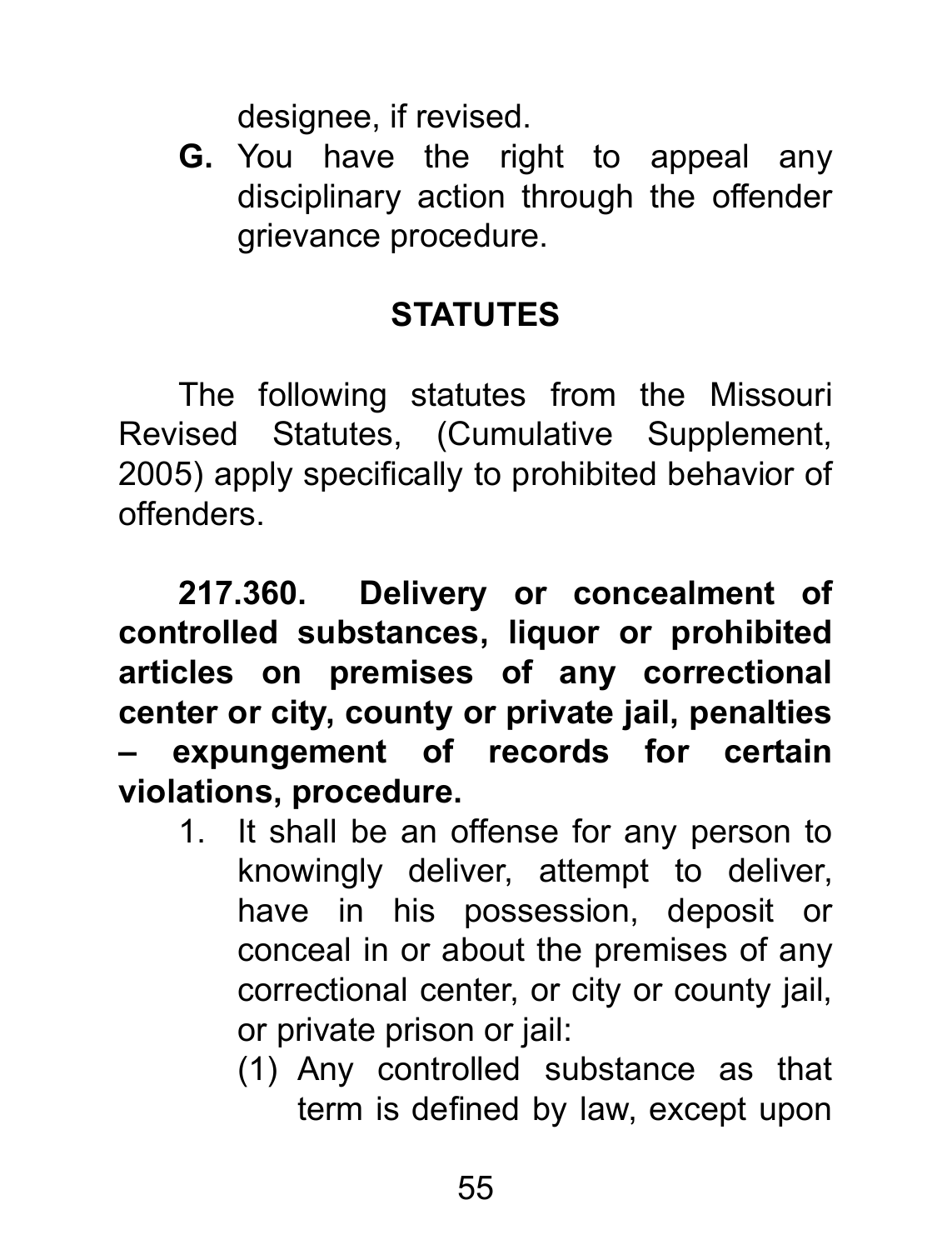the written prescription of a licensed physician, dentist or veterinarian;

- (2) Any other alkaloid of any controlled substance, any spirituous or malt liquor, or any intoxicating liquor as defined in section 311.020, RSMo;
- (3) Any article or item of personal property which an offender is prohibited by law or by rule and regulation of the division from receiving or possessing;
- (4) Any gun, knife, weapon or other article or item of personal property that may be used in such manner as to endanger the safety or security of the correctional center, or city or county jail, or private prison or jail or as to endanger the life or limb of any offender or employee of such a center.
- 2. The violation of subdivision (1) of subsection 1 of this section shall be a class C felony; the violation of subdivision (2) of subsection 1 of this section shall be a class D felony; the violation of subdivision (3) of subsection 1 of this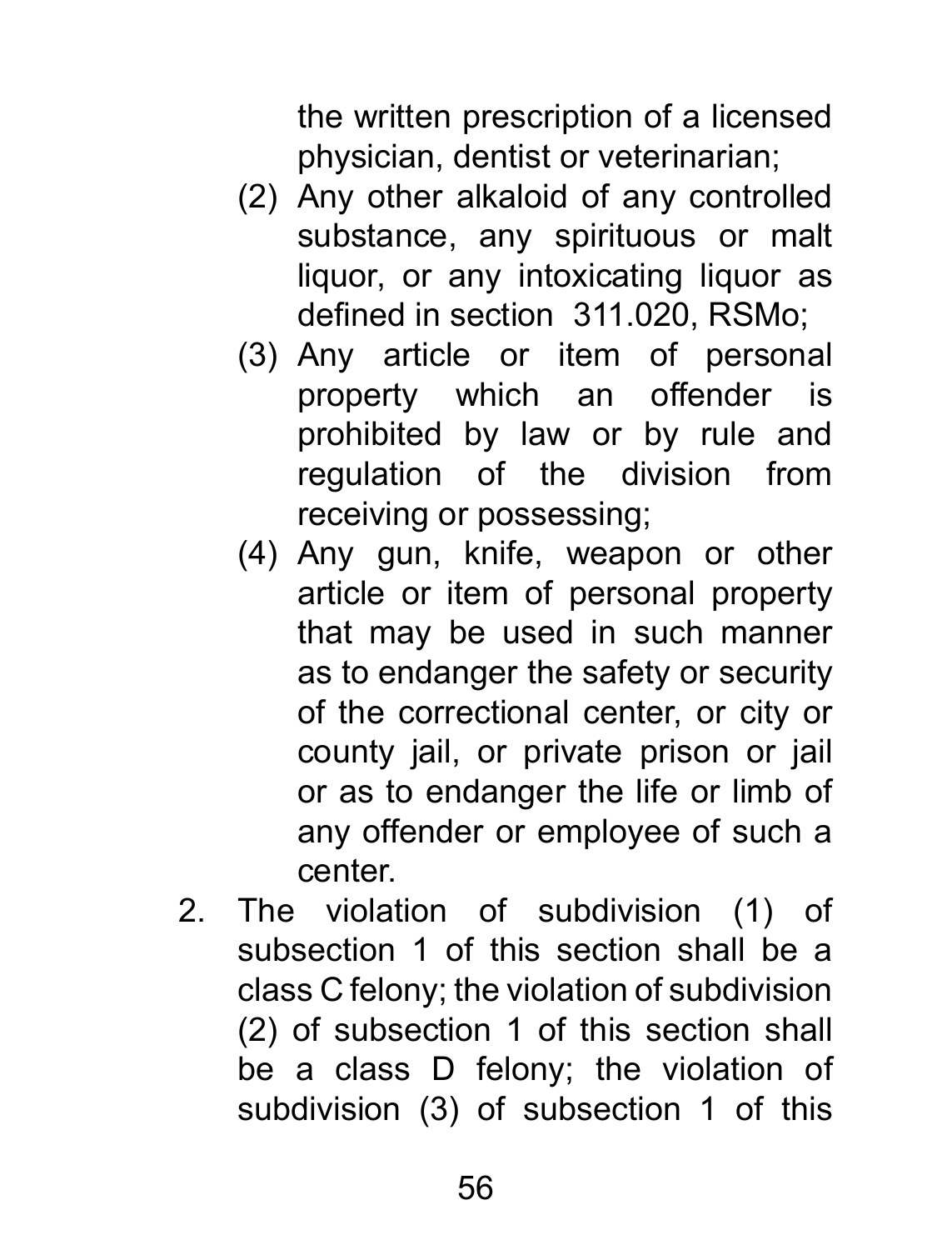section shall be a class A misdemeanor; and the violation of subdivision (4) of subsection 1 of this section shall be a class B felony.

3. Any person who has been found guilty of or has pled guilty to a violation of subdivision (2) of subsection 1 of this section involving any alkaloid shall be entitled to expungement of the record of the violation. The procedure to expunge the record shall be pursuant to section 610.123, RSMo. The record of any person shall not be expunged if such person has been found guilty of or has pled guilty to knowingly delivering, attempting to deliver, having in his possession, or depositing or concealing any alkaloid of any controlled substance in or about the premises of any correctional center, or city or county jail, or private prison or jail.

(L. 1982 H.B. 1196 § 68, A.L. 1989 H.B. 408, A.L. 1995 H.B. 424, A.L. 1998 S.B. 842, A.L. 2003 S.B. 399)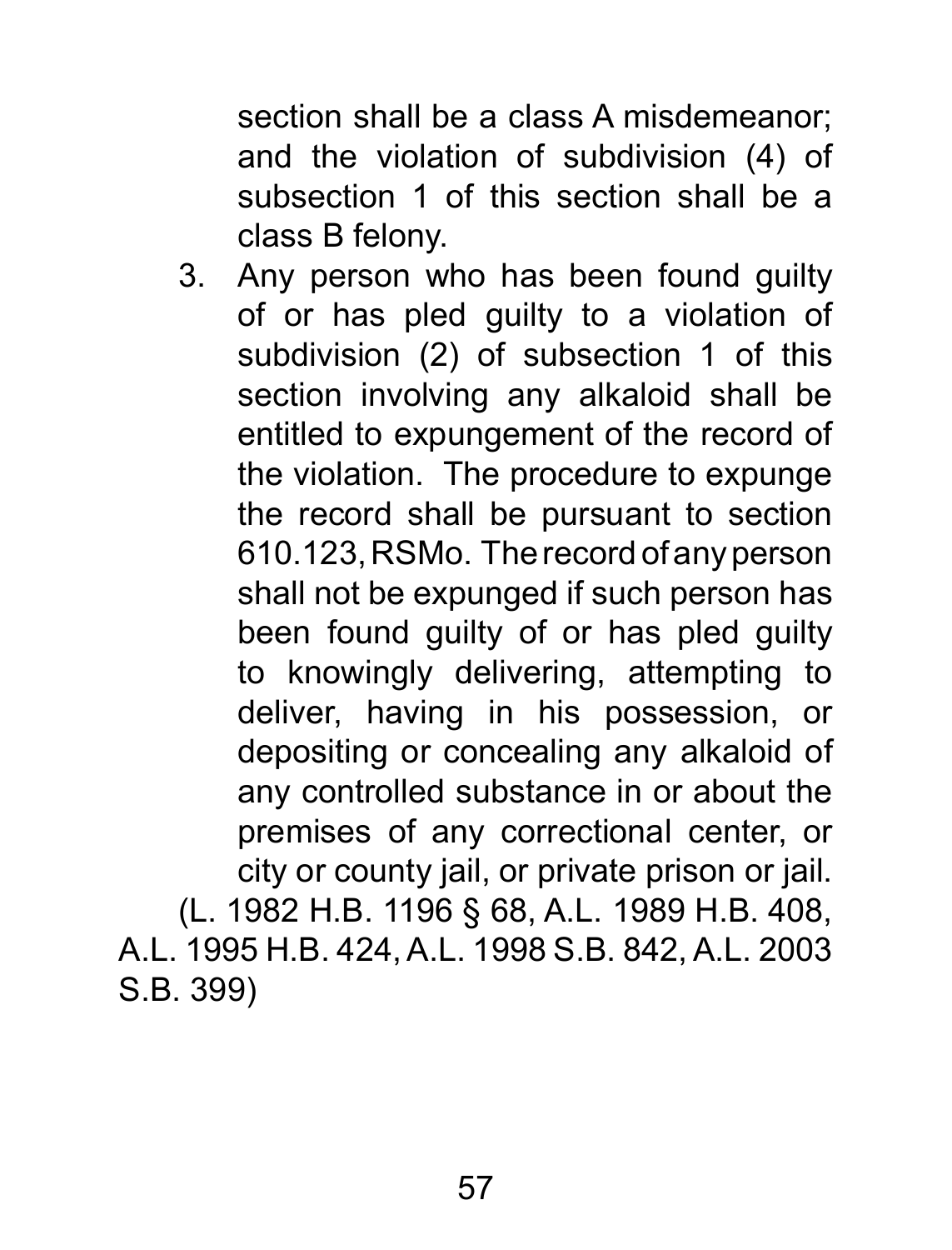**217.365. Offenders not to carry money, exceptions, violations, treated as contraband.** – No offender while confined in any correctional center of the department, except those offenders so authorized by the chief administrative officer of a particular center, shall be permitted to have on his person, in his cell, or in his immediate possession, any money or legal tender of any description. Such money or legal tender shall be considered contraband under the rules and regulations of the department. Such contraband shall be confiscated and deposited in the offender canteen fund and expended pursuant to section 217.195.

(L. 1982 H.B. 1196 § 69, A. L. 1989 H.B. 408, A. L. 1995 H.B. 424)

### **217.385. Violence or injury to others or property by offender, penalty.**

- 1. No offender shall knowingly commit violence to an employee of the department or to another offender housed in a department correctional center. Violation of this subsection shall be a class B felony.
- 2. No offender shall knowingly damage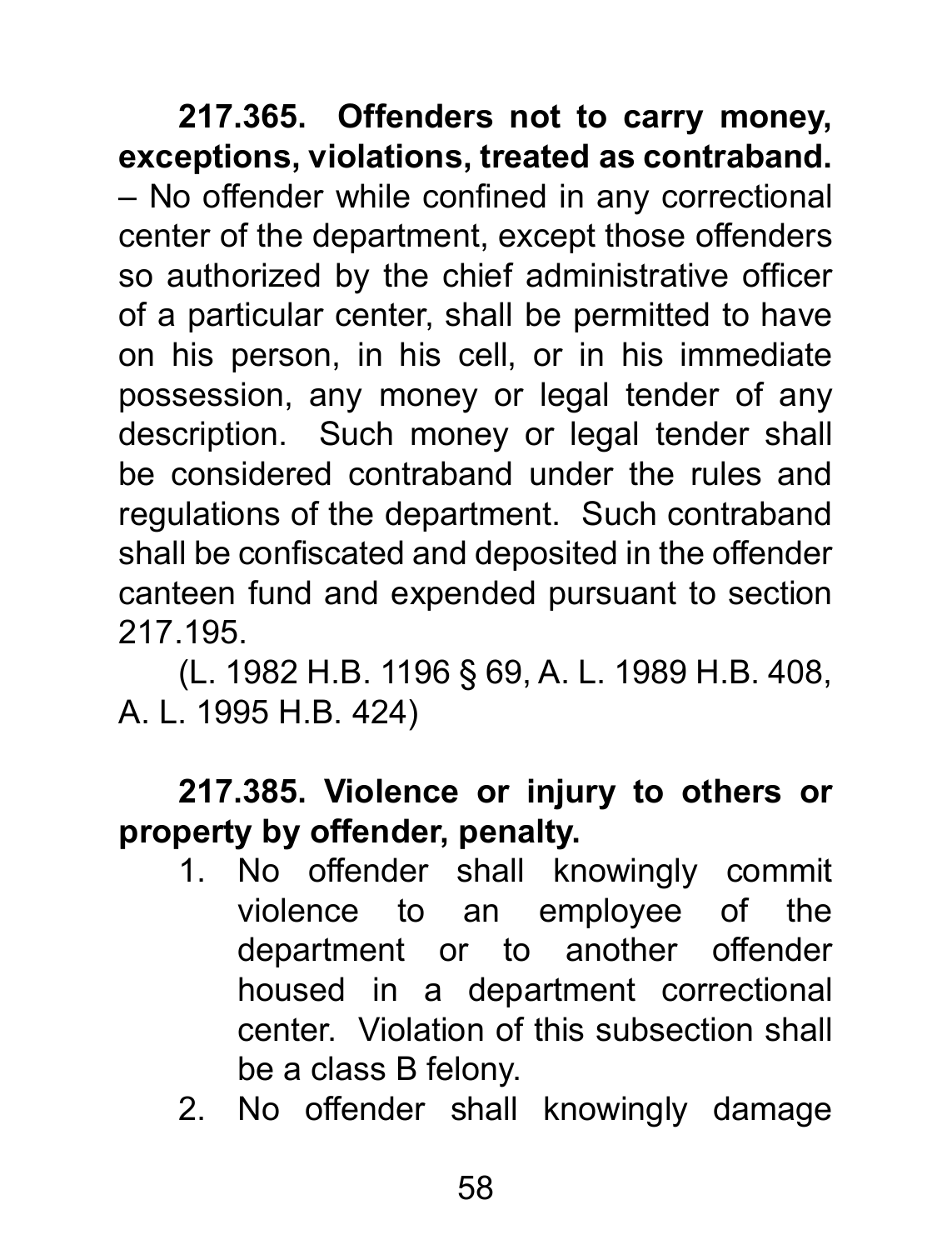any building or other property owned or operated by the department. Violation of this subsection shall be a class C felony. (L. 1982 H.B. 1196 § 74, A. L. 1989 H. B. 408, A. L. 1995 H.B. 424)

**217.390. Escape, defined – penalty.** An offender absenting himself without leave from any person in charge of his supervision, or from any work assignment, educational release program or job outside of the correctional center, or from any halfway house or correctional facility operated by another political subdivision to which he has been assigned, or who willfully fails to return to such place at the appointed time after having been permitted to leave, shall be deemed on "escape" status. He shall be reported by the division to the appropriate law enforcement officer and upon conviction shall be sentenced for escape as provided in section 575.210, RSMo. Inadvertent releases shall be rectified by an issuance of a warrant by the director.

(L. 1982 H.B. 1196 § 75, A. L. 1989 H.B. 408, A. L. 1990 H. B. 974, A. L. 1995 H. B. 424)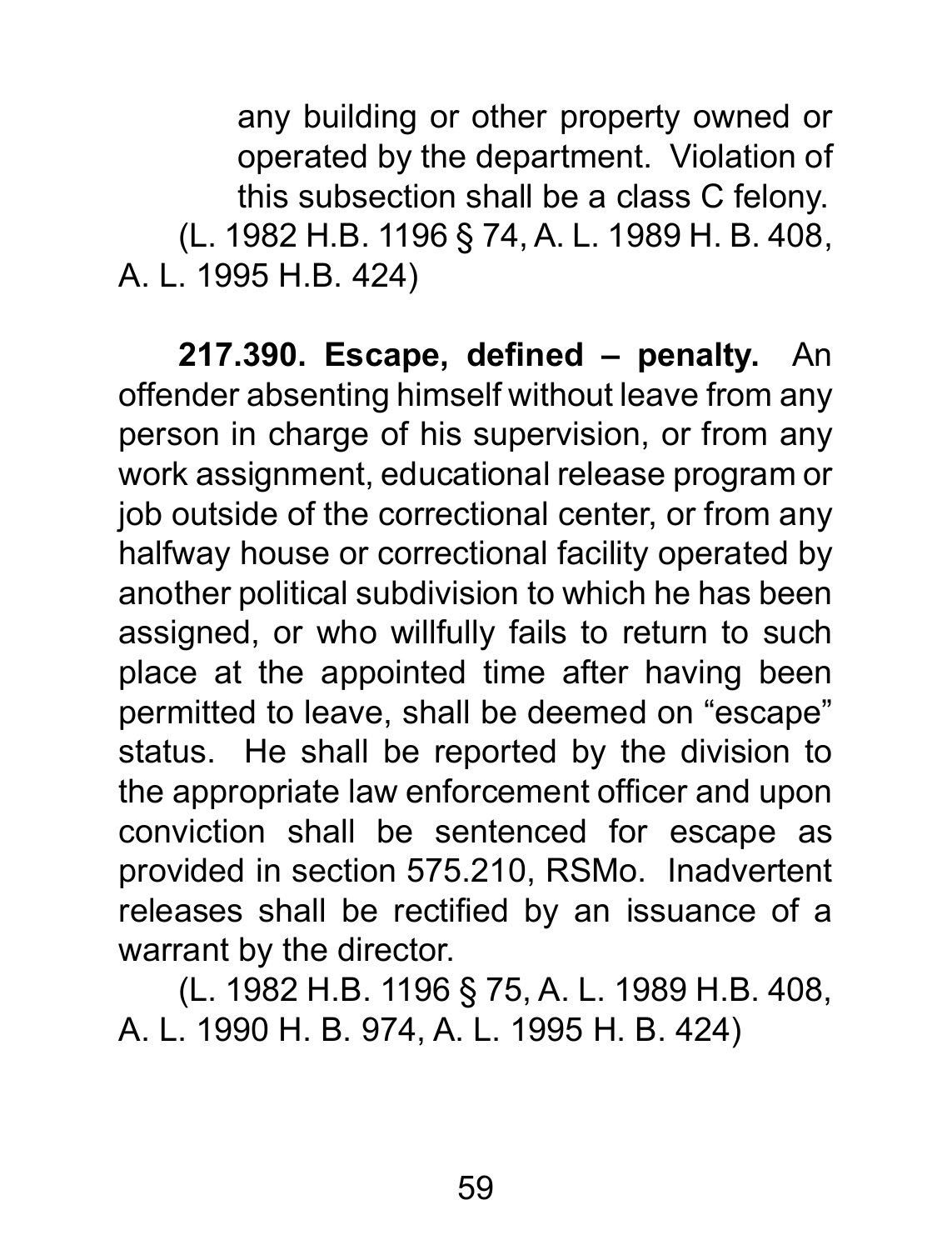**565.085. Crime of endangering a corrections employee – definitions – penalty.** 

- 1. An offender or prisoner commits the crime of endangering a corrections employee, a visitor to a correctional facility, or another offender or prisoner if he or she attempts to cause or knowingly causes such person to come into contact with blood, seminal fluid, urine, feces or saliva.
- 2. For the purposes of this section the following terms mean:
	- (1) "Corrections employee", a person who is an employee or contracted employee of a subcontractor, of a department or agency responsible for operating a jail, prison, correctional facility or sexual offender treatment center, or a person who is assigned to work in a jail, prison, correctional facility or sexual offender treatment center;
	- (2) "Offender", a person in the custody of the Department of Corrections;
	- (3) "Prisoner", a person confined in a county or city jail.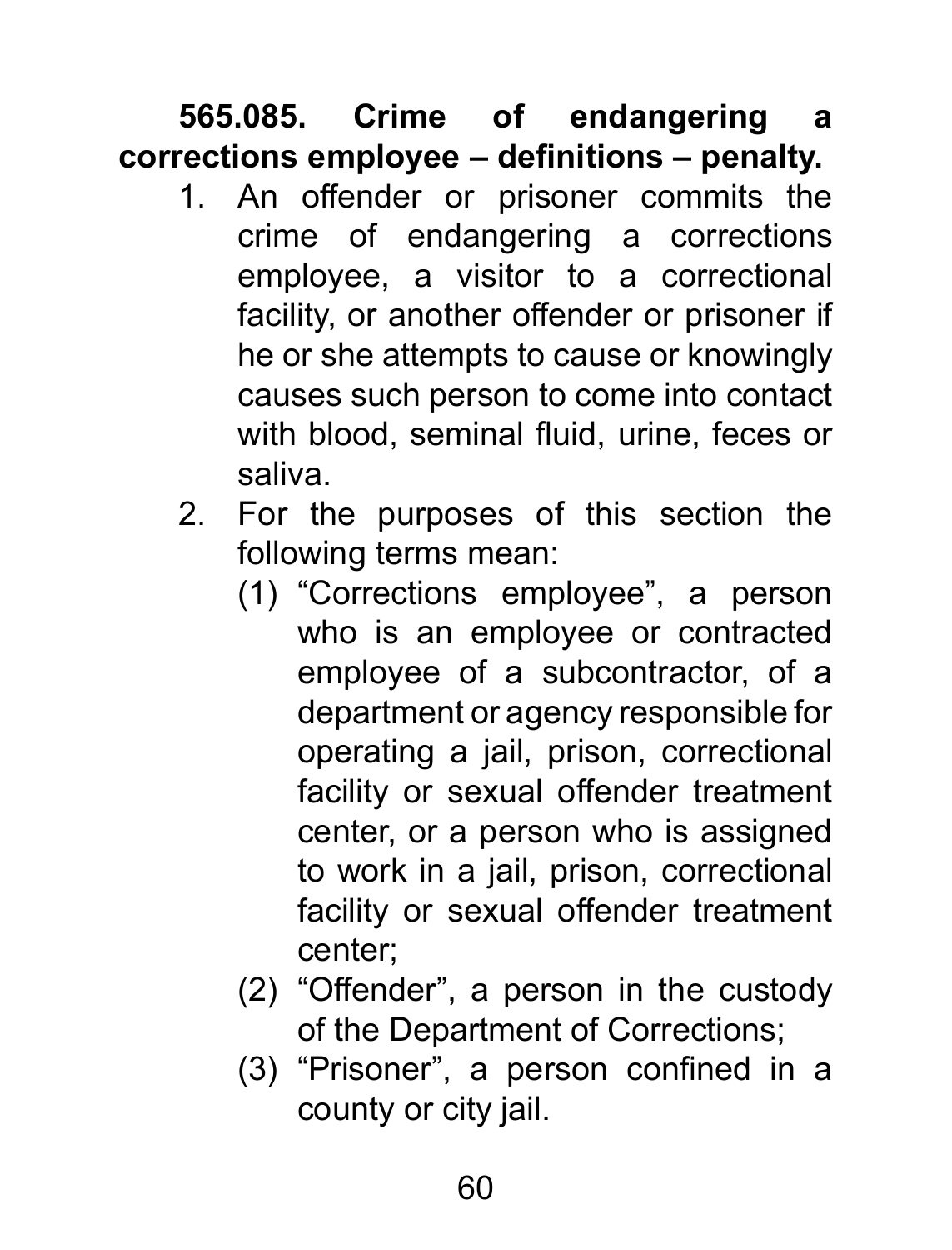- 3. Endangering a corrections employee, a visitor to a correctional facility or another offender or prisoner is a class D felony unless the substance is unidentified in which case it is a class A misdemeanor. If an offender or prisoner is knowingly infected with the human immunodeficiency virus (HIV), hepatitis B or hepatitis C and exposes another person to HIV, hepatitis B or hepatitis C by committing the crime of endangering a corrections employee, a visitor to a correctional facility or another offender or prisoner, it is a class C felony.
- (L. 2005 H.B. 700)

**House Bill 353** has been signed into law. It eliminates the provision in section 558.016 which allowed an offender to petition a court for release after the offender had served 120 days of a nonviolent class C or D felony.

### **566.145.1 Sexual contact with an inmate, penalty – consent not a defense.**

1. A person commits the crime of sexual contact with a prisoner or offender if such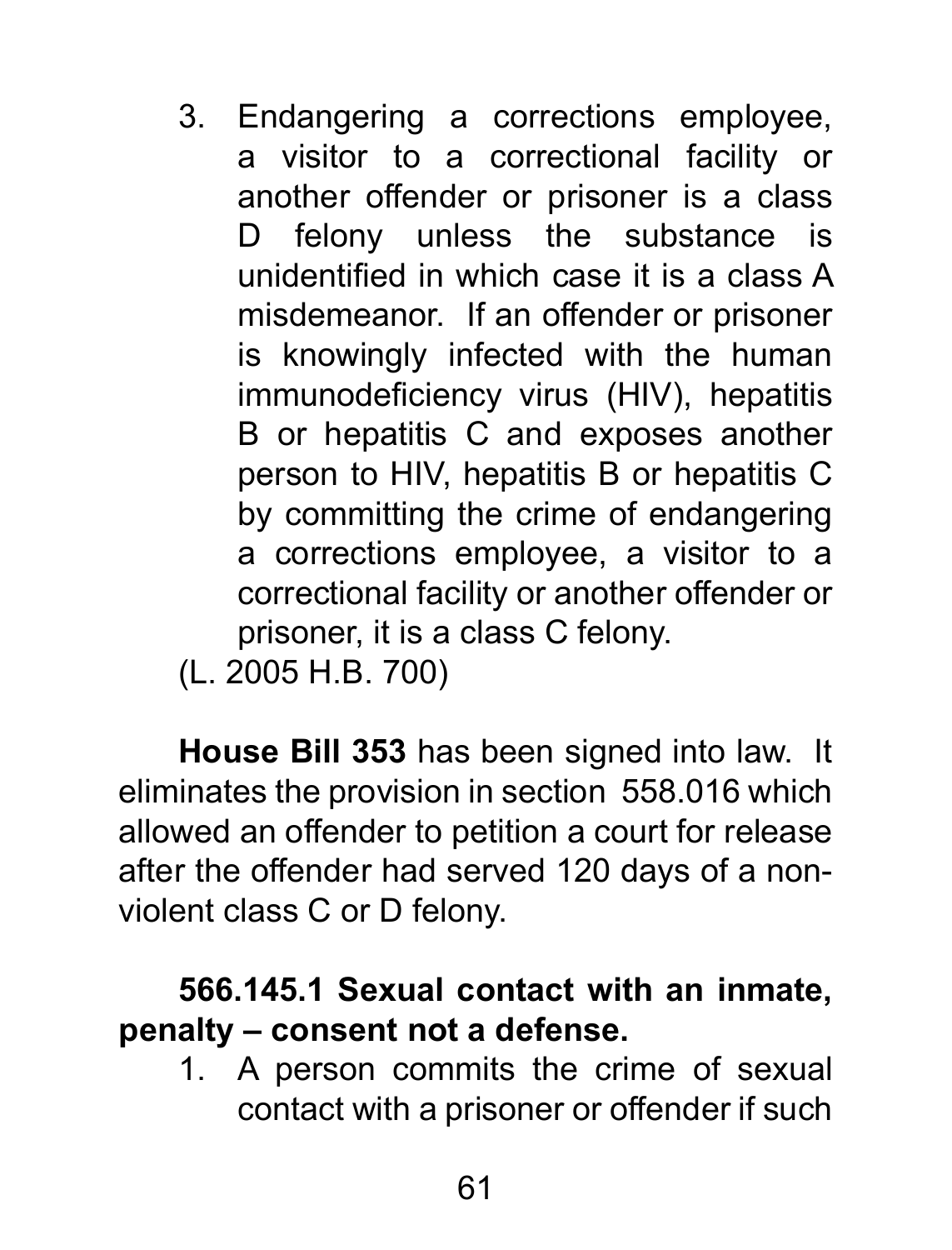person is an employee of, or assigned to work in, any jail, prison or correctional facility and such person has sexual intercourse or deviate sexual intercourse with a prisoner or offender.

- 2. For the purposes of this section the following terms shall mean:
	- (1) "Prisoner", includes any person who is in the custody of a jail, whether pretrial or after disposition of a charge;
	- (2) "Offender", includes any person in the custody of a prison or correctional facility and any person who is under the supervision of the state board of probation and parole.
- 3. Sexual contact with a prisoner or offender is a class D felony.
- 4. Consent of a prisoner or offender is not an affirmative defense.
- (L. 2006 H.B. 1698, et al.)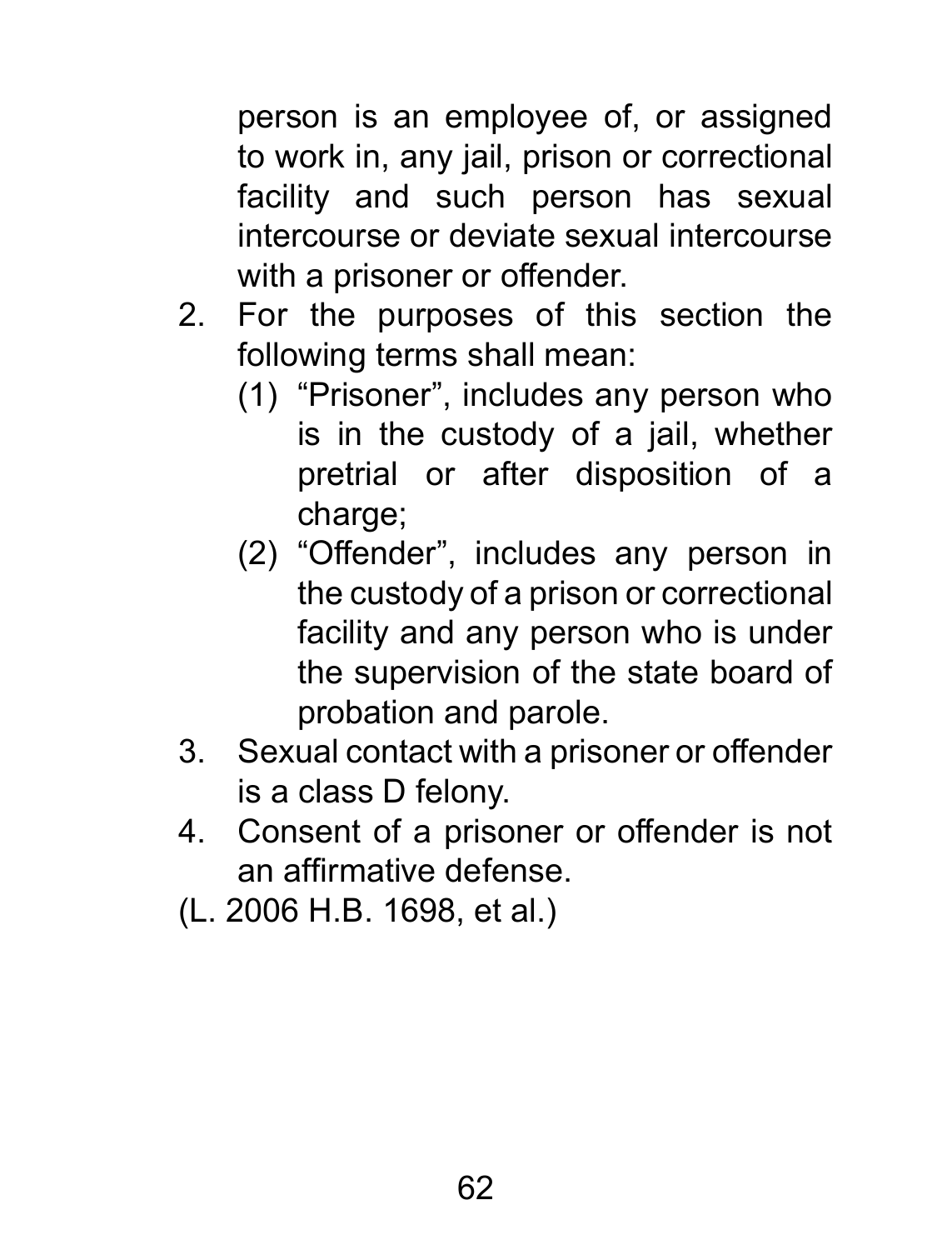## **GUIDELINES FOR ADJUSTMENT TO INCARCERATION**

The Missouri Department of Corrections is committed to the custody and supervision of all offenders; however, circumstances may occur which place you in a vulnerable or insecure situation. Be aware of, and avoid, conditions which may put you in these situations. Some examples of these circumstances are as follows:

**Avoid Getting in Debt** by gambling, borrowing or lending. Be aware of offender protection groups which promise to provide you safety in exchange for money, cigarettes or canteen items.

**Substance Abuse** – Drugs and Alcohol: Prescribed medications should be taken according to an authorized doctor's orders only.

Drugs and alcohol are not permitted. The use or possession of drugs and alcohol can lead to attacks against you by others. Also, the possession/use of controlled substances is against Missouri statutes and may result in prosecution.

**Unauthorized Organizations** will want you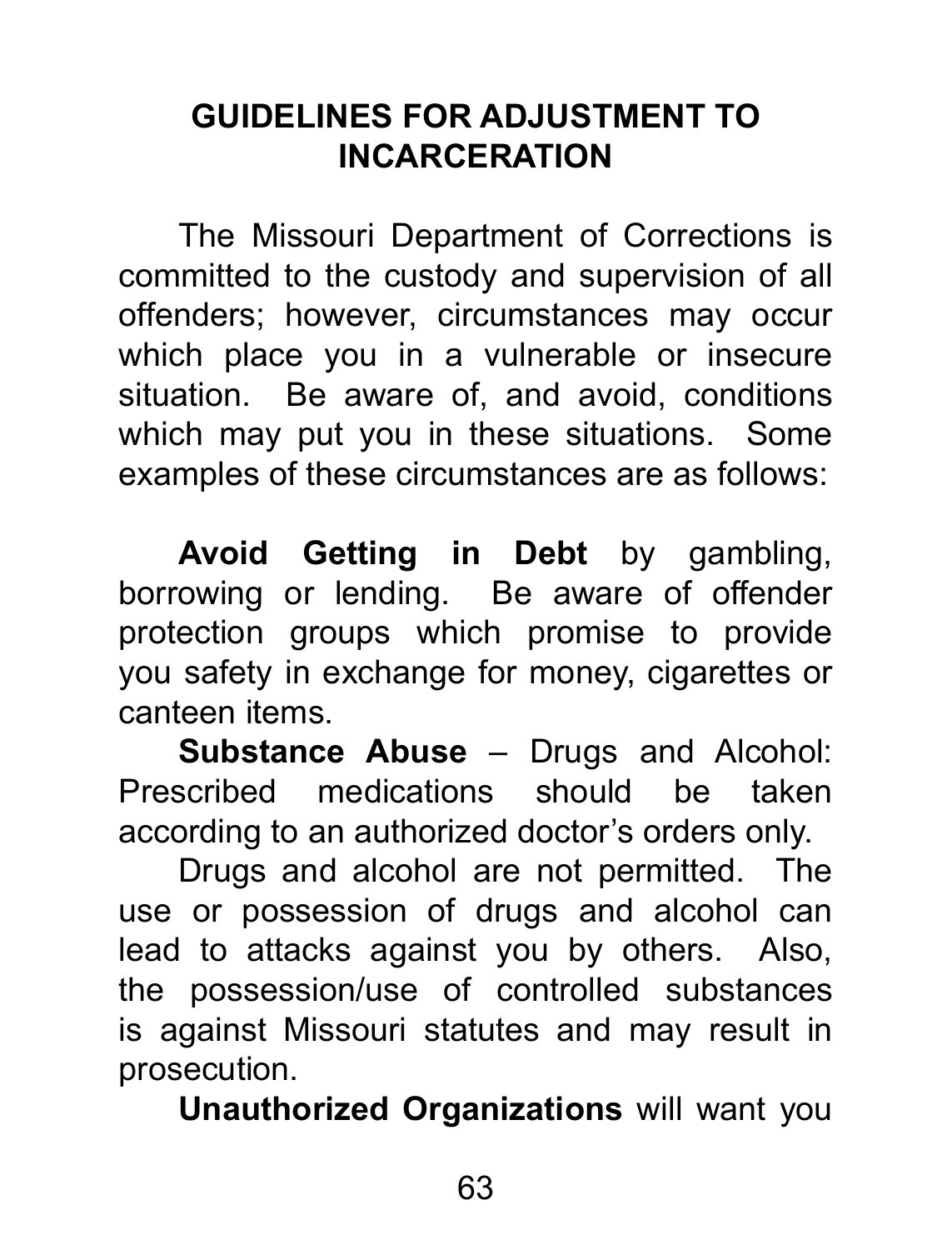to become a member. It is your responsibility to choose your friends wisely as these individuals might not have your best interest in mind.

**Verbal and Physical Harassment** or strongarming may occur: In the event such harassment should occur and you think you need assistance in handling this problem, contact a staff member for help.

**To Avoid Sexual Assault:** Choose your company carefully. Avoid being alone. Avoid any type of indebtedness. Do not borrow anything.

If you are assaulted: Contact a staff member immediately. If sexually assaulted, do not remove physical evidence by washing or using the toilet. This will help in possible prosecution. Cooperate with the investigator. Provide all information regarding the identity of the aggressor. Offenders will be evaluated/treated by appropriate medical personnel.

**Crime Tips Hotline:** This provides a means for offenders to leave information anonymously in reference to criminal activity inside or outside institutional confinement. Calls will be received at the Criminal Investigations Unit offices and located in a secure area with protected access. All received calls will be voice recorded. Hotline use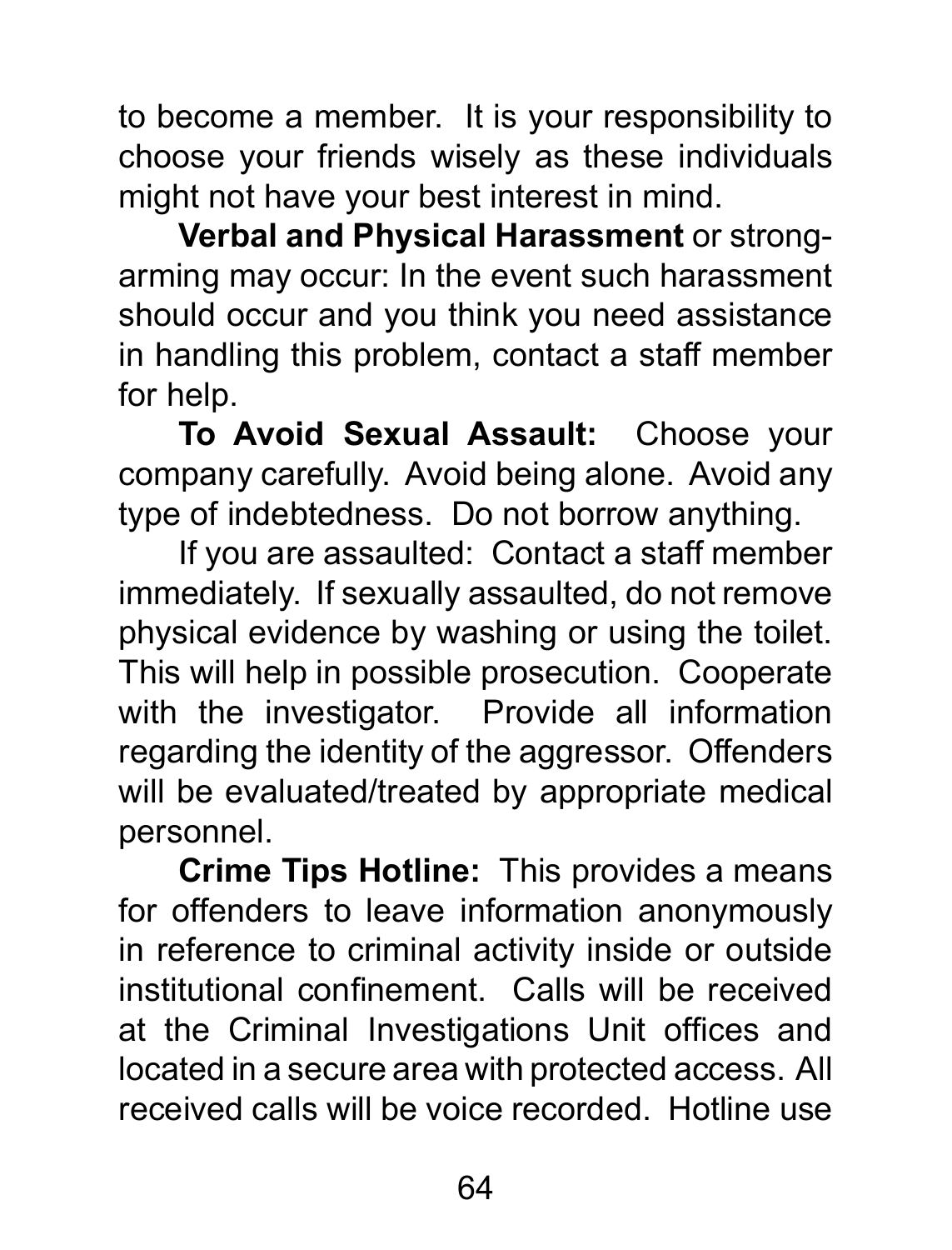is designated to report criminal activity or safety and security issues related to the department. The Hotline will not be utilized for complaint, grievances or unrelated purposes. The Crime Tips Hotline telephone number is \*9-555.

The following are some ways to help you avoid situations noted above:

**Mind your own business.** Don't discuss your personal business such as money, sentence/ offense, family, career, criminal history, etc.

**Keep your possessions to a minimum.** The more you have, the more you become a target.

**Avoid idle time.** Get involved in selfimprovement activities such as education, vocational training, recreation, jobs and religion.

**If stress levels become too much or you have thoughts of self-harm/suicide,** seek staff help.

**If you think you need protection,** you must notify a staff member as soon as possible. You will be placed in Temporary Administrative Segregation until a hearing is held. At the hearing, you must provide complete information regarding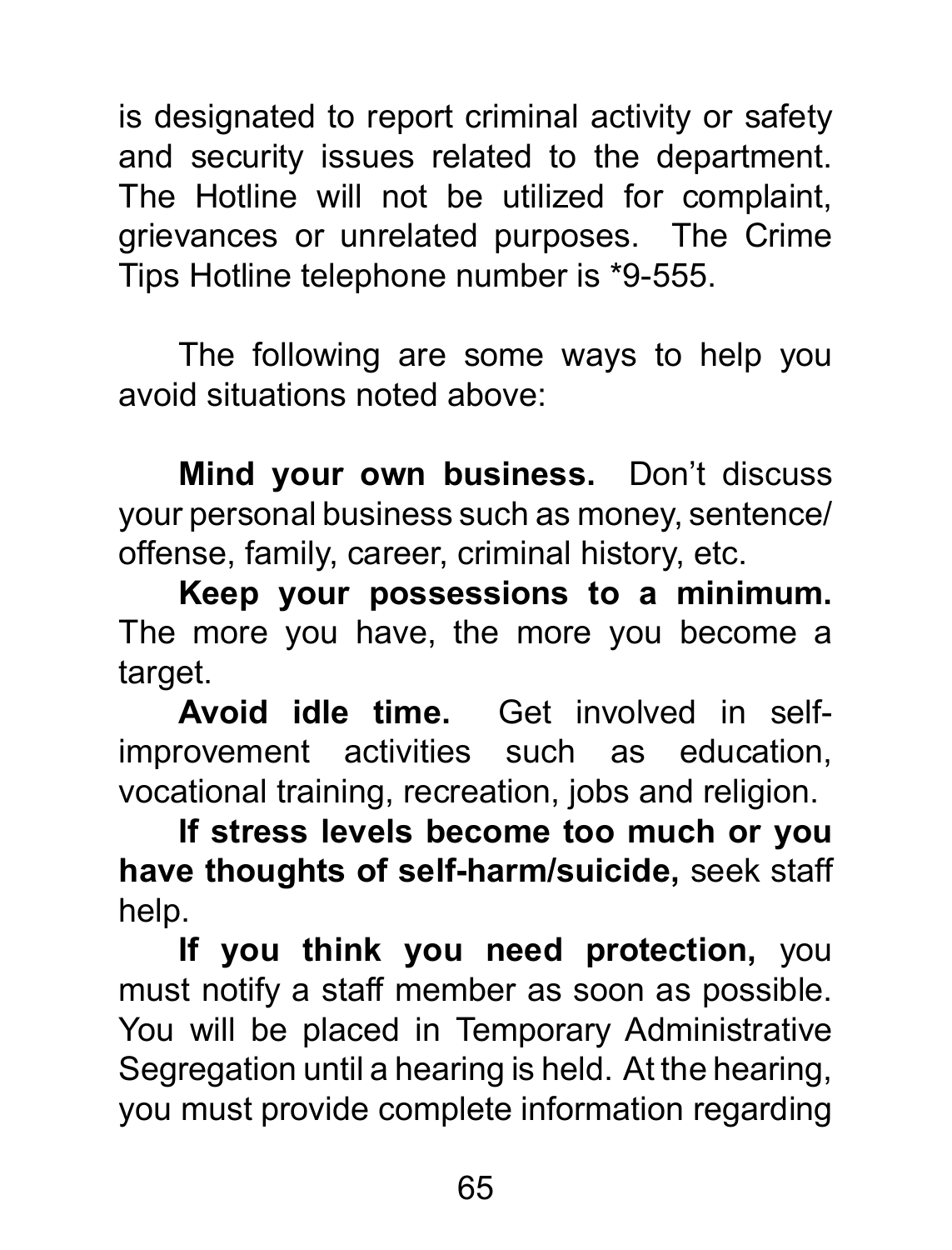the threat and identify all enemies. You may be placed on protective custody status or you may be released to general population.

The Department is committed to ensuring a safe and secure environment for all. Each offender is responsible for cooperating with staff and for complying with all department rules.

## **OFFENDER GRIEVANCE PROCEDURE (D5-3.2)**

The offender grievance procedure implemented at your institution provides you a method of presenting complaints and also gives staff the opportunity to resolve legitimate complaints. We encourage you to have informal discussions with your unit staff to resolve any complaints you may have. You are required to complete it prior to filing a lawsuit in the federal courts. The offender grievance procedure consists of 3 stages.

**1. INFORMAL RESOLUTION REQUEST (IRR):** If you have not been able to resolve your complaint, you may request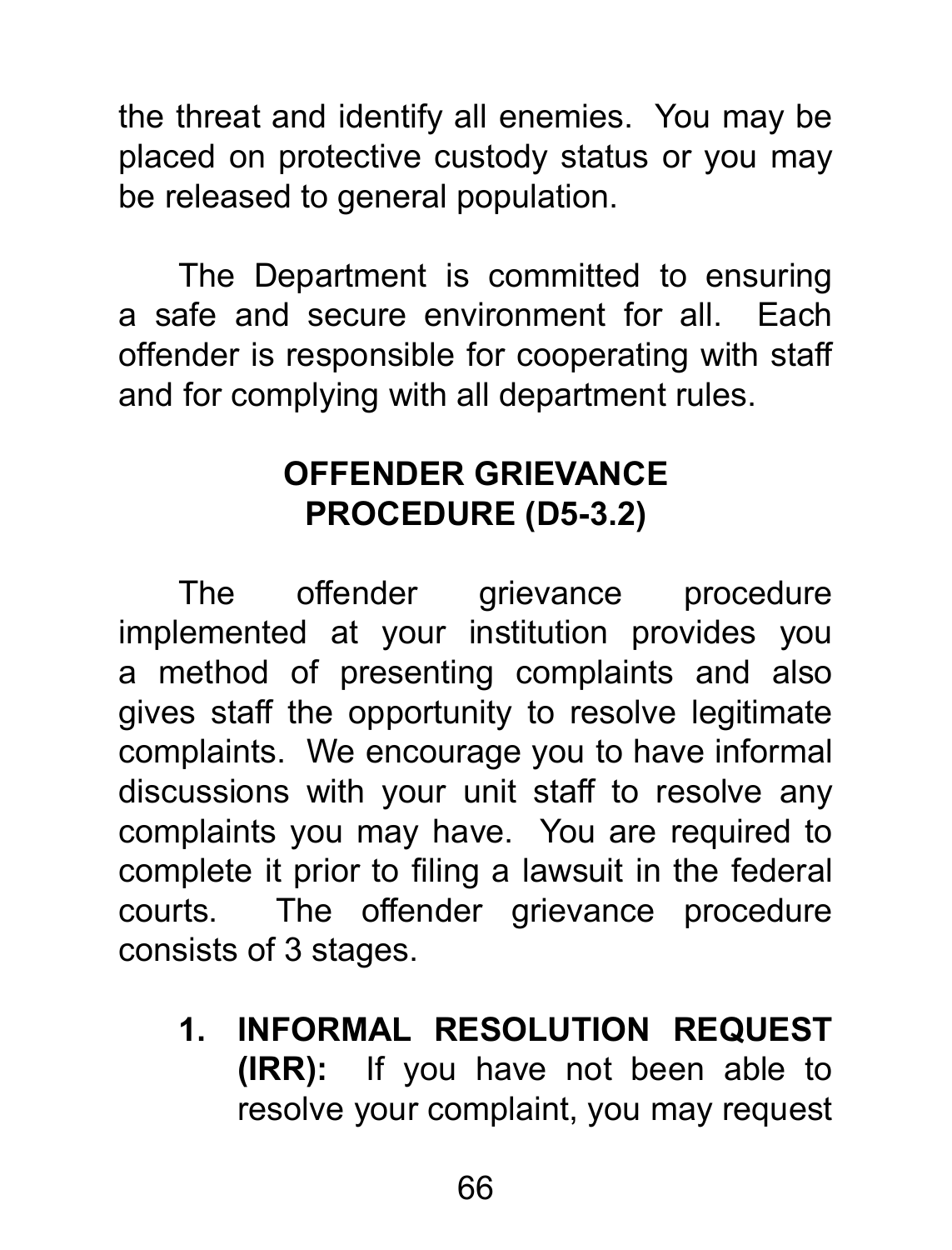an IRR form from unit staff. You must file this form within 15 calendar days of the incident you are complaining about. You are to receive a response within 40 calendar days of receipt of your IRR by the staff processing IRRs. If you have not received a response within that timeframe, you may proceed to the grievance stage, by notifying IRR staff and requesting an offender grievance form.

**2. OFFENDER GRIEVANCE:** If you are not satisfied with the response to your IRR, you will be given an offender grievance form which you must file within 7 calendar days from the date you sign the IRR response. Failure to do so will result in the complaint being abandoned. The time limitation will be suspended in the event a court orders exhaustion of administrative remedies prior to filing a lawsuit. You are to receive a response to your grievance within 40 calendar days. If no response is received within that timeframe, you may request, from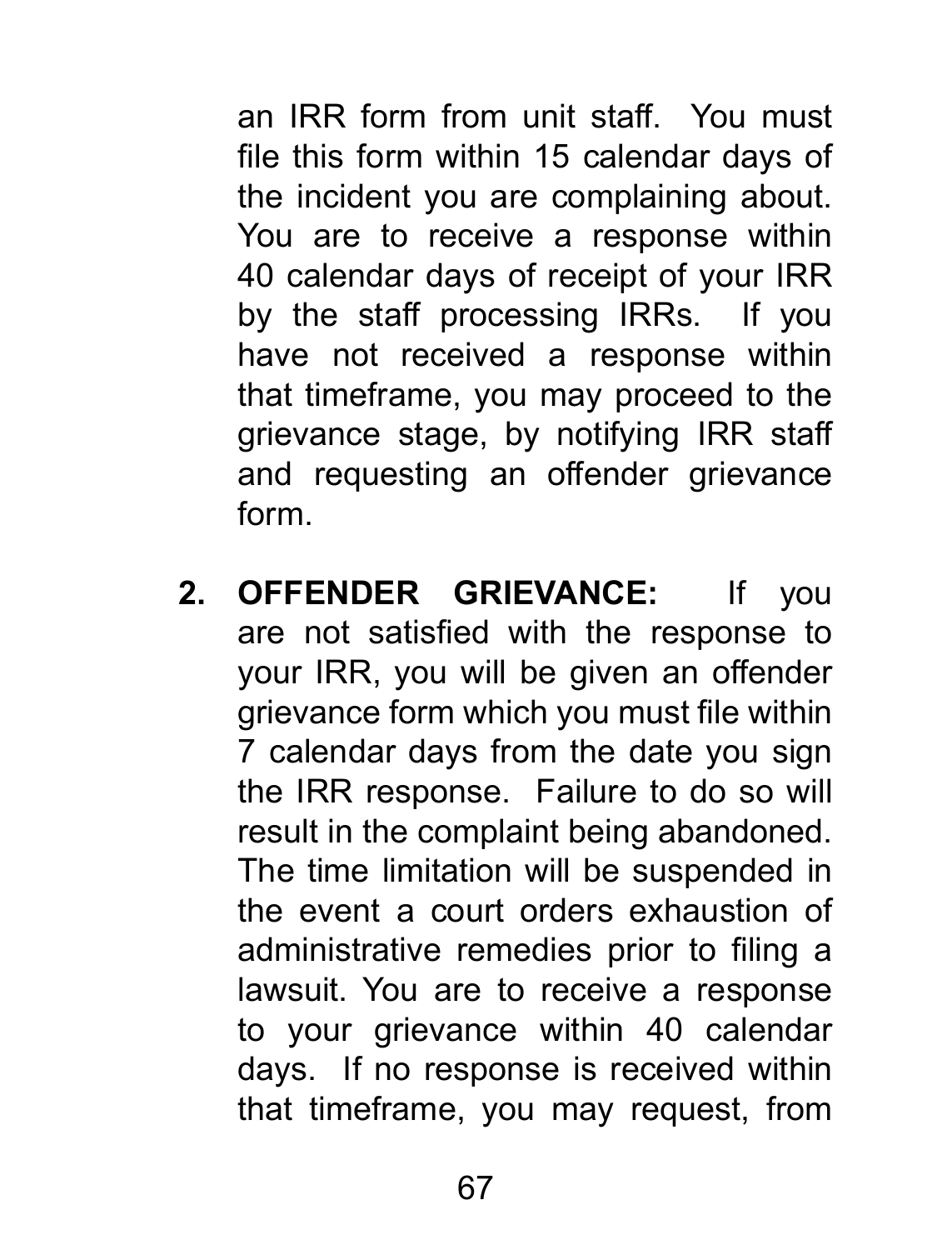the grievance officer, an offender appeal form, and you may proceed to the appeal stage.

**3. GRIEVANCE APPEAL:** If you are not satisfied with the response to your grievance you will be given an offender appeal form. You must file this form with the grievance officer within 7 calendar days from the date you sign the offender grievance response. If you fail to do so, it will result in the complaint being abandoned. An appeal response should be provided as soon as practical, but within 100 calendar days of receipt. After receiving the appeal response, the grievance process is exhausted.

## **ABUSE/MISUSE OF OFFENDER GRIEVANCE PROCEDURE**

All offenders are encouraged to utilize this procedure for the redress of grievances; however, offenders must refrain from knowingly and deliberately filing improper informal resolution requests/offender grievances, as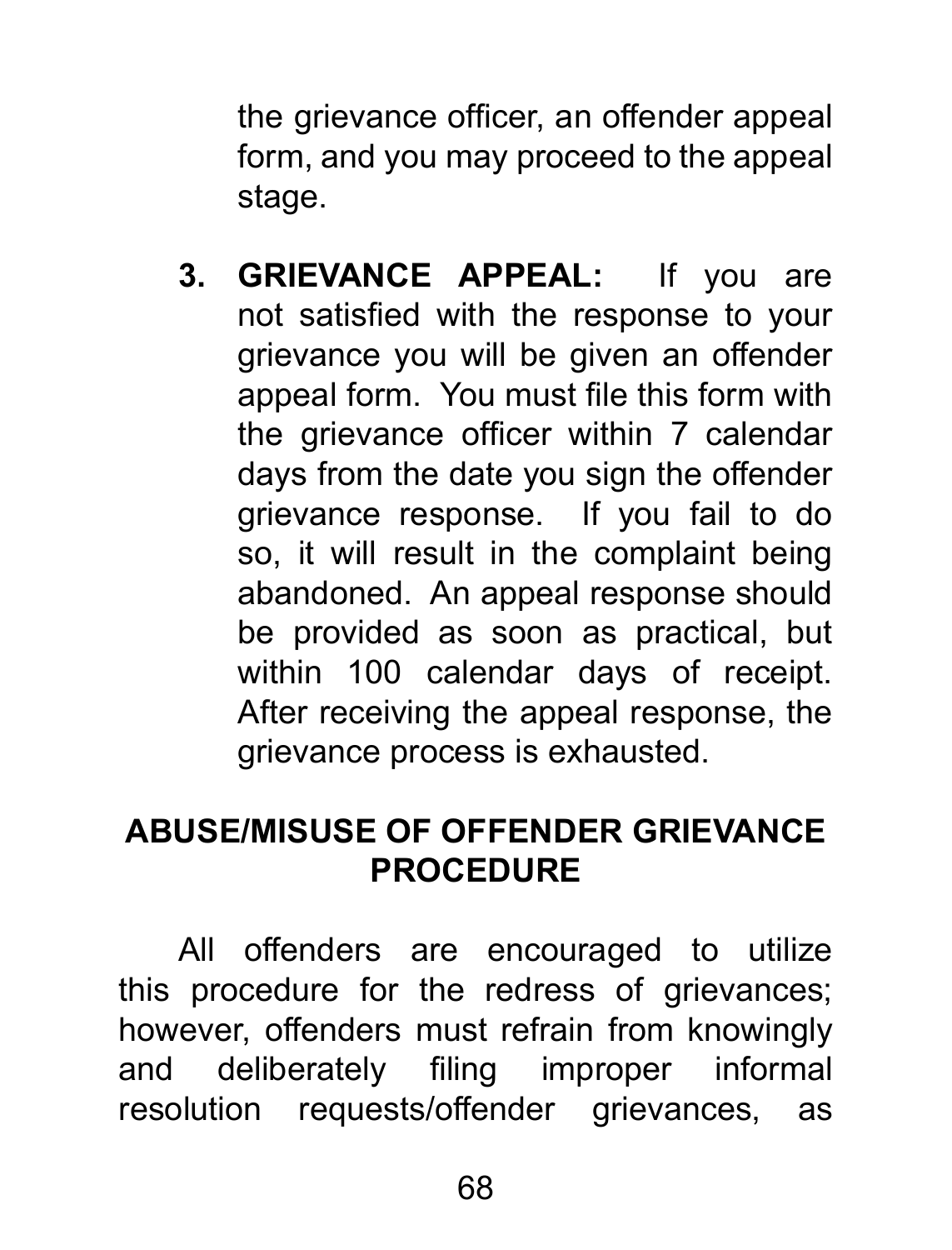well as duplicating informal resolution requests/ offender grievances. The superintendent may place limitations on the number of IRR's and grievances filed. You may grieve any issue except: matters concerning probation and parole; actions of state legislature or other federal, state and local agencies; actions in institutions where the offender does not reside unless said actions personally involve or directly affect the offender; judicial proceedings; conditions which affect another offender without affecting the grieving offender personally. Matters related to probation and parole may be grieved in accordance with P6-6.4 Appeal of Parole Decision and P7-1.7 Complaints/Inquiries and Investigations. Any further questions you may have concerning the grievance process may be addressed to the grievance officer.

## **SUMMARY**

Each of you should remember that Institutional Services Policies and Procedures and Standard Operating Procedures affecting offender living conditions, programs, housing and work areas are available in the offender library.